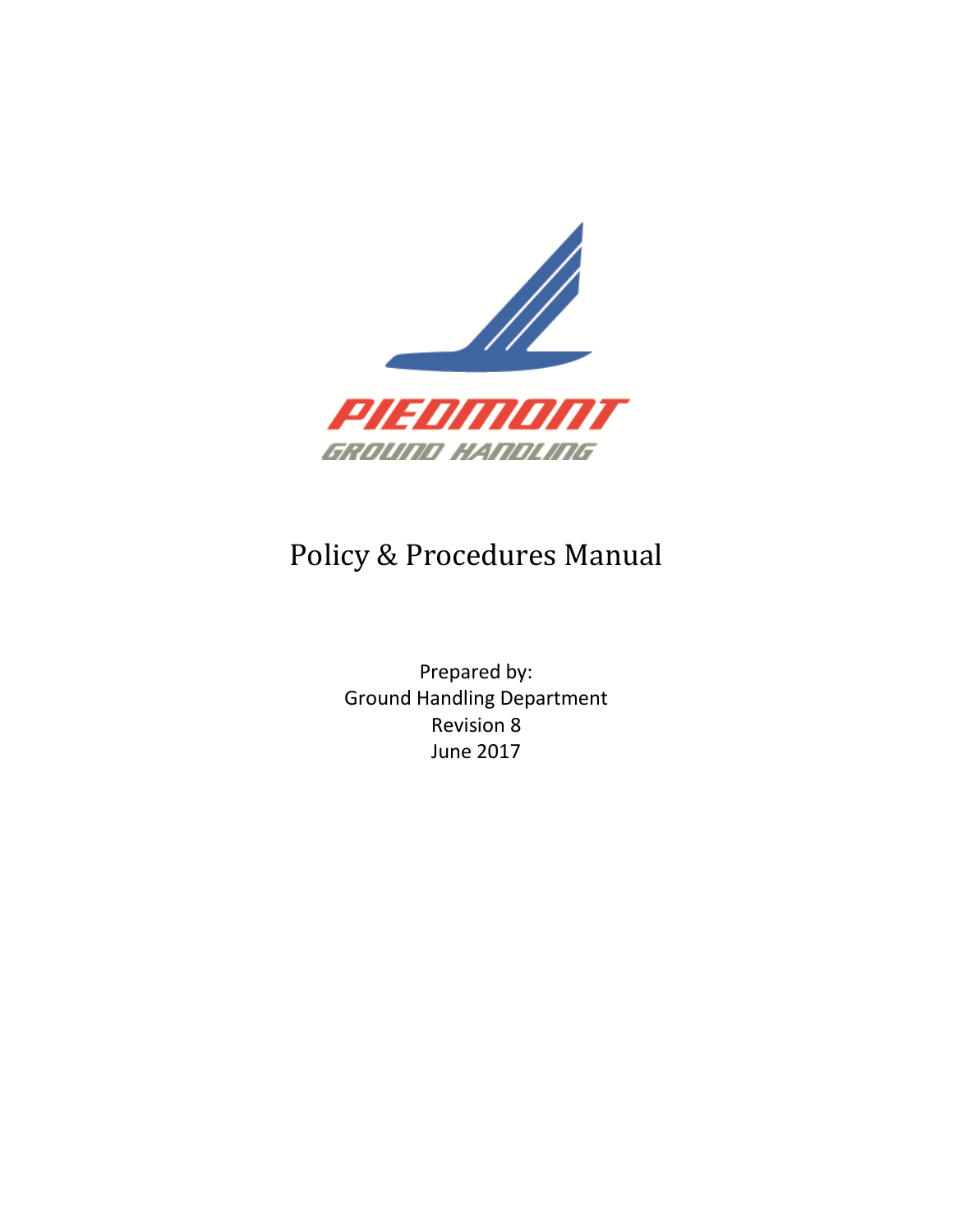# **Table of Contents**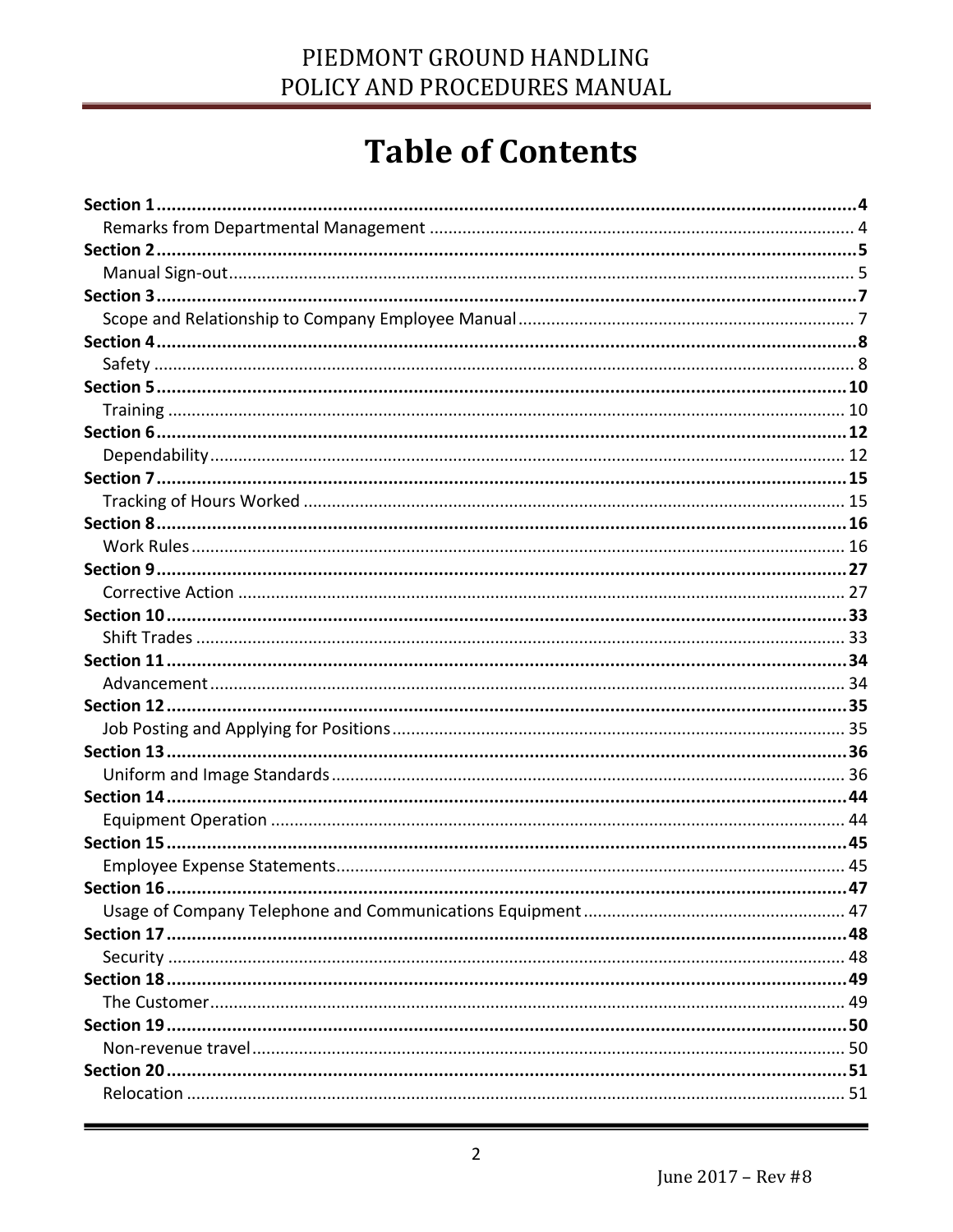### PIEDMONT GROUND HANDLING POLICY AND PROCEDURES MANUAL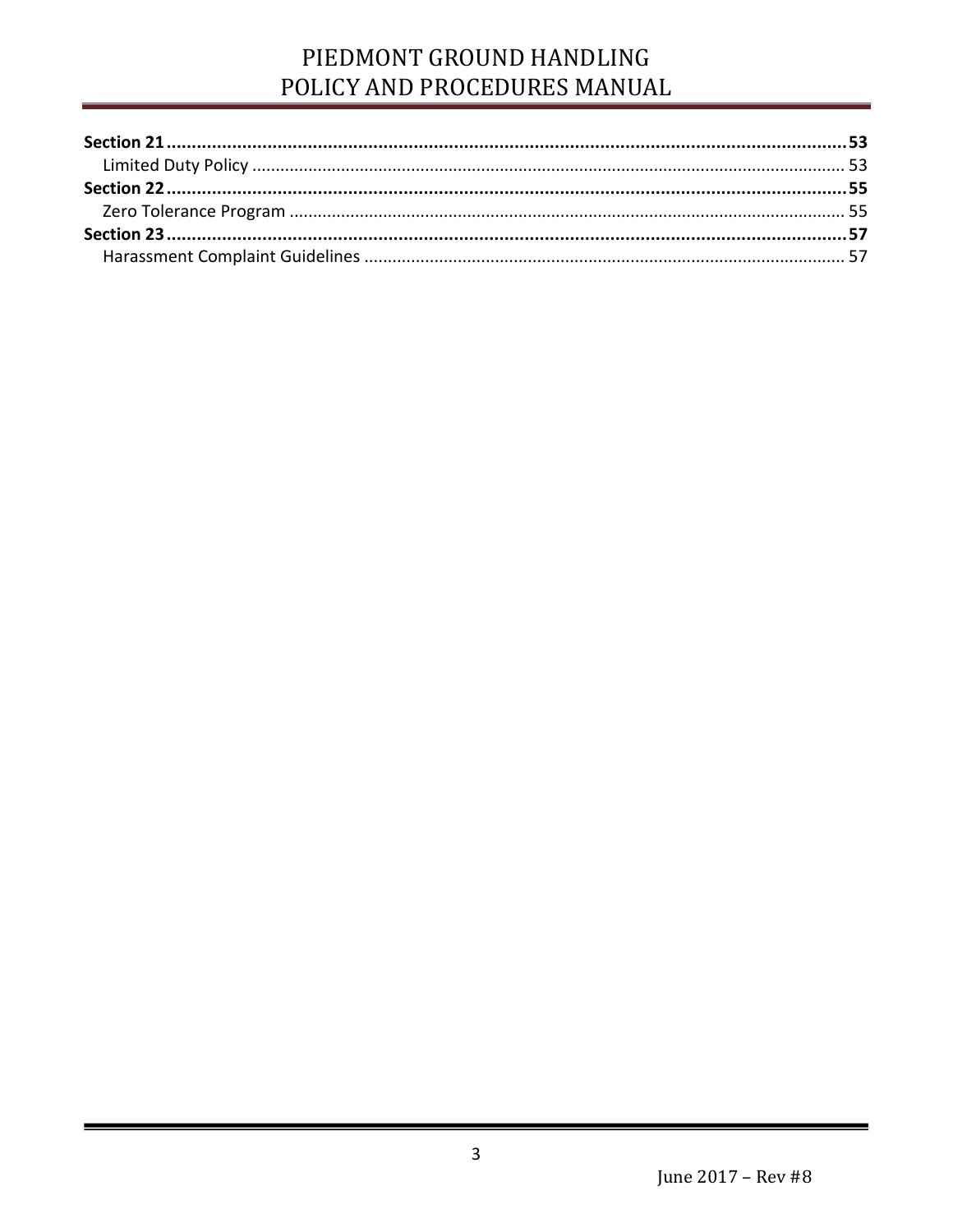### PIEDMONT GROUND HANDLING POLICY AND PROCEDURES MANUAL

### **Section 1** Remarks from Departmental Management

<span id="page-3-1"></span><span id="page-3-0"></span>Dear Fellow Ground Handling Employee:

Whether you are a new hire or a long-term employee, we believe this manual will serve as a tool to enable you to better understand the workings and expectations of the Piedmont Ground Handling Department.

Our goal is to be a profitable company that provides meaningful employment and a desirable product that is competitive in the marketplace. To accomplish this goal, we need to demonstrate fiscal responsibility; consistent consideration of our employees' needs and ensure that our customers and our flights are handled in a safe and courteous fashion on a daily basis. It is our hope that you will work safely, be challenged by your job and enjoy serving our customers as we work together toward our common goal.

The management group at your location, which may include Customer Service Supervisors, Customer Service Shift & Unit Managers, Duty Managers, Department Managers, General Manager or Hub Director, stands ready to assist and lead you in this endeavor. We invite you to review the contents of this manual to clarify any questions you may have regarding our department.

Thank you for choosing to be a part of our company and department. We hope your employment experience with us is safe and enjoyable.

Eric Morgan – Senior Vice President Ground Handling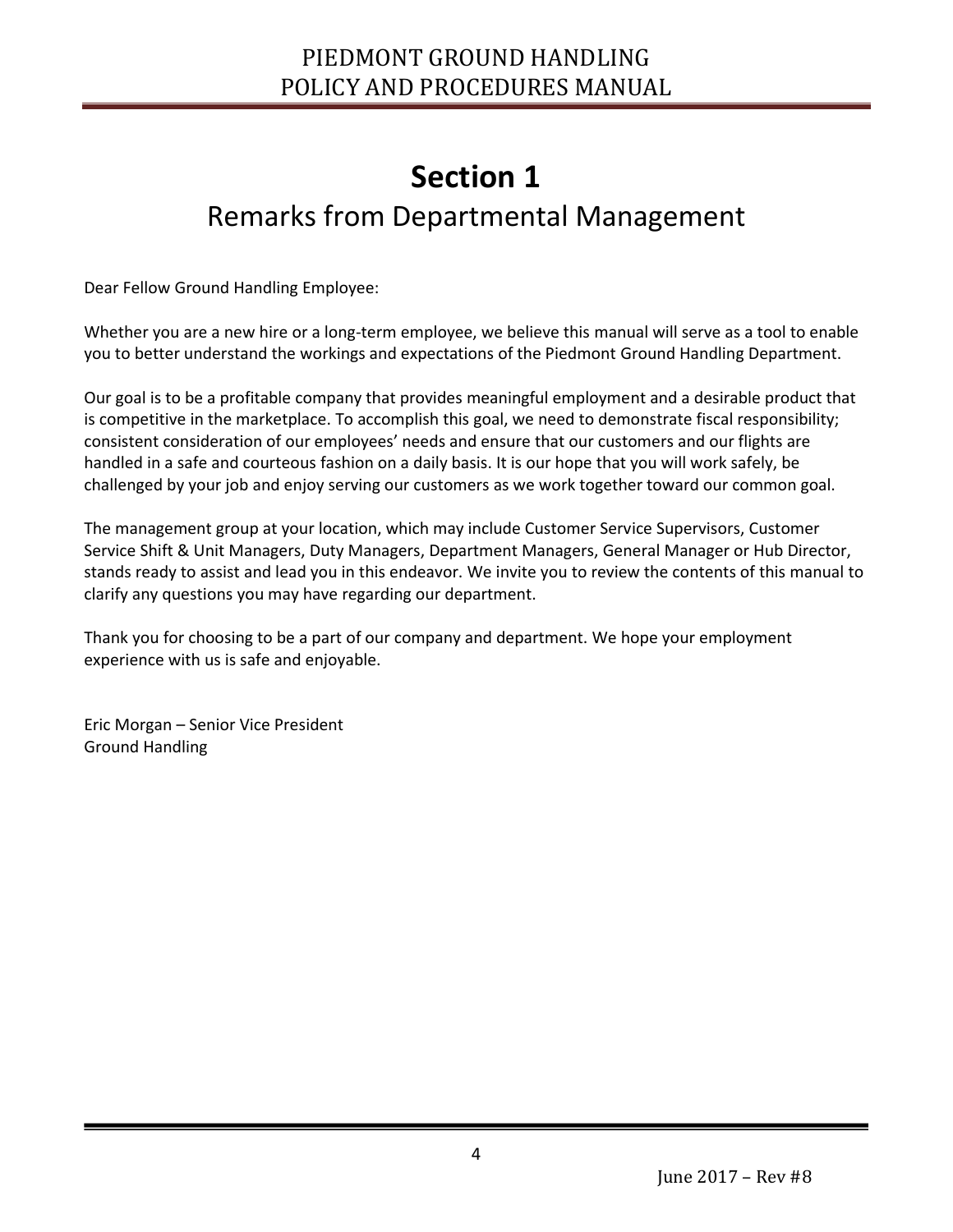### **Section 2** Manual Sign-out

<span id="page-4-1"></span><span id="page-4-0"></span>Dear Fellow Ground Handling Employee:

We are pleased to provide you a copy of the Piedmont Ground Handling Employee Manual. This is yours to keep while you are employed.

Over the next 14-days, please read and acquaint yourself with the contents of the manual.

After you have read the manual, please complete the attached Confirmation Sheet and return it to your supervisor. Should you have any questions concerning its content, please ask your supervisor or manager for clarification. Please mark your calendars to make sure you remember to turn yours in!

Please read and familiarize yourself with the manual and all subsequent revisions. It contains the policies that govern our daily operations and interaction with one another.

We hope that this manual will be beneficial to you. We have developed it for you to answer questions that may arise concerning our policies and procedures. You are a valuable member of our team and we hope you find it helpful.

Sincerely,

Ī

Eric Morgan – Senior Vice President Ground Handling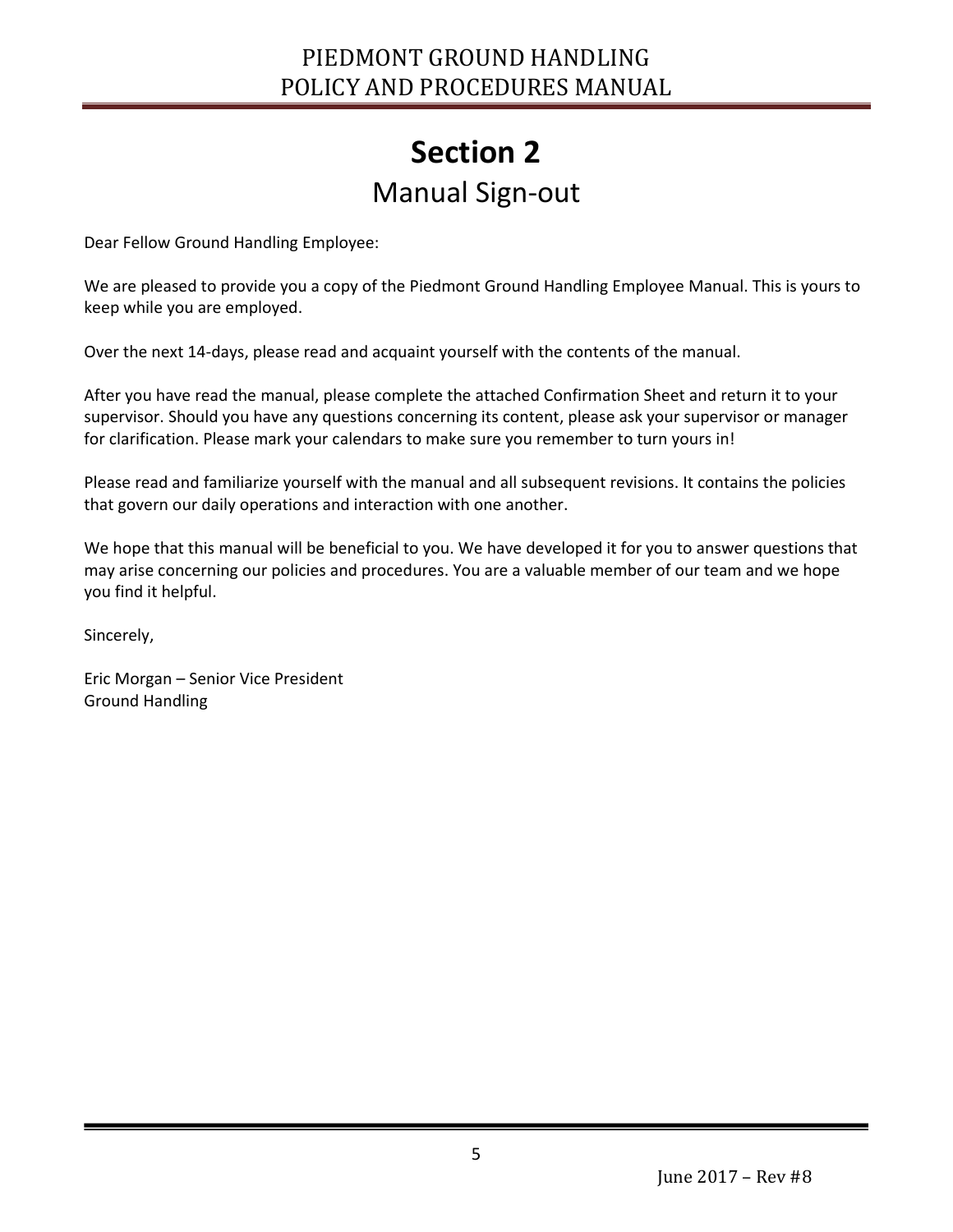### PIEDMONT GROUND HANDLING POLICY AND PROCEDURES MANUAL

#### **PIEDMONT GROUND HANDLING**

#### **CONFIRMATION OF MANUAL RECEIPT AND UNDERSTANDING**

#### **IMPORTANT:**

Ī

**Please complete and return this signature page to your manager/supervisor within 30-days of receipt. Copies are available at each station for your review, personal copies are available upon request, or the manual may also be found on the Piedmont website at**  [www.regionaltraining.aa.com/manuals.html](http://www.regionaltraining.aa.com/manuals.html)**.**

**By my signature below I am confirming that I have received, read and understand the Piedmont Ground Handling Policies & Procedures Manual. I acknowledge the provisions of the section on SAFETY and promise to abide by any and all safety procedures pertinent to my particular job.**

| <b>Employee Signature:</b> | Date:               |
|----------------------------|---------------------|
| <b>Print Name:</b>         | <b>Employee ID:</b> |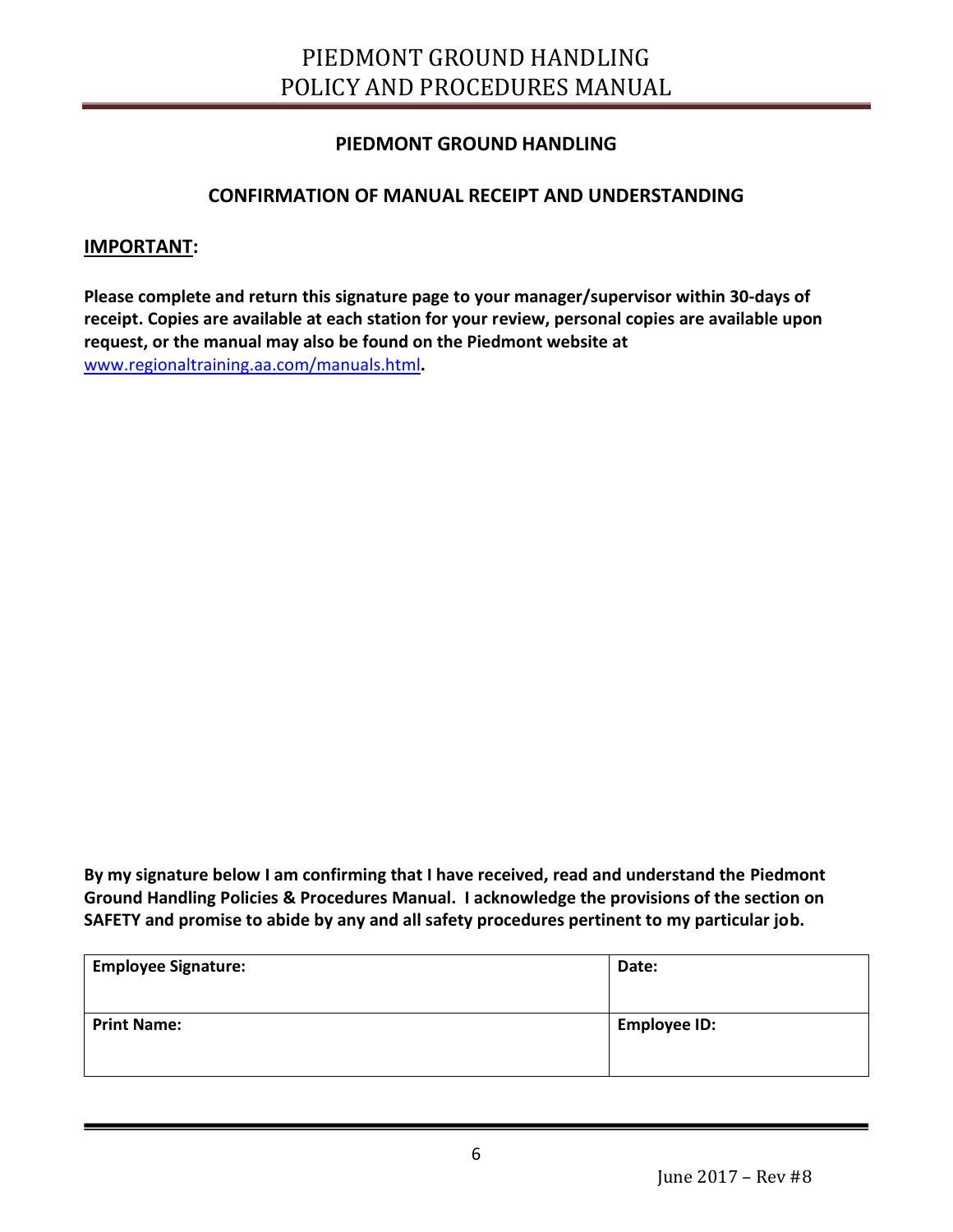### <span id="page-6-1"></span><span id="page-6-0"></span>Scope and Relationship to Company Employee Manual

The purpose of this manual is to provide a ready reference guide for policy and procedures for employees of the Ground Handling Department. This manual is designed to be used in conjunction with the Piedmont Airlines Employee Manual and the CWA contract. The company reserves the right to make revisions or additions to this manual in the normal conduct of business. As you review the Table of Contents of both manuals, you will notice that there are issues contained in the company handbook, which are not addressed, in the departmental manual. This is true because those items not included address general policy, which may be applicable to other company employees. Policies addressed in the Piedmont Airlines Employee Handbook, which are not included in the Ground Handling Department Policy & Procedures Manual, are applicable to the employees of the Ground Handling Department.

When Customer Service Agents are seeking an answer to a question, the CWA contract should be consulted first, and then the Piedmont Ground Handling Department Policy & Procedures Manual should be consulted. Any employee with suggestions as to how this manual can be enhanced should channel suggestions through their local station management who will forward them to their Director.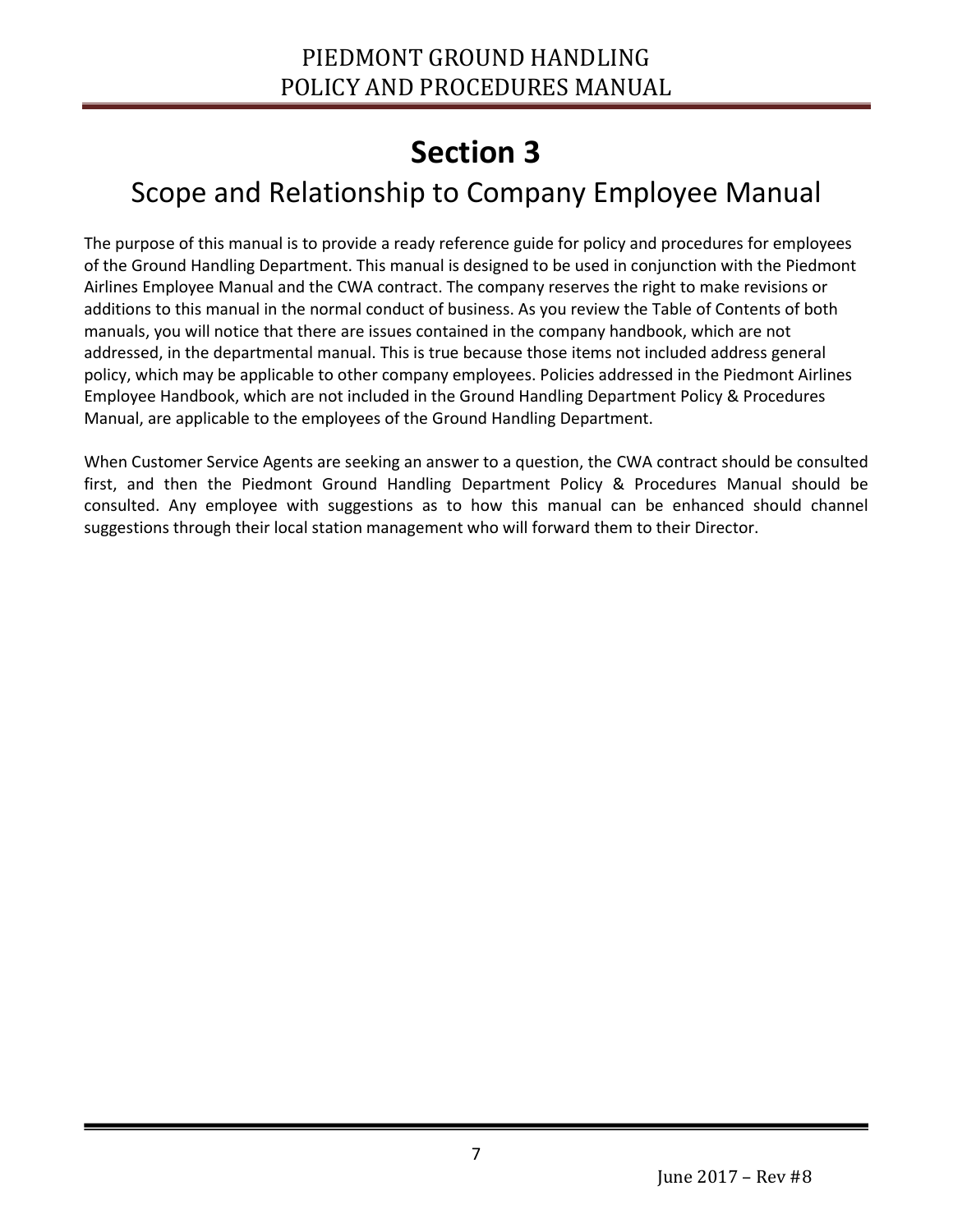## **Section 4** Safety

<span id="page-7-1"></span><span id="page-7-0"></span>Safety is the number one goal of the Ground Handling Department. The safety of customers, employees, aircraft, ground equipment and facilities must be placed ahead of all other considerations. Employees must never violate a safety rule in order to get the job done faster.

To do their job safely employees must receive proper documented training and be able to demonstrate proficiency. Once an employee has completed training and has demonstrated proficiency it is the responsibility of the employee to perform their job functions and complete all work in strict compliance with the standards taught during training. It is incumbent upon each employee to not become complacent and deviate from training standards. Complacency is one of the key contributors to ramp accidents.

To prevent accidents, injuries or damage to aircraft or equipment employees must monitor the condition of any equipment that they are using. Any equipment that is not operating properly must not be used and the situation should be reported promptly to management.

If a procedure cannot be completed safely it should not be attempted. Each employee is expected to report to management any situation or condition, which they feel to be unsafe.

To ensure a safe workplace for all employees, violations of safety rules must not be tolerated. Employees who observe a fellow employee attempting to violate safety rules should take action to stop the unsafe act by immediately discussing the situation with the employee, or by immediately reporting the situation to management.

The loss of situational awareness can be deadly. Experienced employees in the airline industry have been seriously injured or killed by aircraft propellers and ground equipment when they failed to pay strict attention to what they were doing.

In addition, all employees should be aware of any signs that a co-worker's health or other condition is affecting or may affect the co-worker's ability to do their job safely. Persons in distress may not realize that their judgments are affected. The co-worker may need to be immediately escorted to a safe location. If one is unsure what to do, contact a supervisor or manager immediately.

Employees approaching an aircraft must make certain that all propeller or jet engine motion has ceased prior to approaching the front or rear of an aircraft engine. The area behind an aircraft engine can be hazardous due to prop blast or jet blast. Serious injury or death can occur if an employee is hit by a moving propeller or sucked in by a jet engine intake.

Each Customer Service Agent working on the ramp is expected to wear hearing protection whenever aircraft engine or other noisy conditions exist. Hearing protection devices are initially provided by the company and should be safeguarded against loss. Should you lose your hearing protection devices, you are responsible for replacing it.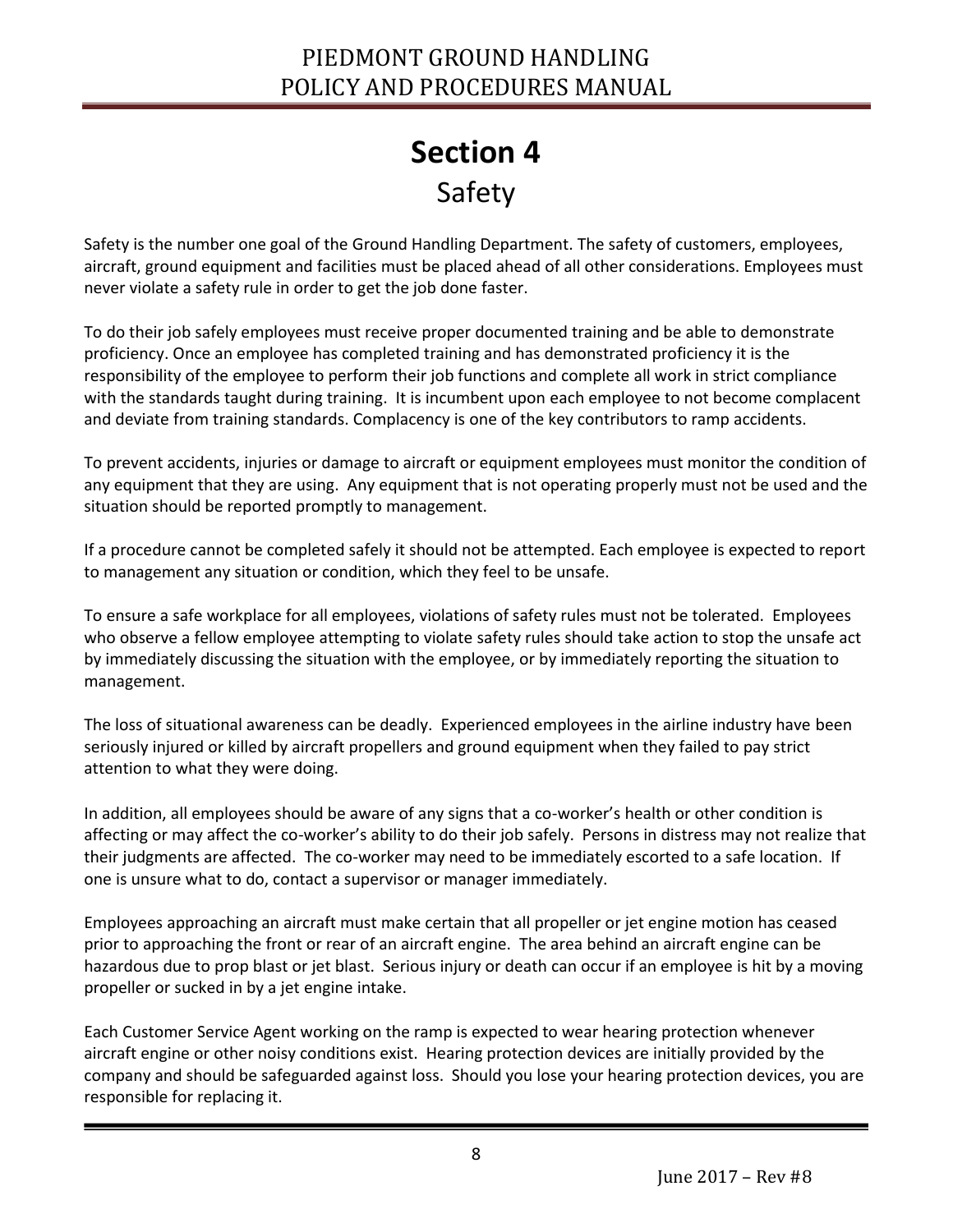### PIEDMONT GROUND HANDLING POLICY AND PROCEDURES MANUAL

## **Section 4** Safety

Employees who engage in unsafe acts, horseplay, violate safety rules, damage an aircraft or equipment will be subject to disciplinary action up to and including termination of employment.

The ability of an aircraft to take off, fly and land safely depends on many things. One of the most important is providing the flight crew with an absolutely accurate location and count of passengers, bags, cargo and any other items that are loaded on the aircraft. The CLR is the document that is used to report this information to the flight crew. Employees who complete and sign the CLR must make certain that all information is accurately reported. Employees must never knowingly allow an aircraft to take off if inaccurate information is discovered. If an error is discovered, immediate steps must be taken to contact the flight crew prior to take off. If contact cannot be made at your station contact dispatch immediately.

Employees are required to demonstrate a commitment to safety by knowing, obeying and following all safety rules and procedures.

Compliance with the Safety Rules is important for the safety of our employees, our customers and for the prevention of aircraft ground damage.

Piedmont has been working with the FAA to establish a company-wide Safety Management System (SMS). SMS provides the framework for a more organized approach to managing all associated risks with airline customer service, maintenance, and flight operations.

Piedmont's SMS thrives on data to discover issues and identify areas for improvement. You can provide data by submitting reports through the Piedmont Safety Reporting System at [http://pdtsafety.com.](http://pdtsafety.com/) If you notice unsafe acts, unsafe conditions, hazards, deficiencies, or anything that concerns you, report it through the Safety Reporting System. Also, if you have ideas to improve the safety of your work environment, the operation or any processes, let Safety know.

Piedmont maintains several avenues to notify you on company information including the employee website at emp.piedmont-airlines.com. Information is disseminated to ensure you are aware of safety critical information, informed as to why safety actions have been taken and understand why safety procedures are introduced or changed. Please ensure you are staying connected and receiving this information.

> To contact the Safety Department: Safety website: [http://pdtsafety.com](http://pdtsafety.com/) Safety Hotline: 800-955-5927 or visit the Piedmont employee website: [https://emp.piedmont-airlines.com](https://emp.piedmont-airlines.com/)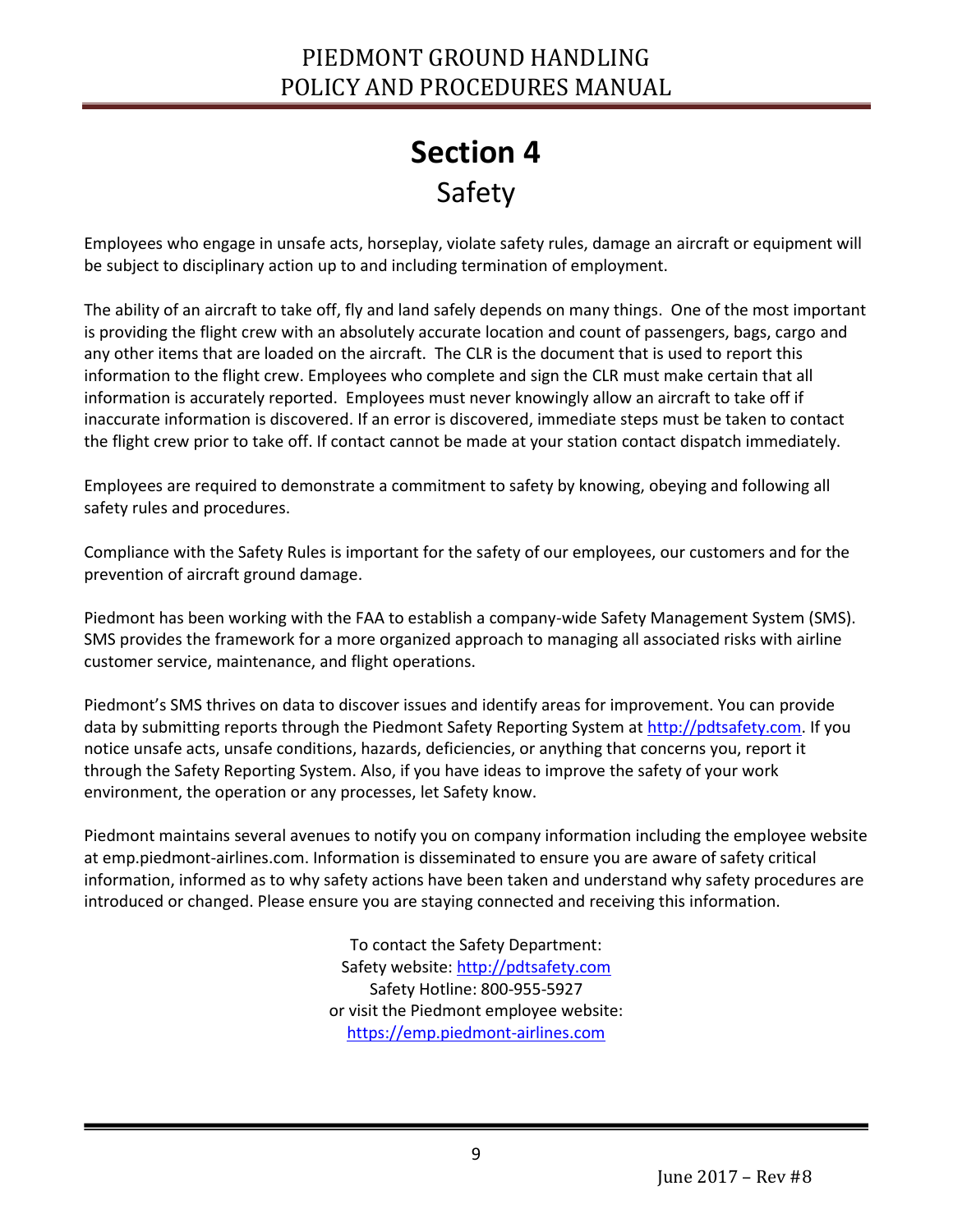# **Section 5 Training**

<span id="page-9-1"></span><span id="page-9-0"></span>The overall success of the Ground Handling Department is dependent upon how well each employee performs their job responsibilities. In order to do their jobs well, employees must be properly trained. Departmental policy states that no employee will perform any function until they have received proper training, which has been documented in their training file. Each General Manager is tasked with the responsibility of ensuring that each employee receives properly documented training and becomes increasingly proficient in the performance of his job responsibilities. To that end, departmental policy states that as soon as possible arrangements will be made for each newly hired Customer Service Agent to attend the New Hire classes, which are available.

Each General Manager is required to contact the Training Department to enroll employees in New Hire training classes.

Probationary employees are required to maintain passing grade averages for each class of 85% or higher. If at any point during the training (Ramp, New Hire, etc.), it is determined that the customer service agent will not pass the class, then the employment of that individual will be terminated. A non-probationary employee who fails a first attempt at training will be given a second training attempt. If the employee does not successfully complete the second attempt at required training, he may return to his previous position, if qualified. If there is no such position for which the employee is qualified, his continued employment is at the Company's discretion.

#### **NOTE: Anyone caught cheating on any required training will be subject to disciplinary action up to and including termination of employment.**

**Compensation While in Training:** Hourly employees attending out of base training will be compensated at their normal straight time rate for the number of training hours scheduled for that particular training session. The following are not considered time for which the employee would be compensated: off duty time, ground transit times to/from the training location/hotel/airport and time in the hotel. Travel time will be considered as compensated time and calculated as follows: Scheduled flying time, on the manager approved route plus one hour each way. The one hour added on includes 45 minutes for check in and 15 minutes for baggage claim. Hours over 40 per week will be compensated at an overtime rate.

**Pass Arrangements:** Only the General Manager, Shift Manager or Supervisor will make space positive reservations for employees attending training classes. The itinerary is to begin and end in the employee's domicile city. Travel must be via the most direct routes available.

**Hotel Accommodations while in Training:** Hotel accommodations while in training are for employees only. Non participants in the training class will not be allowed to reside in the room while the employee attends the training course.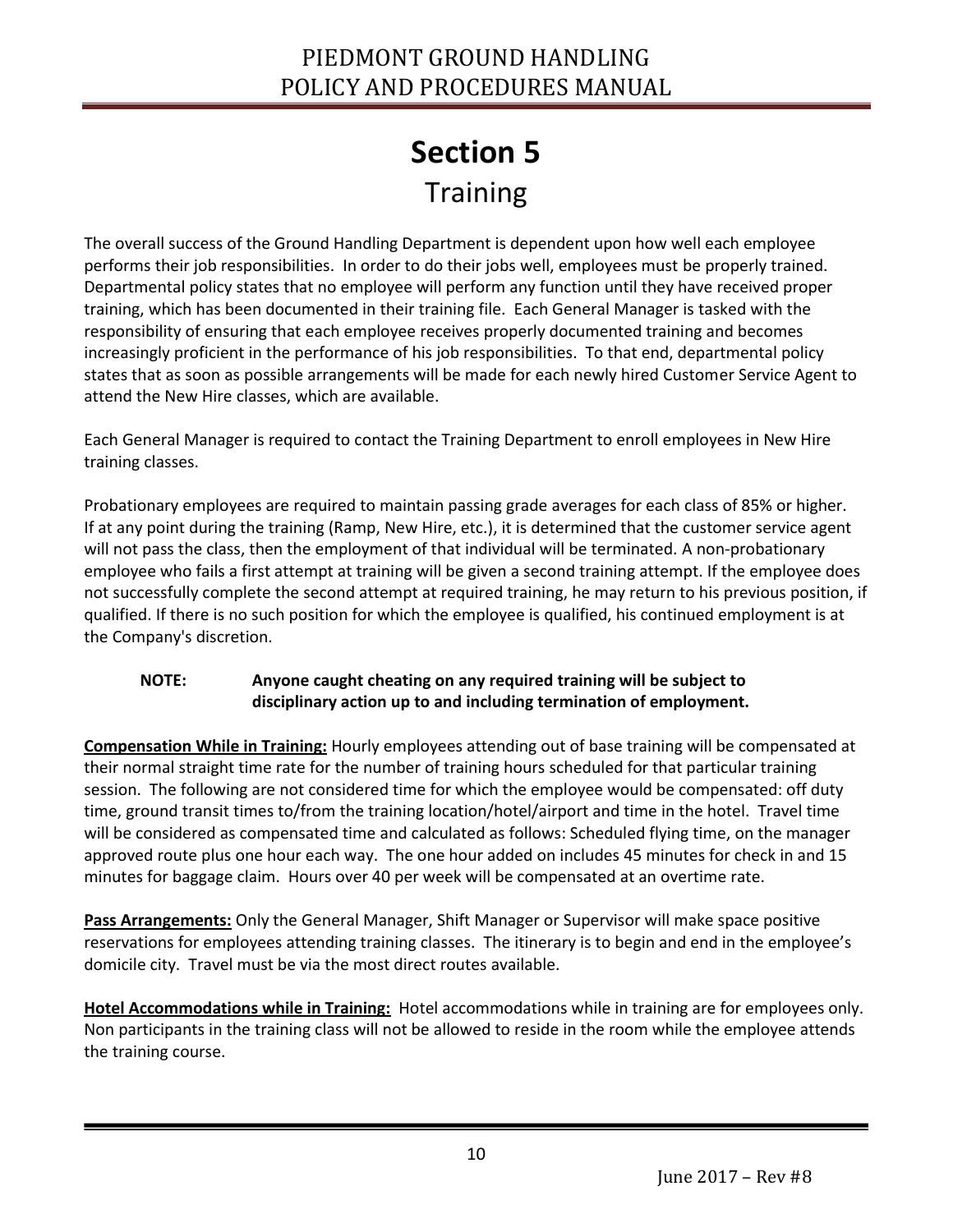## **Section 5** Training

**Dress Code and Behavior While at Training:** As representatives of the company, customer service employees who attend training are expected to act professionally in class, after class, during the evening and overnight. The company has invested significant funds in enabling employees to attend these training opportunities. Accordingly, proper behavior and dress is a requirement. Improper behavior is prohibited, as it reflects poorly on the company and has a negative effect on agent alertness in the training sessions. Remember that training classes are provided for learning, not socializing. Training class dress code is outlined in the Pre-course workbook.

Employees attending training are required to report early or on time at the beginning of class, when returning from breaks and from lunch. Employees late for class are subject to the policies and procedures included in the dependability section of this manual just as they are when reporting for work at their station.

**Advance Preparation for Training:** Proper preparation for training classes is critical to an agent's success. In the case of New Hire training, each employee will be provided in advance, a workbook. A test on the contents of these workbooks will be given on the first day of training. NOTE: New hire employees are encouraged to obtain a workbook from their Supervisor or General Manager well in advance of their class attendance and to bring that workbook with him when traveling to training.

**Agent Involvement:** Each customer service agent is expected to assertively pursue his training. Until such time as the agent is fully trained in all areas, the agent will be expected to utilize all time on duty to enhance his job knowledge through Learning Path courses or through studying workbooks and manuals. Questions or concerns regarding training should be addressed immediately to the Supervisor, Shift Manager, or General Manager.

As stated in Section 1 of this manual, it is our hope that each employee will obtain job satisfaction and fulfillment through proper training and outstanding job performance.

**Required Learning Path Training:** On a quarterly basis, each Customer Service Agent shall be required to successfully complete a number of Learning Path Training Courses. To be considered complete, the courses must be taken during the quarter in which they are assigned (with the exception of new hire employees or employees returning from leave of absence) and the agent must achieve the minimum passing score. Agents who fail to "complete" the courses will be subject to corrective action. Employees are required to check their Learning Path accounts twice a month (first and fifteenth) to be sure they are up to date on their Learning Path training.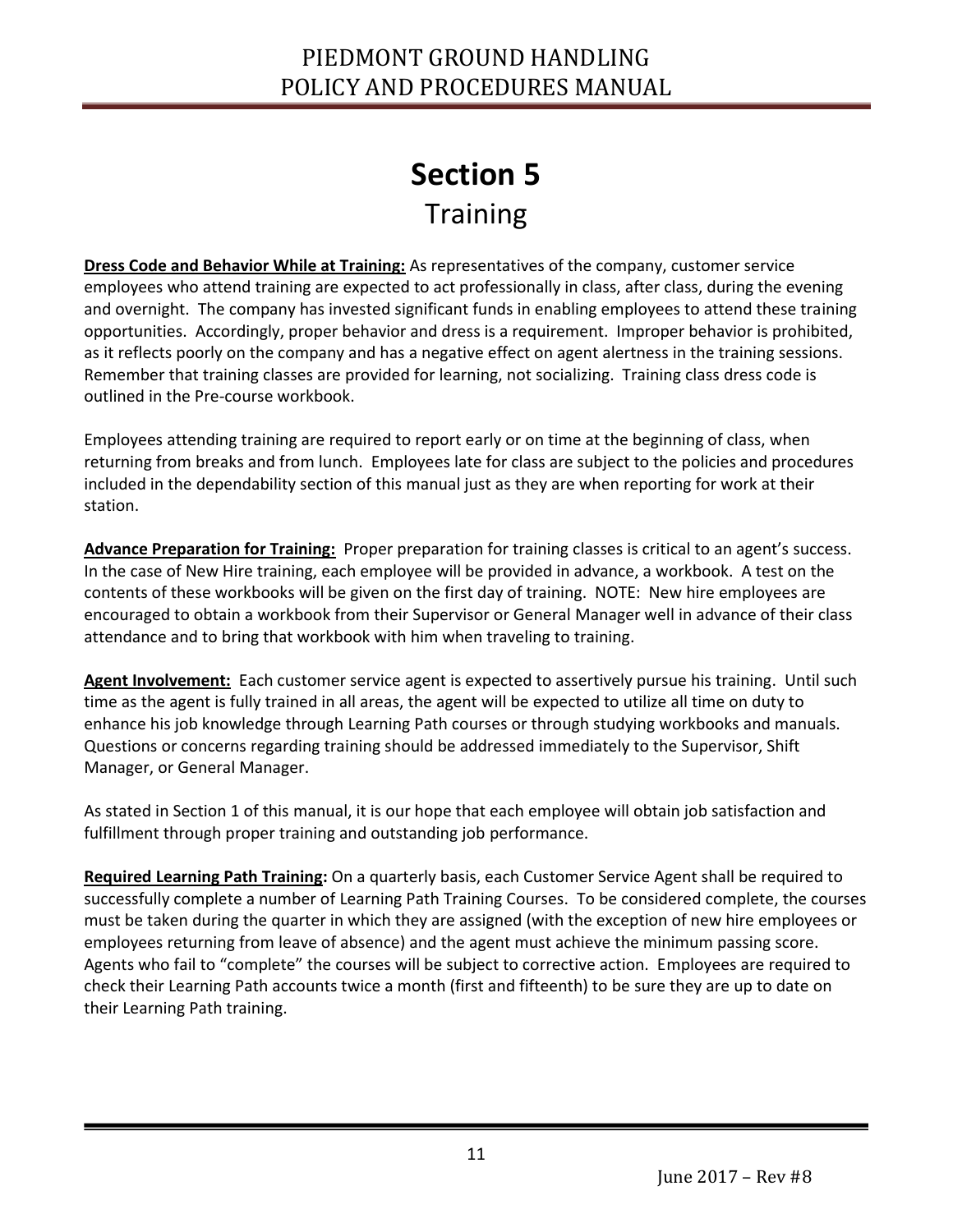### **Section 6** Dependability

<span id="page-11-1"></span><span id="page-11-0"></span>Each employee of the Customer Service Department is expected to be at work on time every day he/she is scheduled. By necessity, station staffing levels are planned and budgeted based on all employees reporting for work whenever they are scheduled to do so. Since station staffing levels cannot take into account agents who are absent or late, customer service, on-time performance and safety can be affected negatively when fewer people must carry out the station's overall workload. In order to meet our service and profit goals, our flights must consistently operate on time. In order for this to occur, each employee scheduled to work a shift must arrive at work early enough to be at his position ready to work when the shift begins. It is a good idea to plan to arrive 10 or 15 minutes before the beginning of your shift. Although you are not paid for this time, it is a good insurance policy against tardiness and extra stress when you are trying to beat the clock.

Each General Manager will establish a local procedure for notifying management that you will be either late or out sick. Employees who clock in on time, but are not present at their assigned work position before the beginning of their shift, will be subject to corrective action separate from any counseling for dependability. Agents who fail to clock in will be considered tardy unless their arrival was witnessed by a supervisor.

Falsifying time records or any other method of misleading the company in regard to time worked is grounds for dismissal. Employees must "clock out" any time they go to the employee parking lot or enter a vehicle which is not on the AOA unless they are on specific company business as authorized by management. Employees are prohibited from temporarily parking their car in front of the terminal, "clocking in" and then returning to their car to park it. Each General Manager shall be responsible for defining the work area.

An absence is defined as missing all or part of a scheduled shift. Punctuality is defined as arriving at work "ON TIME" based on the start time of the shift as specified on the work schedule or any shift trade agreement. "ON TIME" is defined as "clocking in" at or before the start time of the shift as measured by the station's timekeeping device. A Dependability Event is defined as incurring an absence and/or not being punctual.

For annual evaluation purposes, the employee's score is based on the number of dependability infractions that occur during the evaluation period.

For corrective action purposes, employees who are late to work or absent are subject to coaching or discipline for each event based on their performance within a 12-month floating window. All time lost from scheduled work, including absences supported by medical certifications and paid sick absences will be recorded regardless of the reason<sup>1</sup>. Points are active on a 12-month floating window. Active levels drop when the point value drops.

For corrective action purposes, dependability is evaluated on a 12-month floating window. The dependability policy is a no fault policy. Each event is counted with a point value regardless of the reason for the event except as noted below.

 $\overline{a}$ 1 Exceptions will include approved FML Absences, approved Leave of Absences, and any exceptions by law.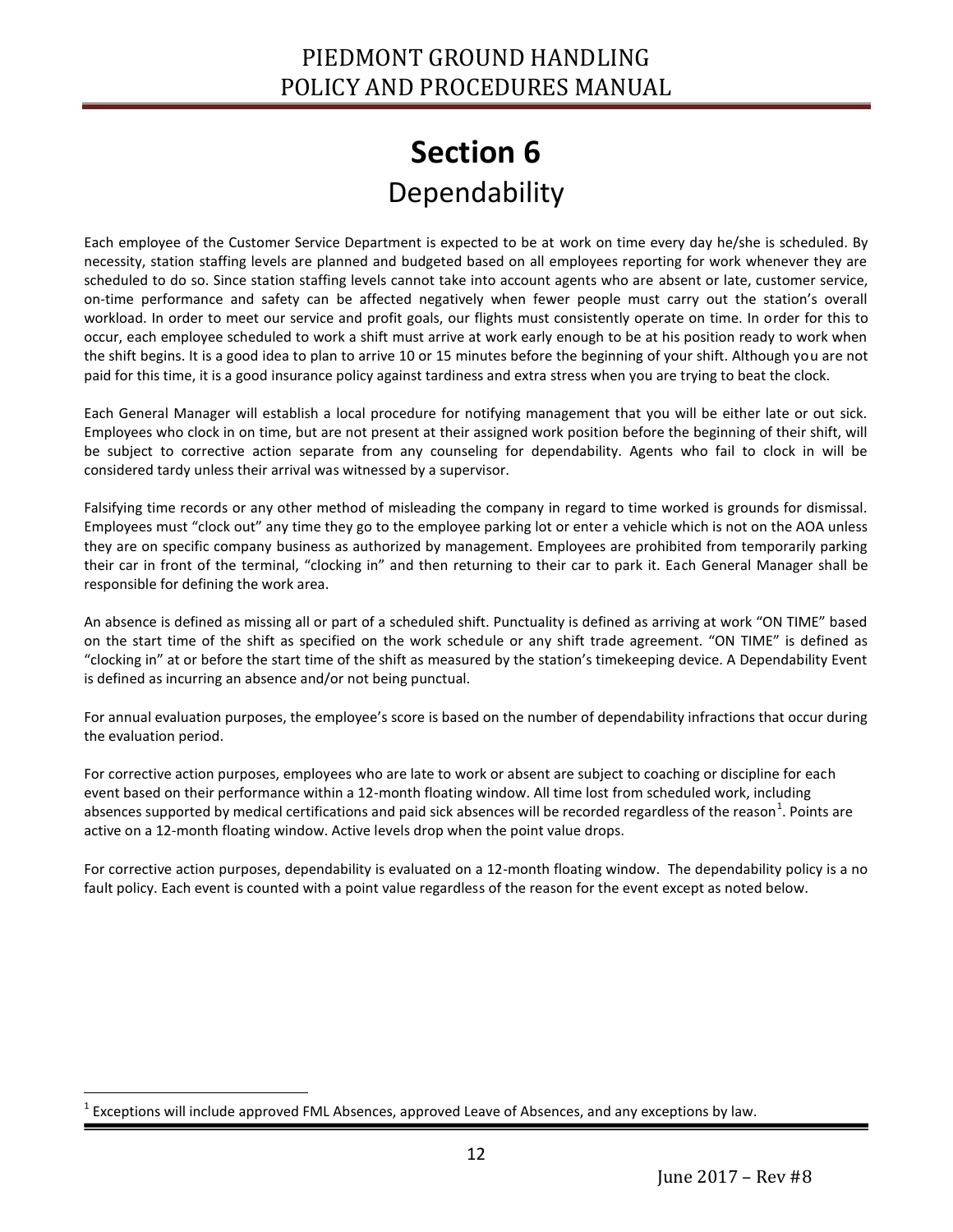### **Section 6** Dependability

A Dependability Event is defined and assessed as follows:

| <b>Infraction</b>                                                                                                  | <b>Points</b> | <b>Details</b>                                                                                                                                                                                         |  |  |
|--------------------------------------------------------------------------------------------------------------------|---------------|--------------------------------------------------------------------------------------------------------------------------------------------------------------------------------------------------------|--|--|
| Late                                                                                                               | 1 point       | Arrive 14min or less after scheduled start time without<br>authorization (proper notification made as indicated below)                                                                                 |  |  |
| Very Late                                                                                                          | 2 points      | Arrive 15 min and up to 2hrs after scheduled start time without<br>authorization (proper notification made as indicated below)                                                                         |  |  |
| Absence                                                                                                            | 3 points      | Absent for shift or leaving prior to scheduled end time without<br>authorization.<br>Arrive 2hrs or more after shift start time without authorization<br>(proper notification made as indicated below) |  |  |
| Absence (consecutive) <sup>2</sup>                                                                                 | Add 1 point   | Add 1 point for each consecutive absence after initial absence                                                                                                                                         |  |  |
| No Call-Late Show: Failure<br>to call within 30 min after<br>the start of the shift and<br>work remainder of shift | 5 points      | <b>Coaching Session Required</b>                                                                                                                                                                       |  |  |
| No Call-No Show: Failure to<br>call within 30 min after shift<br>start time and failure to<br>show for shift       | 12 points     | <b>Coaching Session Required</b>                                                                                                                                                                       |  |  |

 $^2$ A consecutive absence is an absence on consecutive shifts scheduled with no shifts traded-off in between. An absence after a tradedoff shift begins with the absence 3 point value. Approved PTO and VTO do not break the pattern.

**Notification for an absence:** must be made 60 minutes prior to the shift start time or subject to disciplinary action. **Notification for a tardy:** must be made as soon as possible and within 30 minutes after the shift start time.

#### **Guidelines for Coaching and Corrective Action Levels:**

Ī

| 12 month floating window |               | <b>Probation Window*</b>     |               |                               |
|--------------------------|---------------|------------------------------|---------------|-------------------------------|
| Level                    | <b>Points</b> | Level                        | <b>Points</b> | <b>Consequences</b>           |
| <b>Coaching Session</b>  | 22 points     | <b>Probation Coaching</b>    | 2 points      |                               |
| Level I                  | 24 points     | <b>Probation Level I</b>     | 3 points      |                               |
| Level II                 | 26 points     | <b>Probation Level II</b>    | 5 points      | Probation Extension 90 days   |
| Level III                | 28 points     | <b>Probation Level III</b>   | 7 points      |                               |
| Termination              | 30 points     | <b>Probation Termination</b> |               | 9 points or 1 No Call-No Show |

Points incurred during the Probation window remain active on a 12-month floating window following probation and will be assessed based on the regular dependability level progression (above left) after completion of the probationary window.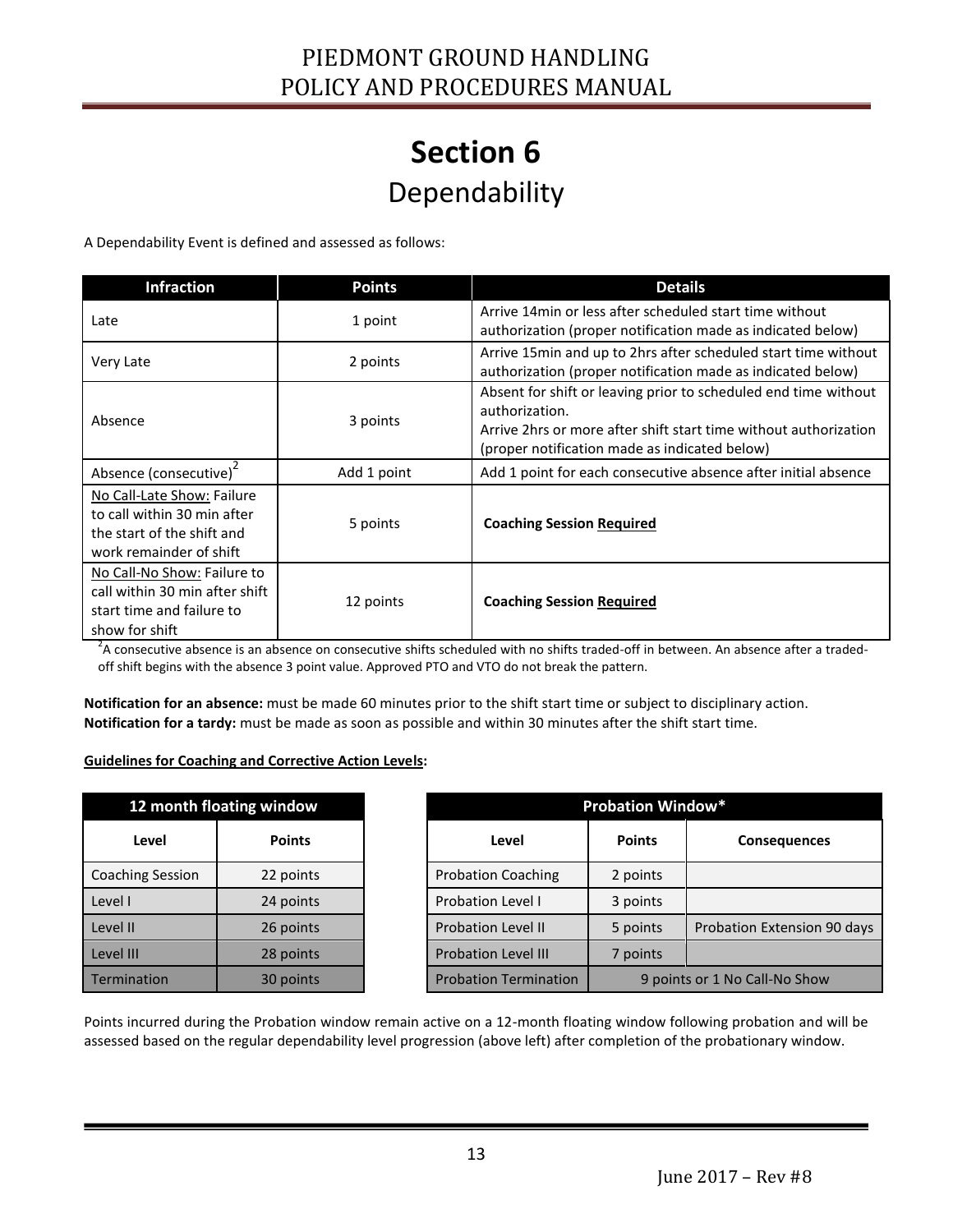## **Section 6** Dependability

If an employee incurs a No Call Late Show (5 points) or No Call No Show (12 points), which results in a total of 22 points or more, the employee will be coached based on the appropriate corrective action level that applies to the point total, up to and including termination.

Based on a case-by-case review of the circumstances, management may choose to repeat a Level.

**Leave of Absence:** An absence of seven (7) or more consecutive days is considered a Leave of Absence and supporting medical documentation is required. If the supporting medical documentation is not received within the Station guidelines, the absences will be assessed per the Dependability program and disciplinary action may be taken. Every Leave of Absence requires supporting documentation.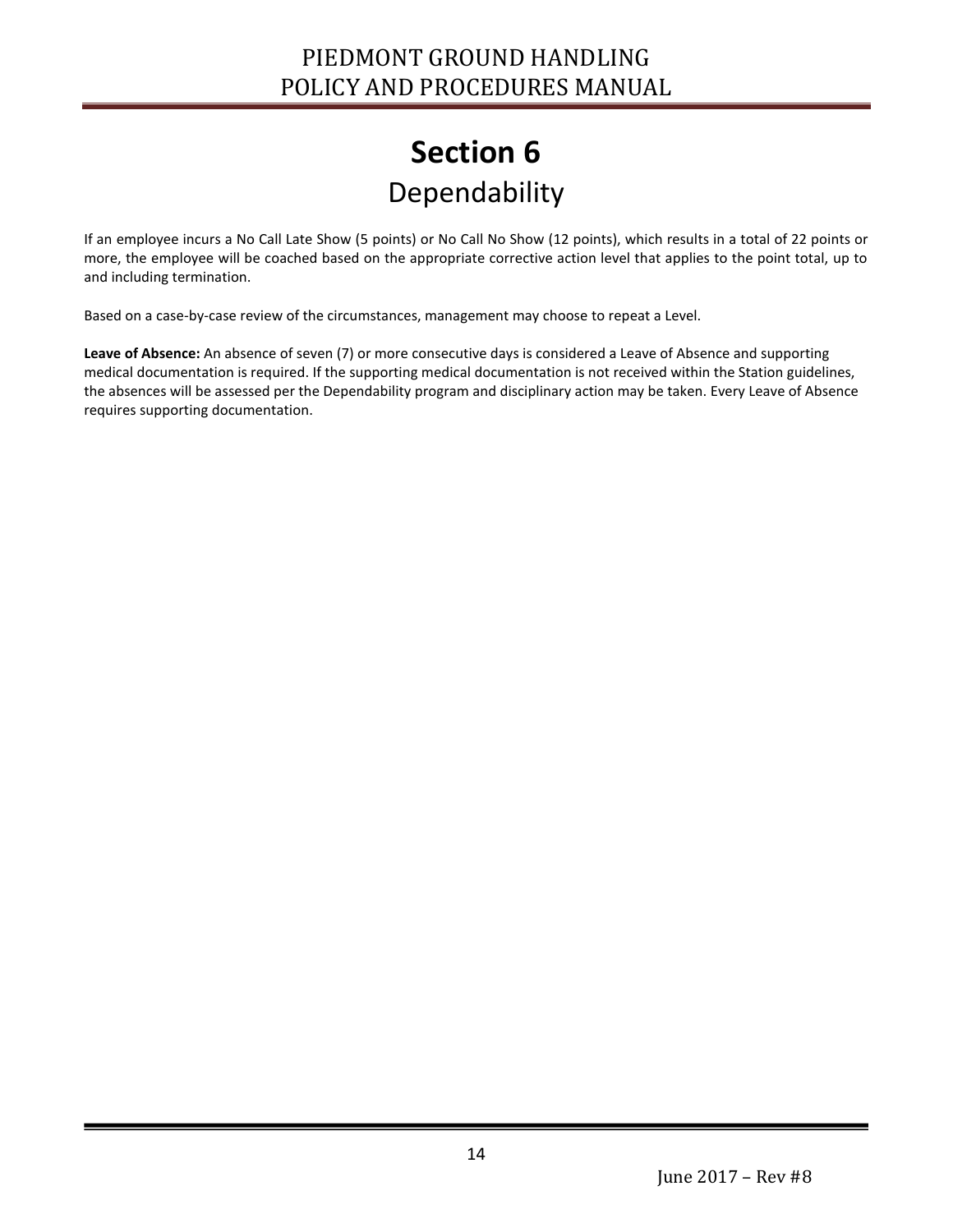### **Section 7** Tracking of Hours Worked

#### <span id="page-14-1"></span><span id="page-14-0"></span>**Minimum hour requirements**

Ī

An employee who is called to report to work on their day off will receive a minimum of 4 hours of pay.

The normal work week for full time employees will consist of forty (40) hours and for part time varied hours depending on operational needs. An employee may be released from work when flight schedules are cancelled or changed for any reason.

Full-time employees are expected to average thirty-two (32) hours to maintain full-time status. If an employee does not maintain these hours over a three month period, the Manager will address the issue individually with the employee. The employee will be given a three month period to increase his hours. If the employee fails to maintain the necessary number of average hours, the employee will be required to bid on a part-time line at the next bid. The employee will be prohibited from bidding on a full-time line for twelve (12) months.

A part-time employee will be required to work a minimum number of hours. This minimum number will be set by the Company. Part-time employees who fail to meet this minimum hour standard will not be permitted to trade.

There are certain local conditions which would exempt the employee from being considered non-compliant with this requirement such as:

- Part time converting to full time during the time period
- Out for extended leave due to FMLA, medical, military, personal, or OJI
- Approved time off, such as Vacation, VTO or early shift leaves
- New hires who were hired within the quarterly reporting period that could not achieve the minimum hours due to their date of hire

If none of the above conditions are met, when the review of the quarterly report is completed, the employee will be considered as non-compliant and further steps will be taken as outlined above.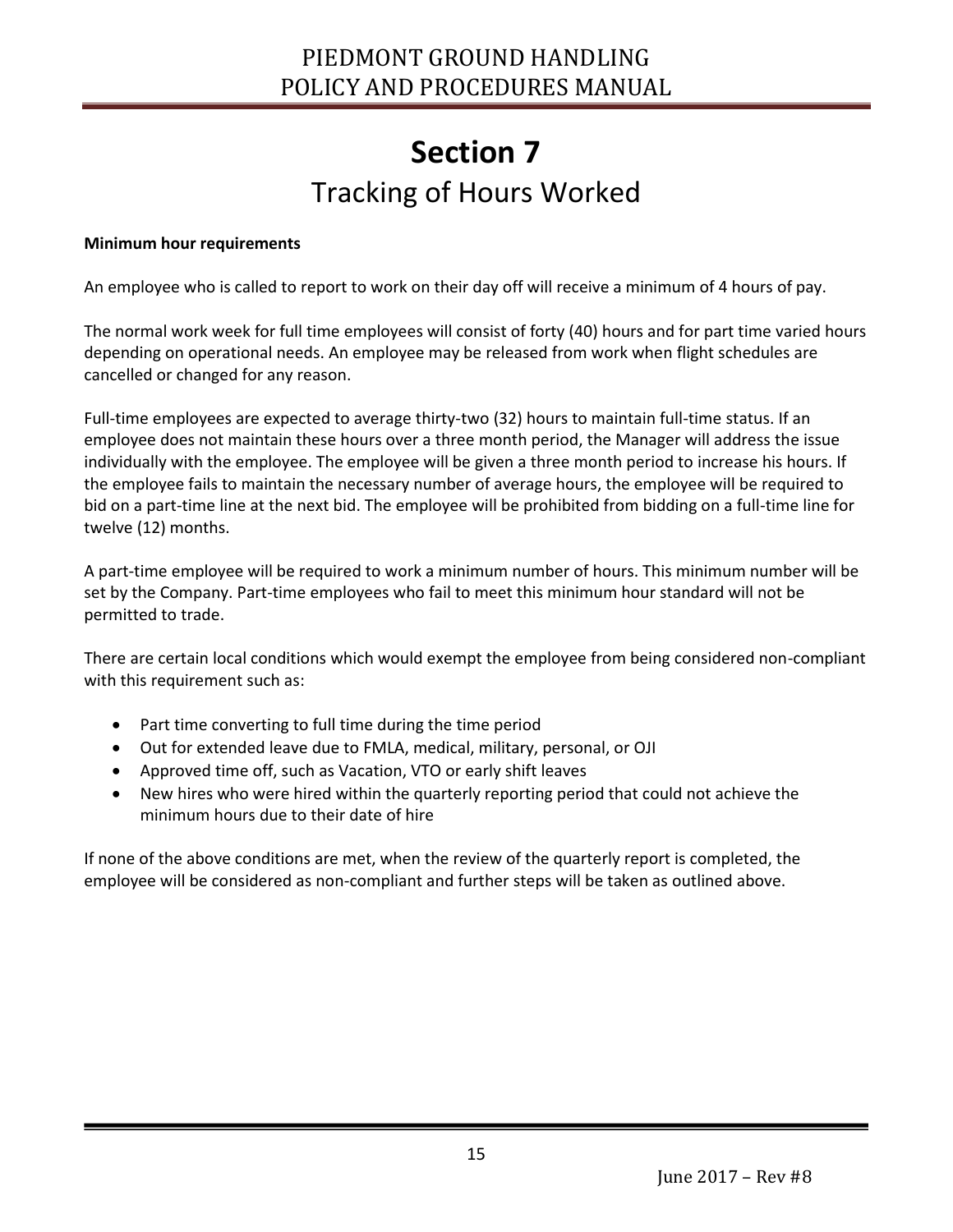<span id="page-15-1"></span><span id="page-15-0"></span>In addition to the work rules and standards of personal conduct outlined in the company employee handbook, the Ground Handling Department has developed additional rules applicable to our employees. These rules are important to getting the job done safely, efficiently and economically, while maintaining good working relationships between employees and ensuring our passengers receive only the finest customer service. Many of these work rules are explained in the various sections of the Ground Handling Policies and Procedures Manual and are repeated here to emphasize their importance.

The work rules below have been included to ensure that each employee clearly understands that there are certain unacceptable actions or activities, which are harmful to the welfare of the company, its employees and its customers. Each employee is required to follow all rules and company policies as listed in the Piedmont Airlines Company Handbook and the Piedmont Ground Handling Policies and Procedures Manual. This list is not all-inclusive. Any action, behavior, or activity that compromises safety or harms the company, its passengers, or its employees, is prohibited. Failure to abide by and follow this general rule or the following work rules will subject the employee to corrective counseling, discipline, or termination of employment. If an investigation reveals that an employee has committed a serious infraction, the employee will be subject to immediate termination.

It is hoped that by openly communicating the "do's and don'ts", each employee will clearly understand what is expected of them and be able to succeed and enjoy their employment with Piedmont Airlines, Inc. The work rules are sorted into General Rules, Safety and Security, Customer Interaction, Integrity, Expertise and Prohibitions.

#### **GENERAL WORK RULES AND STATION ROUTINES**

Ī

There are a number of responsibilities, requirements and rules each employee must adhere to everyday. The following are some examples of those rules. This list serves as an example and is not all-inclusive.

All employees MUST act within company guidelines to provide safe, courteous and efficient service to our customers and fellow employees. A key factor in accomplishing this is the fulfillment of the employee's responsibility for making themselves aware of their work schedule and reporting for work on time. This will enable them to be at their workstation ready to work at the starting time of their shift. Customer Service Agents are required to personally clock in on the officially approved timekeeping device in use at the station.

Being on time is key to starting your day right. Once you are on the clock you must perform to the peak of your abilities and within the parameters of the station's work rules. Consequently, refusing or failing to follow instructions or perform designated work is prohibited. Loafing, sleeping on the job or failing to provide 100% effort in order to get the job done as quickly and safely as possible is prohibited. Finally, careless or inefficient performance of duties, including failure to maintain proper standards of workmanship or productivity is prohibited.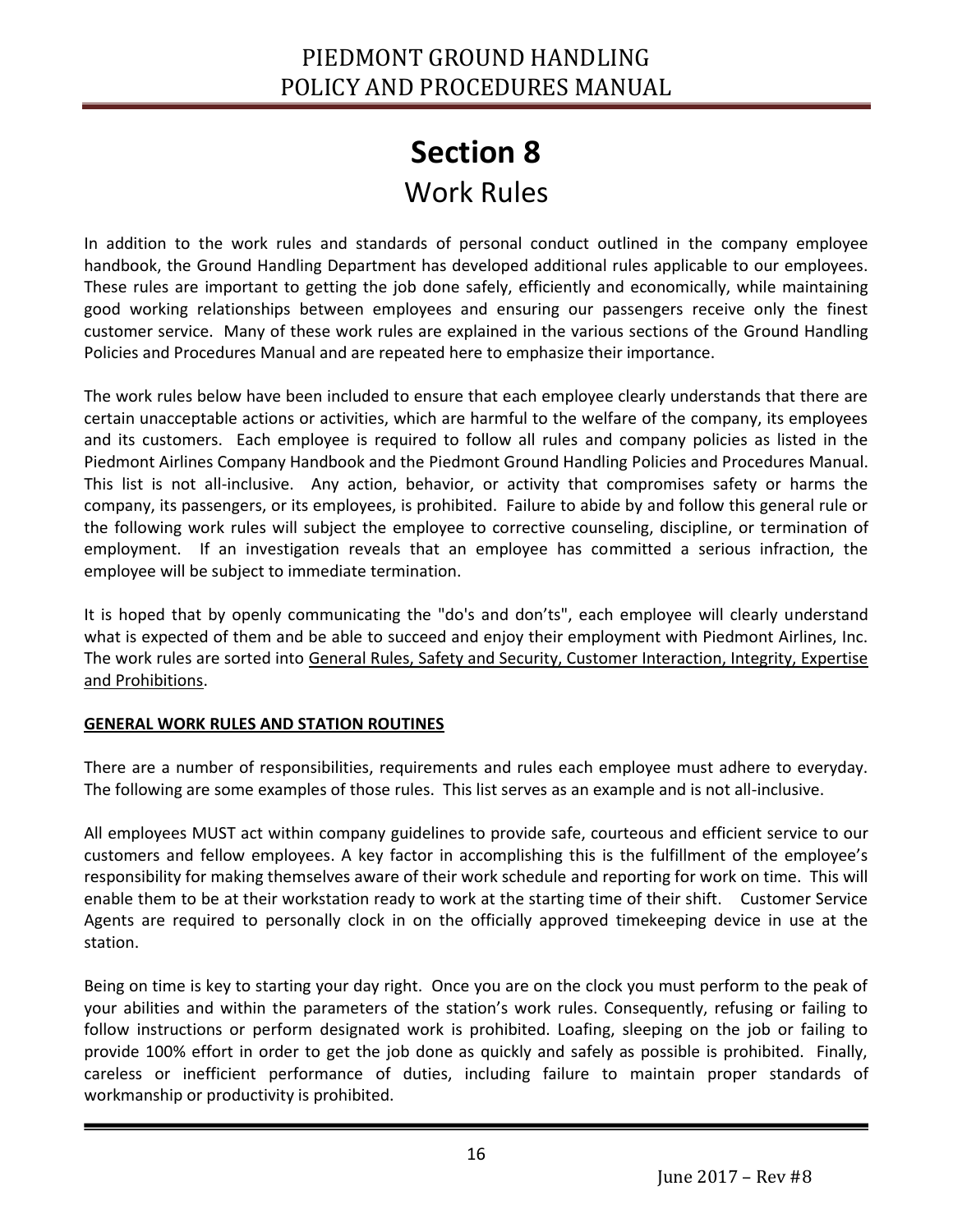The proper use of privileges and the application of common sense require employees to conduct themselves in a manner that adds to rather than detracts from the efficient operation of the station. For example, employees signing up for overtime or wishing to trade into a position should be qualified to work that position (the General Manager will determine this qualification). Employees are expected to maintain appropriate licenses and qualifications as the loss or suspension of any license or other qualification necessary to perform assigned duties can be significantly detrimental to the best interest of Piedmont Airlines, Inc. and/or fellow employees.

From the common sense perspective the following are obvious requirements. An employee must not leave the work area without permission from management or leave the station before the end of a shift without permission from management. Customer Service Agents are required to remain on company premises and to work their ENTIRE shift unless they receive specific permission from management to leave the premises or leave early. In order to maintain a nurturing work environment each employee must maintain a professional, positive and supportive relationship with all direct and indirect co-workers during all daily interactions.

A good worker cannot do good work without the proper tools. It is incumbent upon the employee to report all equipment malfunctions (such as: computers, ticket/bag tag printers and hard copy printers, tugs, bag carts, etc.) to their supervisor promptly. The key to success is on time performance. It is not an over statement to say on-time performance is critical to the survival of our company. Each Customer Service Agent is expected to work diligently toward ensuring that each originating flight and all subsequent flights depart on time and in a safe manner. When processing flights be alert to flight operations, i.e. irregular ops and assist in the handling of connections, oversold and irate customers. When boarding the flight collect customers flight coupons, verify the number of coupons collected and ensure the tickets are safely forwarded to the appropriate collection point.

A successful Customer Service Agent will go above and beyond knowing not just the basics but also the detail of our product such as servicing customers with disabilities and the AA Miles Program. Knowing more than the basics highlights you as competent and professional.

Another key aspect of your job is handling situations other than direct customer contact. These jobs can range from arranging for the delivery of mishandled baggage to the customer while evaluating and choosing the best delivery option to minimize delivery cost for the company to receiving, processing, securing and making available for pick-up all PPK consignments. Some of the non-daily assignments can require doing certain functions on an occasional basis such as loading and unloading air cargo vehicles.

Other examples of these occasional assignments can include the receipt and processing of U.S. Mail shipments in accordance with U.S. Postal Service regulations and company policy. The completion and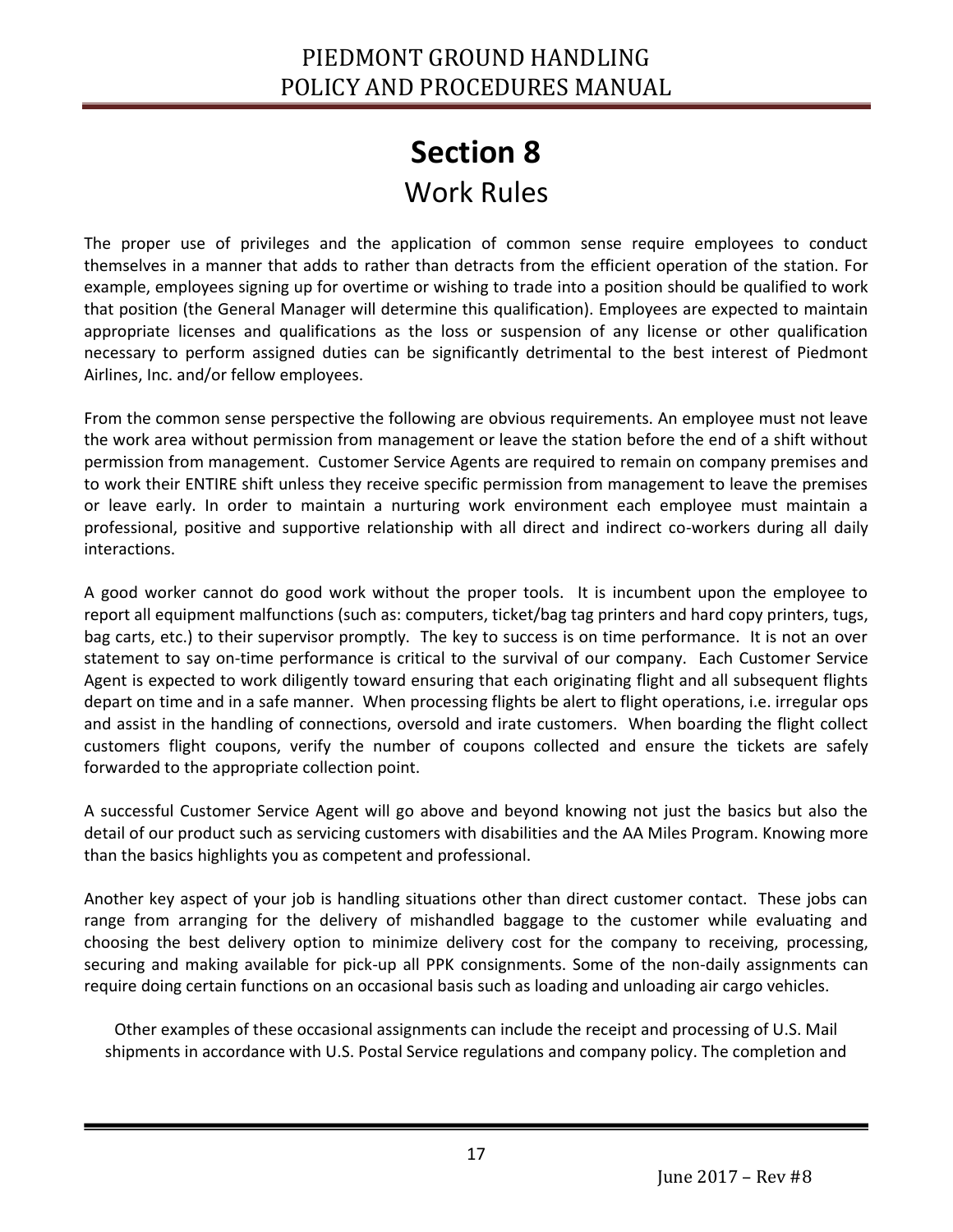maintenance of air cargo records and files as required by federal and company regulations or working with American Airlines/American Eagle Cargo Sales personnel to promote American Airlines cargo service to shippers and freight forwarders.

In order to promote teamwork and share expertise you may be required to assist new employees with onthe-job training as requested by a Customer Service Supervisor (CSS) or General Manager. These requirements may vary by station but you must complete all tasks as necessary or as directed by a Customer Service Supervisor or General Manager.

Not all-necessary customer service work is glamorous. For example, Customer Service Agents are expected to perform the following tasks: lavatory servicing, lavatory cleaning, RON cleaning, trash removal, bodily fluids clean-up, lavatory cart refilling, deicer refilling and deicing (including driving the equipment or spraying deicing fluid from the top of a tower or from the bucket).

The employee should be aware some stations have requirements that other stations do not. For example, when local circumstances require, Customer Service Agents shall participate in Weather Training and become certified weather observers after which they will perform hourly and special weather observations as necessary.

Finally, the company wants the employee to be an active player in the operation of the station. It is key that the entire station team be informed and participates in station decisions. In order to assure this, management may find it necessary to require employee's attendance at a meeting of all station employees. When this is necessary the manager will post the date well in advance and indicate that the meeting is mandatory. Individuals on vacation are excused from mandatory station meetings. All other employees must advise local management of any conflicts. It shall be up to the General Manager to determine whether or not the employee will be excused from the meeting. Any employee, who fails to show up for the meeting, who did not advise management of a previous conflict and receive permission of management not to attend, shall be subject to corrective action.

#### **SAFETY AND SECURITY**

Ī

Providing a safe and secure environment for yourself, your fellow employees and our customers is your top priority. Any negligent action that may result in injury to self or others, or damage to company property or property of others entrusted to the company or property of fellow employees is strictly prohibited.

Some basic rules: all employees shall wear hearing protection when working on an active ramp or in a high noise area. Each employee will exercise extreme care in the avoidance of aircraft propellers or jet intakes. Any damage to equipment, the facility, or to an aircraft will be reported immediately.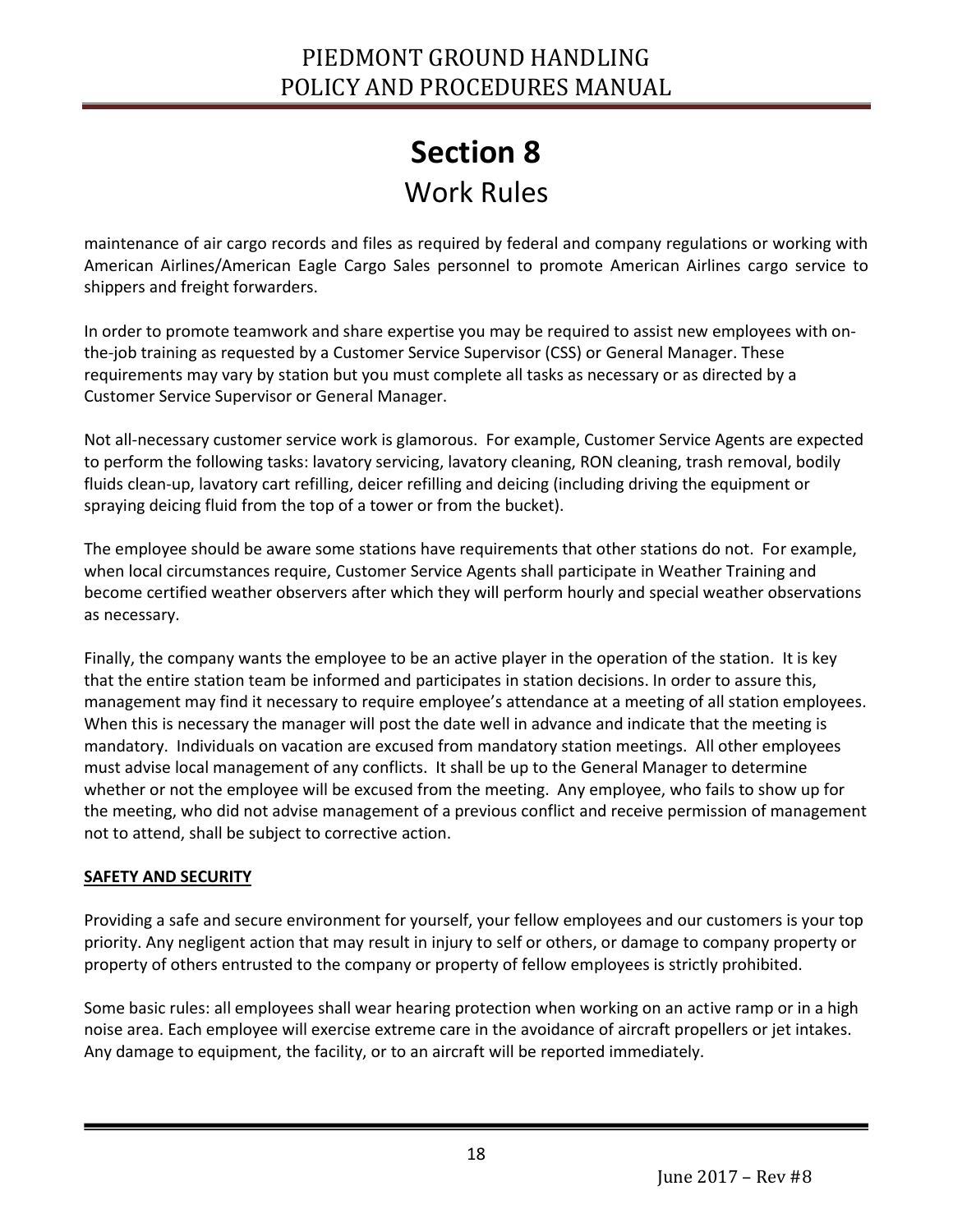You are the key player in assuring a safe flight. Extreme accuracy will be utilized by each employee in the preparation of the CLR aircraft load worksheet and in the counting of customer bags and the determination of cargo and co-mat weight. You must always give the flight crew accurate loading or deicing data, verified passenger counts and any ground security items for each flight departure.

You are an integral part of airport security. Challenge unauthorized or unknown individuals not displaying appropriate identification in non-public areas. Report the presence of such persons to management personnel, law enforcement officers, or airport authorities immediately. Observe all TSA, FAA, company and airport security/emergency/safety procedures at all times.

The ramp equipment is YOUR equipment. Check ground equipment/jet way/any other specialized equipment you use daily to determine that it is in workable condition. Operate manual and/or automatic transmission equipped tugs, tractors, belt loaders, vans, or other assigned equipment safely. Ensure that any carts or other equipment being towed do not get closer to the aircraft than permitted distances. Operate Ground Power Units (GPU's), lavatory carts, air start bottles and potable water units in accordance with safety requirements.

Use proper hand signals with day or night wands to greet arriving aircraft and guide aircraft to parking place. In similar fashion, provide proper signals to aircraft prior to departure. After the arriving aircraft has completely stopped, securely place chocks on front wheels. In like fashion, remove chocks from departing aircraft when directed to do so by the pilot.

After the aircraft engine is stopped and the propeller has ceased to spin, secure the "prop tether" propeller blade if required. Prior to aircraft departure, remove the "prop tether" and stow it. If applicable, assist Flight Attendants with closing the aircraft door after receiving the signal to close the door. Load, stow and secure baggage/cargo in accordance with the limits published for the aircraft. Exercise caution for your personal safety and that of co-workers in lifting baggage up to or down from the aircraft.

Use safe operational procedures for each flight arrival and departure. Be sure you are in place to operate equipment prior to the aircraft's arrival. This will ensure the quick, safe deplanement of our customers. Ensure continued safe operation of ground equipment by completing recurrent training programs.

Ensure the safe shipment of cargo by reviewing the Dangerous Goods Program and the AOSSP. Secure and protect all air cargo shipments, especially high value and in bond items. Use US Airways' "unknown shipper" procedures.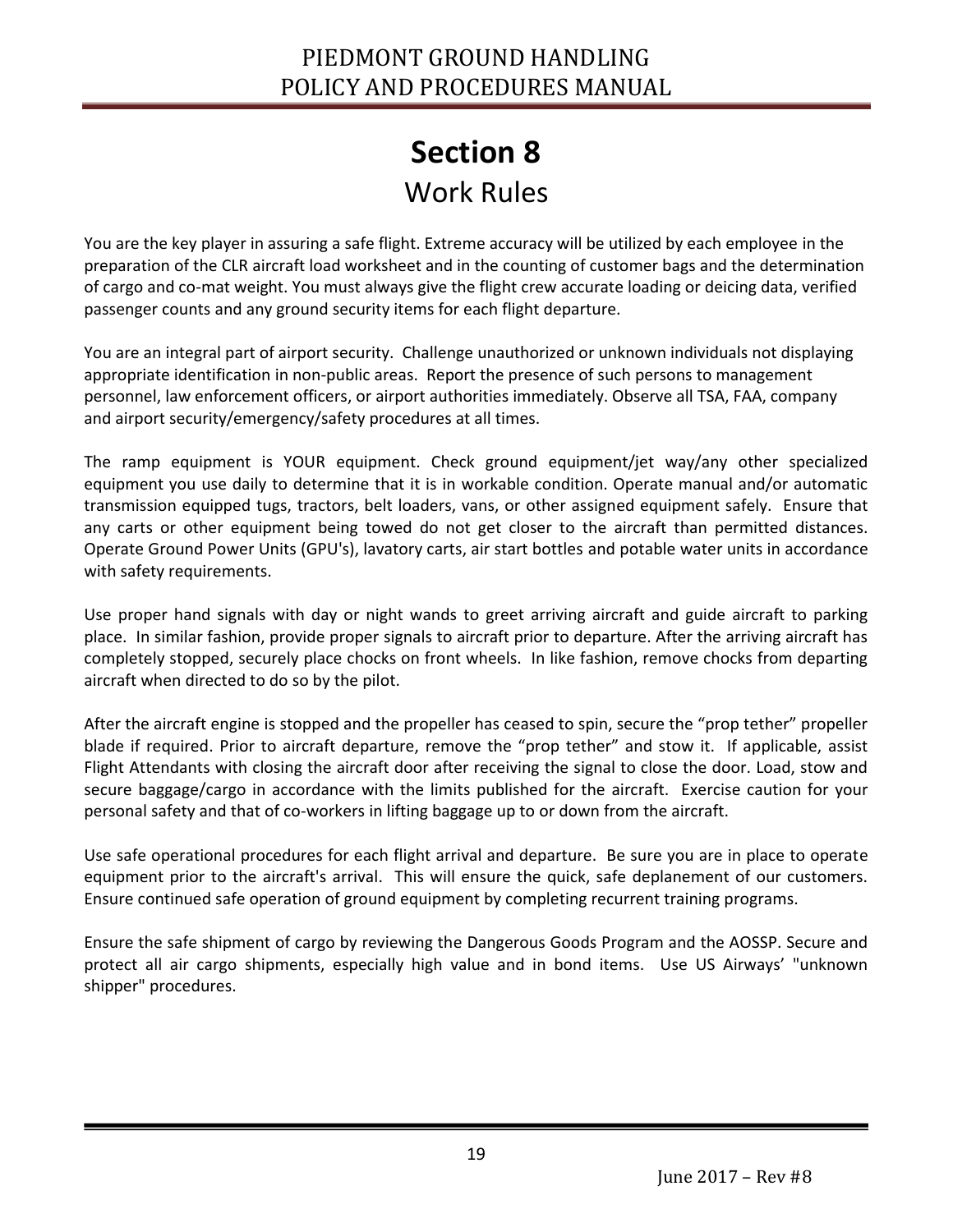#### **CUSTOMER INTERACTION**

Ī

After safety our number one priority is providing a service to our customers' which encourages their repeat business. You should always be courteous and helpful to customers, visitors and company employees. Always greet customers in a warm, sincere and friendly manner. Serve customers with a smile. Remember to adhere to American's Customer Service Plan."

When first encountering a customer make good eye contact during the course of the service. Address the customer by name, such as Mr. Smith, Ms. Smith, or Mrs. Smith throughout the service. Add personal comments or service to all transactions when it is possible and appropriate. Do not rush through the service transaction unnecessarily, which could make our customers feel like they are being hurried, but do provide timely service. Advise customers of all necessary flight information such as seat number, flight number, gate number, connections, etc. Advise customers of the status of their flight (on time, delays, etc.) at the time they are checked-in.

Remember this may be the first time this customer has flown. Avoid use of airline terms (jargon) in communicating with customers. Give concise directions to customers, as needed. Sincerely apologize to our/your customer for any delays or inconvenience they experience.

When dealing with awkward situations that were caused by the customer (such as excess baggage or carryon, customer's late arrival at the airport) handle them as discreetly as possible, but politely and firmly resolve the problem, with a minimum of inconvenience to the customer. Provide assistance to customers as needed (elderly, customers with disabilities, unaccompanied travelers, families with young children). Remember; always adhere to the guidelines set forward in American's Customer Service Plan.

During periods of irregular operation, inform customers of flight delays every 15 minutes. Update flight delay information every 10 or 15 minutes or whenever new information is available.

At all times, clearly and slowly announce all flight arrivals, boarding announcements and departure announcements as outlined in the Customer Service Manual. Provide assistance to customers as needed (elderly, customers with disabilities and families with young children).

Assist and pre-board any unaccompanied children, customers with disabilities, or any customers with special boarding requirements (e.g., aisle chairs, passenger lift devices, wheelchairs, etc.). For safety sake, unaccompanied children should not be announced in the pre-board briefing. Help all customers with preflight and connecting flight assistance, especially the following customer types: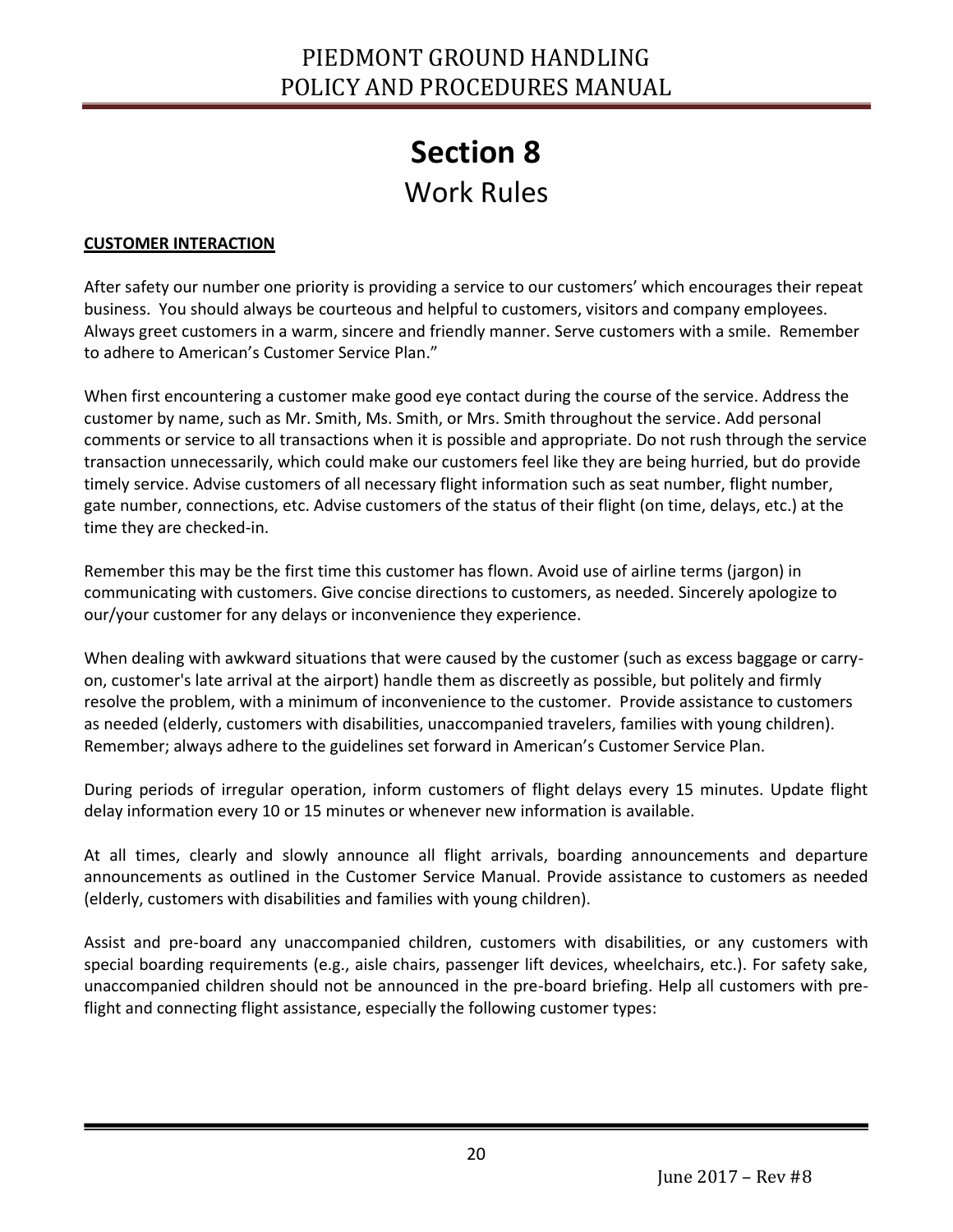### Work Rules

- Unaccompanied minor
- Customers with disabilities
- Blind/deaf
- Elderly/non-ambulatory
- Non-English speaking
- First time flyers

Show concern and care when assisting elderly, customers with disabilities, or unaccompanied children. Question the passengers as to how they would like to be assisted. Strive to make the customers feel safe, welcomed and in caring hands. Coordinate lengthy layovers for connecting customers needing assistance in the following manner:

- Alert agents at the departure gate of the customer's location.
- Enter any requested assistance information into the computer as to the location of the customer and their assistance requirements.
- Provide necessary amenities.
	- Never leave special-assist customers unattended.

Assist in boarding customers with special boarding needs. Be safe; use proper lifting techniques when assisting customers with disabilities to avoid injury to you or to the customer.

Assist deplaning customers requiring help to connecting flights or to the baggage claim area.

Actively greet all deplaning customers with a warm statement such as "Good morning/afternoon/evening, welcome to\_\_\_\_\_\_\_\_\_\_." Provide connecting customers with the appropriate gate information and other directions as necessary.

Demonstrate sympathetic and professional behavior when carefully questioning customers about baggage problems. Authorize interim expenses for customers inconvenienced by mishandled or damaged baggage as outlined in the Customer Service Manual or QIK. Attempt to resolve interim and damaged baggage claims locally by means of a cash settlement within authorized limits. Contact customers with delayed baggage on a regular basis to keep them informed of their baggage recovery status. Record details of all customer contacts in the "remarks" section of the baggage claim record.

Remember we want every customer to fly with us again.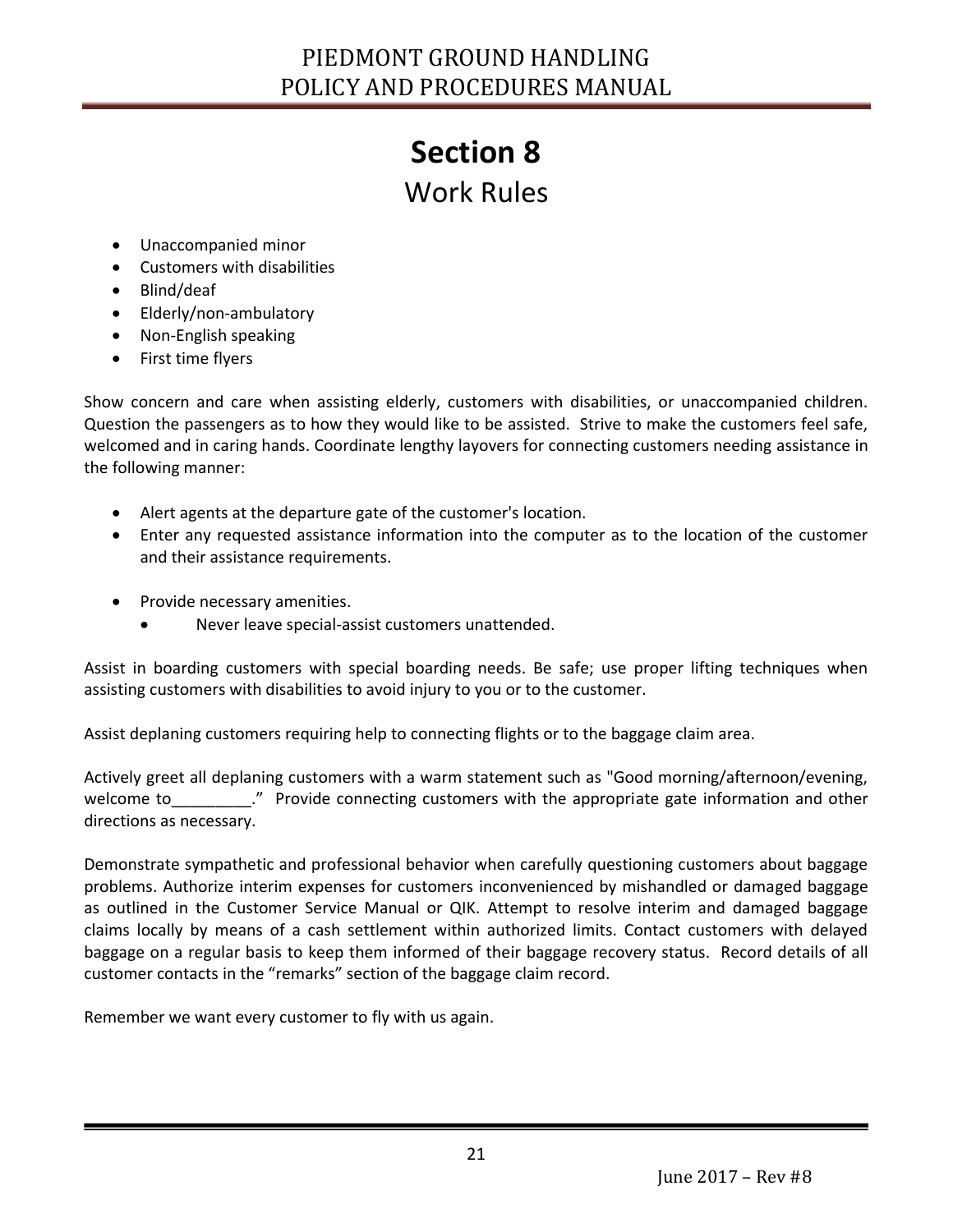#### **EXPERTISE**

Ī

A successful employee is one who has mastered all aspects of his job. In order to accomplish this, the employee needs to learn and apply many different and technically challenging subjects. The following are some examples.

In order to successfully assist customers the employee must master gate and ticketing skills. Among the necessary ticketing skills are American Airlines/American Eagle accepted forms of payment, ticketing restrictions, refund rules and non-revenue ticket issuance. In order to assist our frequent flyers, the agent needs to know and use standby boarding policies, including Executive Platinum/Platinum/Gold/AAdvantage Miles procedures as outlined in the Customer Service Manual.

It is equally important to know and utilize proper gate procedures. In the rare circumstance when our computers fail, the agent must know and use gate fallback procedures, formats and the manual profiling system.

General industry and work knowledge is vital. The employee needs to know each aircraft type, its seat configuration and the location of choice seats/unaccompanied minor seats in order to execute the boarding process and handle exceptional situations such as briefing customers assigned to seats in the emergency exit of their rights and responsibilities.

Knowledge of specific rules and regulations such as non-revenue customer boarding procedures, baggage acceptance procedures, fare rules and tariffs and carry on procedures is vital. When checking bags the agent should accept and check baggage to the customer's final destination; ensure all baggage have proper identification and is within American Airlines/American Eagle outlined policies for baggage acceptance. The employee should finish by recapping the number and destination of all checked baggage to the customer.

For both safety and comfort purposes the agent should know, enforce and inform customers of the American Airlines/American Eagle carry-on luggage policy. Check and tag any baggage brought to the gate that the customer may have not checked previously or ensure that a yellow carry-on tag is placed on all carry-on bags that will not fit inside the cabin.

Baggage and cargo service is one of the most technical aspects of the agent's job. Consequently, the employee must maintain a working knowledge of the computerized Net Tracer System. This includes tracing and locating misplaced or mishandled baggage, PPS's and company material by the use of QIK / Net Tracer message queues and lists. When the bag is located, the agent must arrange for the delivery of mishandled baggage to the customer. If applicable the agent will authorize interim expenses for customers inconvenienced by mishandled or damaged baggage as outlined in the Customer Service Manual or QIK. If possible, attempt to resolve interim and damaged baggage claims locally by means of a cash settlement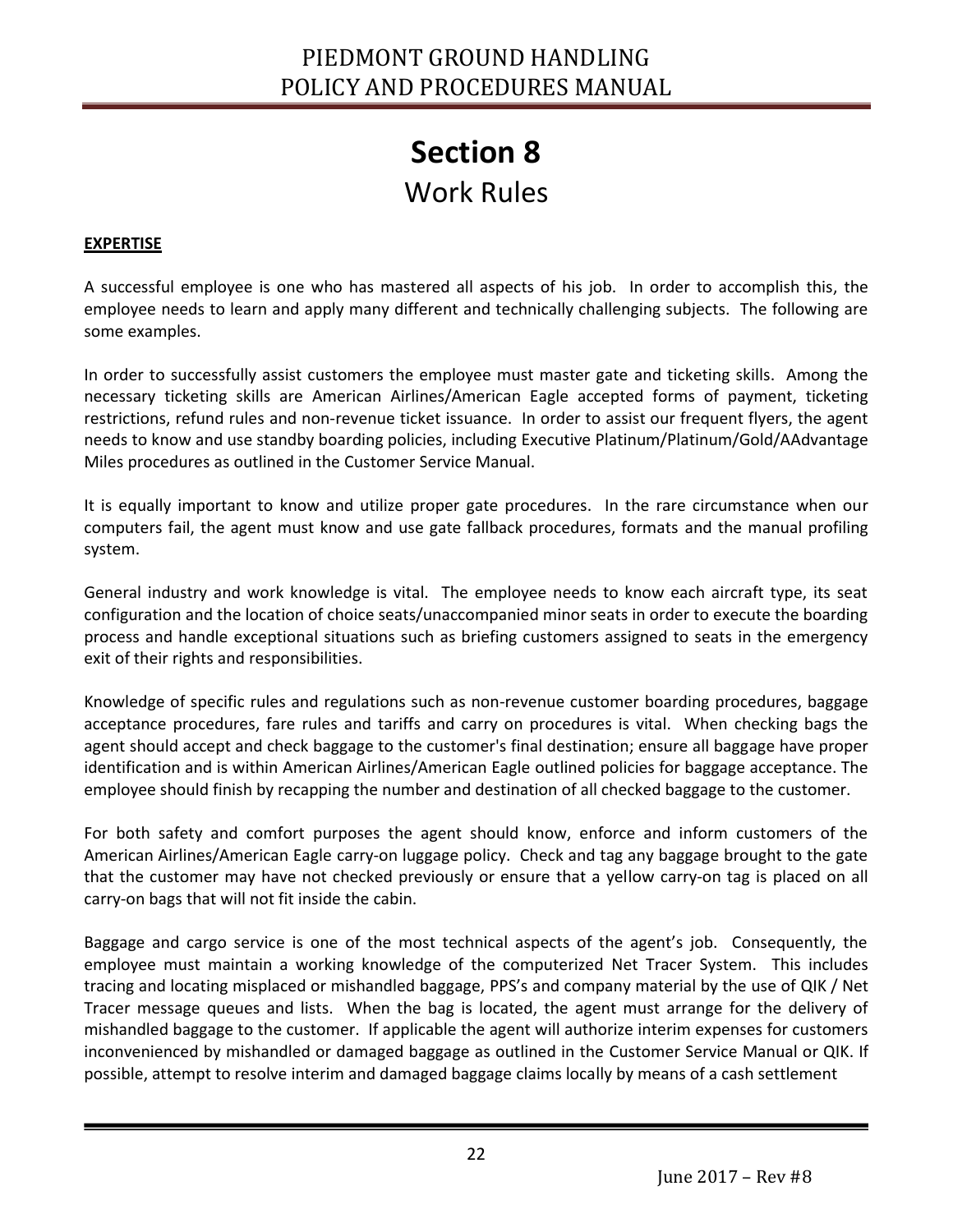within authorized limits. After satisfying the customer, the employee needs to know and execute all of the appropriate record keeping functions and the Found Article Report as applicable. All of this can only be accomplished if the employee maintains an awareness of the Baggage Service Office's claim processing practices and procedures.

All employees should be aware of operational functions as well as customer processing functions. For example, you need to know and carry out operations functions such as field condition reporting, entering FLIFO, pulling and reading weather sequences, updating FID screens, performing air to ground radio communication, completing and filing of FAA and company forms according to local procedures. You should be able to accumulate information on planned load and coordinate preparation of and/or prepare the load worksheet as well as have the ability to understand and properly disseminate the flight release.

When dealing with customers with disabilities you should ensure that all requests are in the appropriate customer's reservation to ensure their needs are met. You should know the airport facilities and if applicable know the proper and safe use of electric carts, if carts are used to coordinate customer assistance.

When handling unaccompanied children complete and use the Unaccompanied Minor Form. **Never** leave a child in American Eagle's custody unattended. Be sure to know and correctly complete all special assistance forms as required. After successfully assisting the child, maintain all special assistance forms and documents as required.

In many stations we deal with cargo. The agent should know the proper acceptance and processing procedures for shipment and consignment of all PPS's and air cargo. This includes knowing the proper procedures for shipping/screening cargo for unknown shippers. Make sure you are familiar with Cargo Account Profiles (CAP) and be able to distinguish if the customer is a known or unknown shipper. When dealing with a customer know and complete all air express, air freight, PPS and co-mat shipment paperwork/forms accurately; know and provide customers with information concerning the acceptance of cargo at all times; and know and use Auto-rate for all cargo shipments whenever applicable.

Be particularly aware of domestic/international shipping requirements for high value, perishable, live animal, human remains and all other shipments as necessary. Know the different aircraft dimensions for the acceptance and handling of all size shipments. Know and follow all applicable cargo embargoes. Understand and follow the handling procedures/paperwork of shipments involving U.S. Customs. Finally, prepare customer bills, collect funds, prepare bank deposits and complete cargo sales reports as outlined by company policy.

When working on the ramp, be sure you are properly trained and signed off on all aspects. This is especially important when performing all facets of aircraft deicing and the refilling of deicing equipment. As a final note the possession of a valid driver's license is a condition of employment.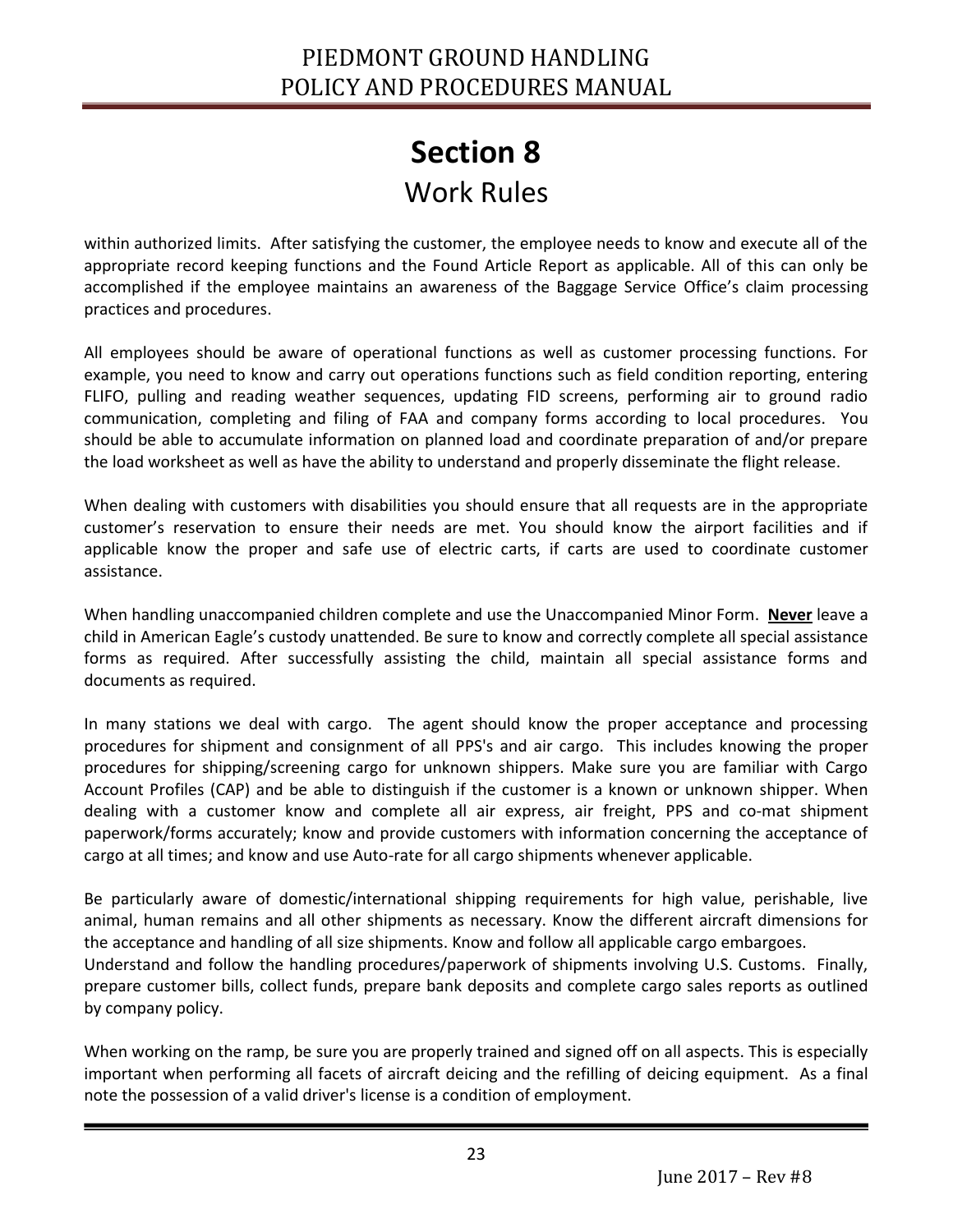#### **INTEGRITY**

Each employee of the department is expected to act with honesty and integrity in all matters. We consider this to be part of each employee's job description. Honesty and integrity play a critical role in our continued profitability, safety and our ability to provide quality customer service. Ultimately, our long-term job security depends on these factors, which form the basis of our corporate reputation. Although this list is by no means all-inclusive, here are some examples of dishonest acts, which would subject an employee to disciplinary action up to and including termination and/or prosecution.

- 1. Dishonesty, misrepresentation of facts or falsification of records, reports or computer entries (including employment application) are prohibited.
- 2. Unauthorized possession, removal or use of company property; property entrusted by others to the company or property of fellow employees.
- 3. Misrepresentation in obtaining employee benefits or privileges.
- 4. Any threat, attempt or act of sabotage, or any action constituting a criminal offense, whether committed on or off duty will be grounds for dismissal and, where the facts warrant, prosecution to the fullest extent of the law.
- 5. Failing to report a known unsafe or illegal situation.
- 6. Unauthorized opening or reading of confidential co-mat, correspondence, files, or letters not addressed to the employee.
- 7. The theft, unauthorized use, removal or negligent use of any property, i.e., tools, equipment, personal property, records, or confidential information of other employees of the company.
- 8. Unauthorized shipment of any items on a American Airlines/American Eagle aircraft in any form including but not limited to co-mat, air freight, air express, PPS, expedite or unaccompanied checked baggage.
- 9. Altering or falsification of time records or clocking in or out another employee.
- 10. Theft or embezzlement of company funds.

Ī

11. Falsifying tickets, forms, reports, training records and any other company document.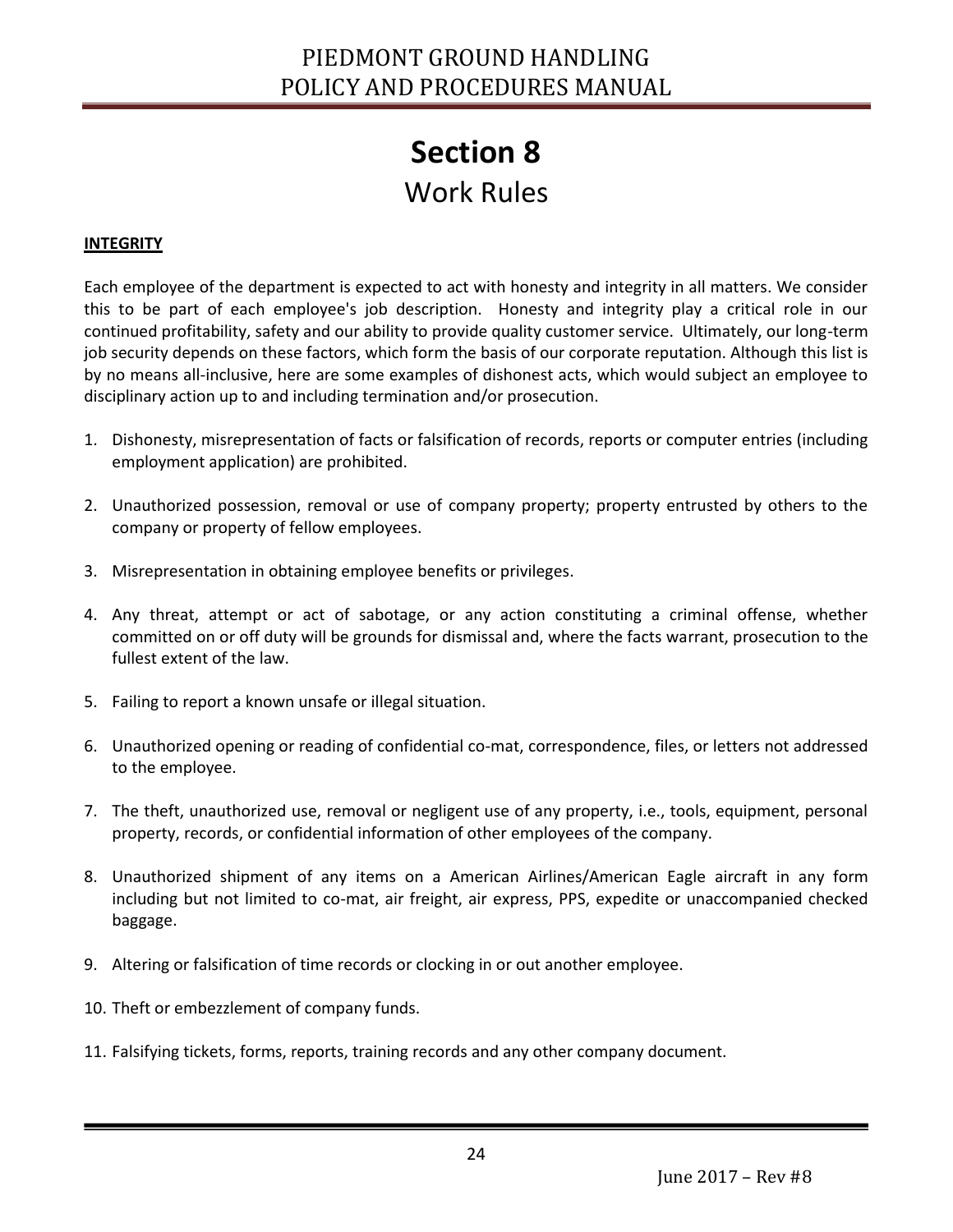- 12. Improper waiving of a fare rule or issuing / reissuing a ticket at an unauthorized reduced rate for a customer, family member, friend, or for personal gain. This would include the sale of a companion pass.
- 13. Fraudulent issuance of an accountable document including but not limited to (a ticket, boarding pass, travel voucher, refund draft, special service ticket, miscellaneous charge order, flight interruption manifest, excess baggage ticket, etc.).
- 14. Accepting payment (cash or credit) from a customer for any purpose without providing the customer with the proper ticket, receipt or other procedurally required document.
- 15. Misrepresentation of the facts to a supervisor or any member of management.

#### **PROHIBITED ACTIVITES**

Certain activities are unacceptable in any business environment. Consequently violation of any of the following rules could result in severe disciplinary action or termination.

- 1. Horseplay or loud quarreling on company premises.
- 2. Using threatening or abusive language or intimidation.
- 3. Coercing or interfering with other employees or their work.
- 4. Any negligent action resulting in injury to self or others, or damage to company property or property of others entrusted to the company or property of fellow employees.
- 5. Fighting or any act of violence on company premises.
- 6. Participating in a felonious act.
- 7. Disruptive conduct while on duty or while on company property.
- 8. Insubordination or refusal to follow instructions.
- 9. Destruction or defacement of either company property or facilities or equipment located on company property.
- 10. Violation of security regulations.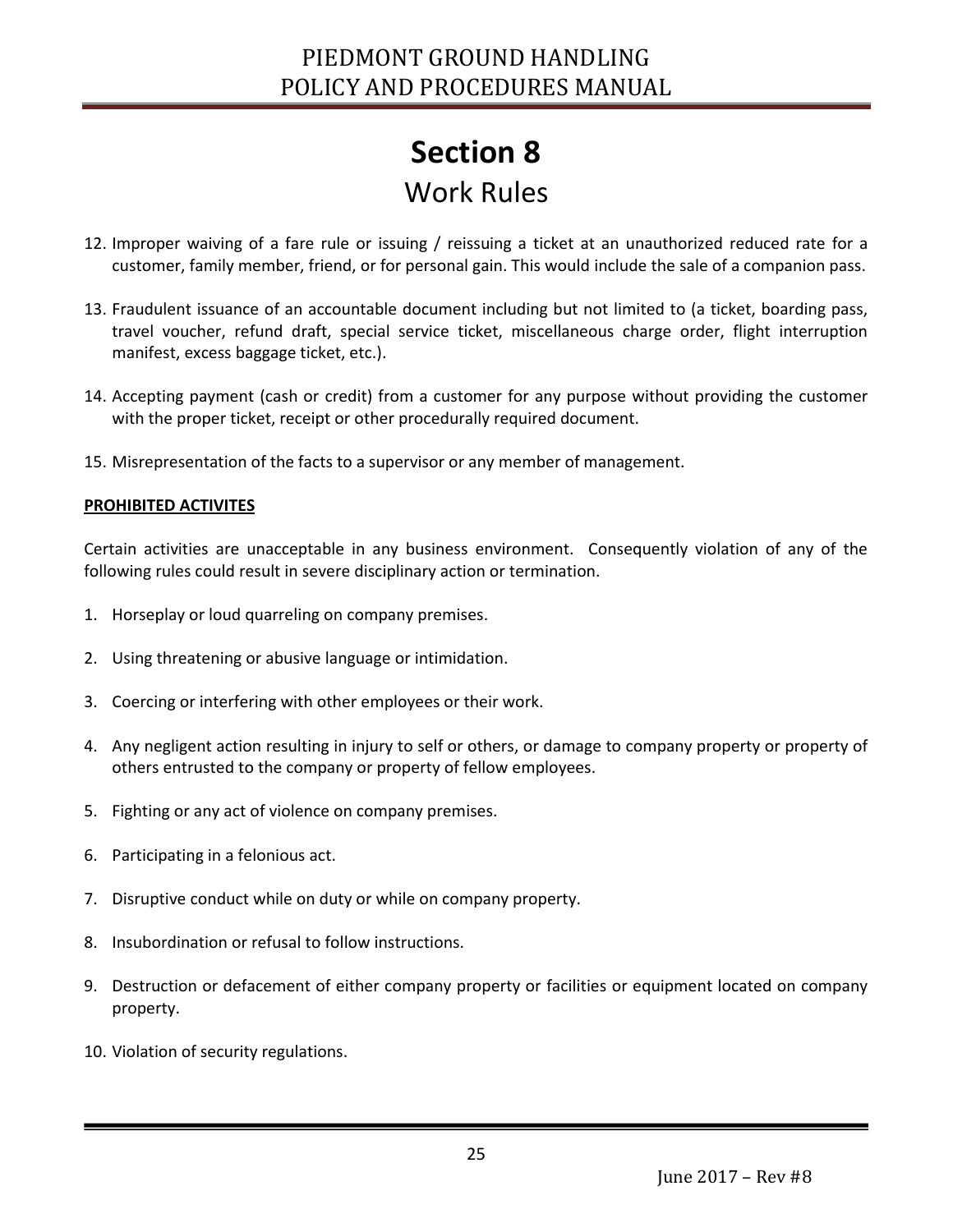- 11. Unauthorized possession of firearms or other dangerous weapons on company property.
- 12. Possession, selling, distribution, use of or being under the influence of drugs or other controlled substances unless prescribed by a physician while on duty or on company property.
- 13. Consumption of, use of, or being under the influence of alcoholic beverages while on duty.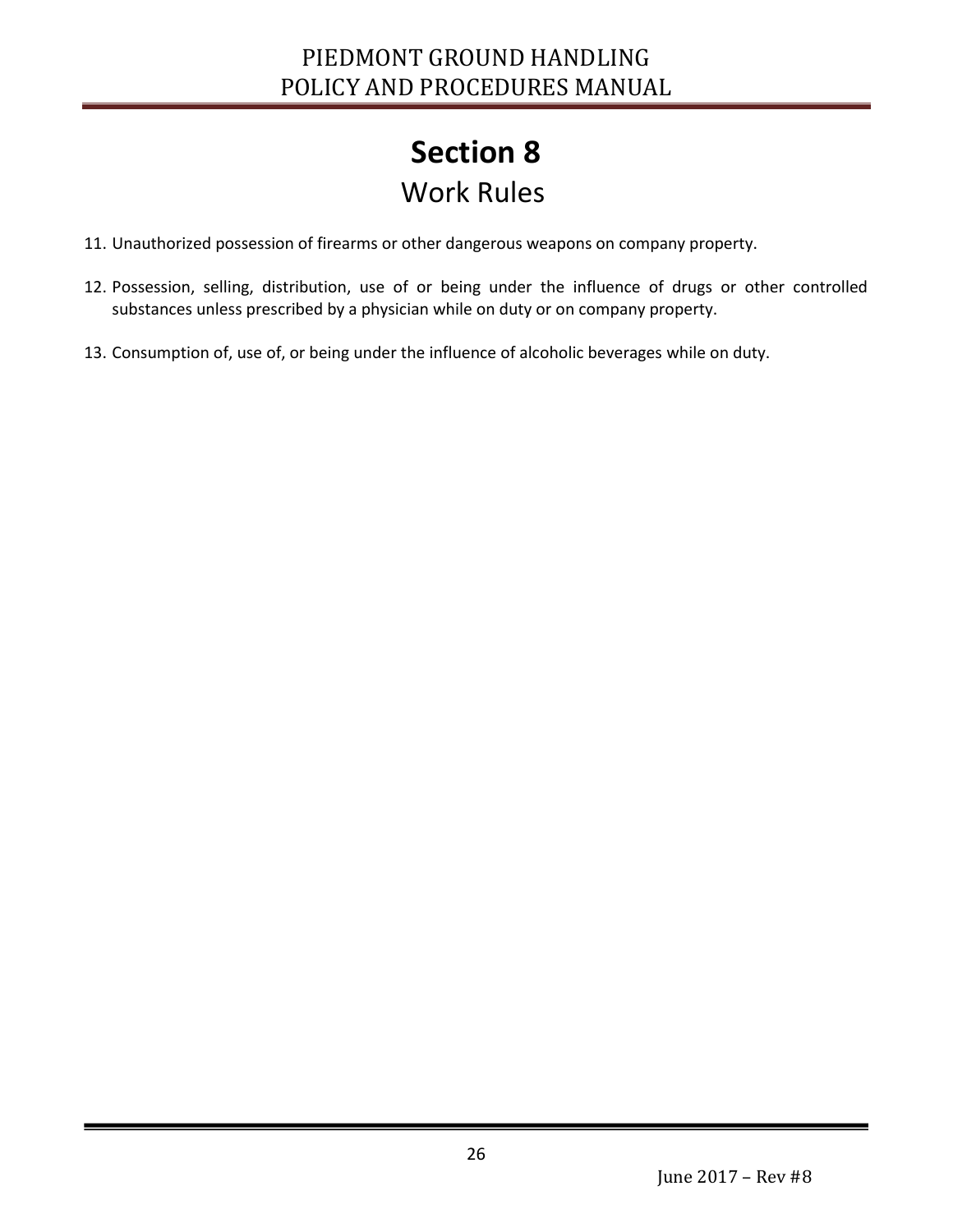### **Section 9** Corrective Action

<span id="page-26-1"></span><span id="page-26-0"></span>It is the policy of Piedmont Airlines, Inc. to provide a uniform and consistent procedure for administering corrective action for infractions of company rules and less than satisfactory work performance. The sole purpose of corrective action is to "correct," not to punish.

Corrective Action may range from timely Level I Corrective Action for minor offenses to Level II Corrective Action for more serious offenses to Level III Corrective Action for very serious offenses (which serves as a final warning and may or may not include a suspension). Ultimately the employee is subject to termination for flagrant or repeated infractions of rules.

**NOTE:** Corrective Action may not be feasible in every situation. The appropriate action to be taken in dealing with performance deficiency, behavior problems or violation of company policies and procedures must at all times be left to the discretion of Piedmont Management.

Guidelines for corrective action are described on the following pages.

The employment relationship is based on the prevention of performance problems through a system that calls for clarifying expectations, encouragement, advice and reward. The system normally focuses on problem handling only after an employee's behavior/performance has continued to be below expectations despite efforts to clarify and advise.

The objective of corrective action is to preserve the work relationship, not to end it. Ending it is simply an unhappy result when an employee has failed to live up to his agreement or perform his job satisfactorily and/or adhere to the business principles and social conduct necessary to the continuation of a friendly, cooperative and effective work group.

#### **Probationary Employees:**

Ī

Occasionally, despite the best efforts of the company, a probationary employee will be unable or unwilling to meet the standards set forth in the company and departmental manuals. Probationary employees who fall into this category or demonstrate unsatisfactory performance will be subject to discharge. When a deficiency or problem area is identified, management will make a determination as to the extent of corrective action to be utilized to correct the deficiency. Management may skip steps when dealing with probationary employees that would have otherwise been taken with non-probationary employees and in some instances, decide if it would be in the best interest of the company for the individual to be terminated.

New Hire Probationary employees can use the grievance program but not to appeal disciplinary issues.

The following steps are representative of the procedure normally to be followed for the handling of routine non-probationary employee performance problems.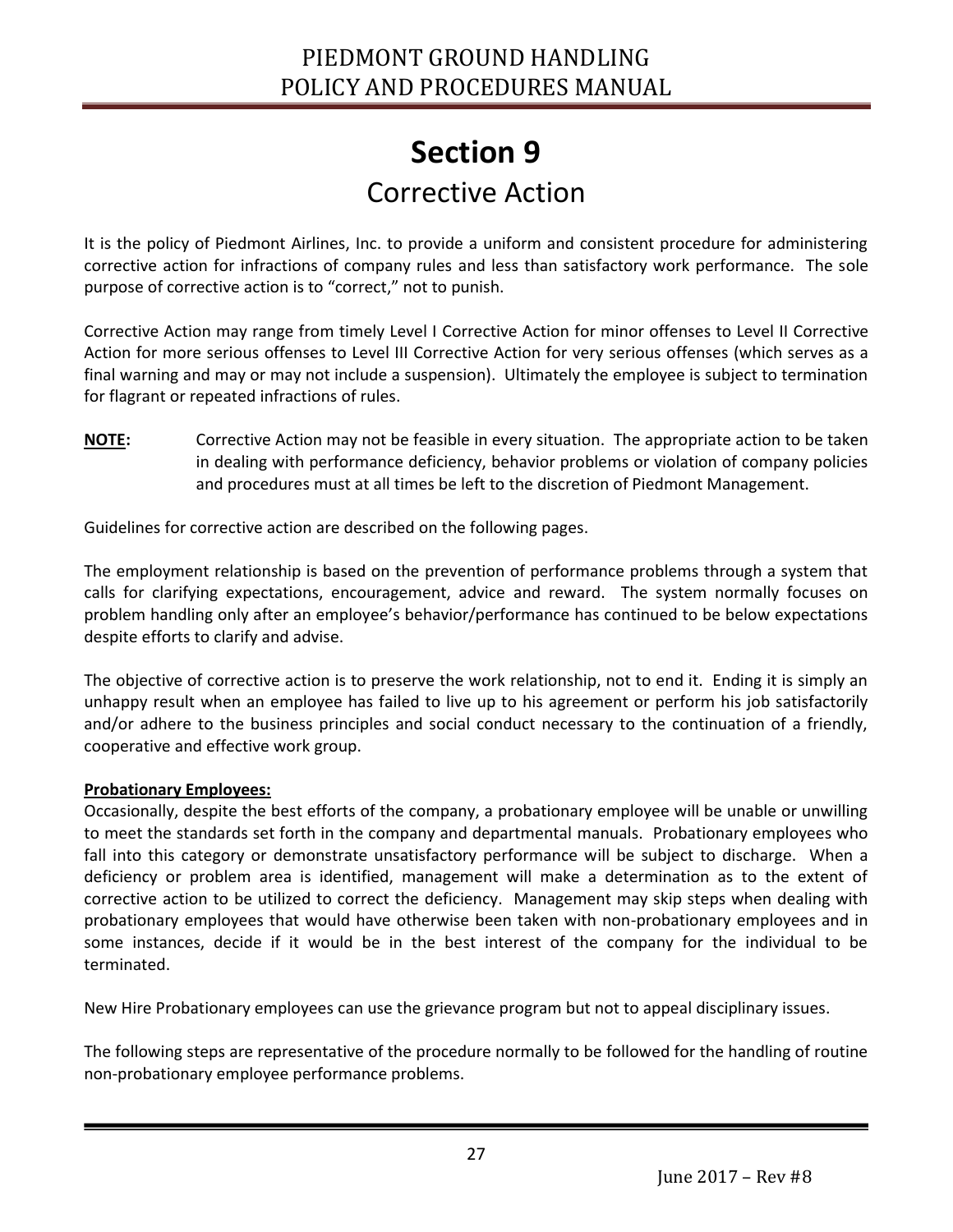### **Section 9** Corrective Action

#### **Overview:**

Ī

In carrying out the Customer Service Department Employee Corrective Action process, management may make a determination as to which of the following levels of corrective action is appropriate based on the infraction and the employees previous performance.

| $\overline{\phantom{a}}$ | Corrective Action                                         |
|--------------------------|-----------------------------------------------------------|
| $\overline{\phantom{a}}$ | Corrective Action                                         |
| $ \,$                    | Corrective Action: Final Warning (may include suspension) |
| $ \,$                    | <b>Termination of Employment</b>                          |
|                          |                                                           |

Each of the above levels of corrective action will be documented on a "**CUSTOMER SERVICES DEPARTMENT EMPLOYEE CORRECTIVE ACTION FORM".**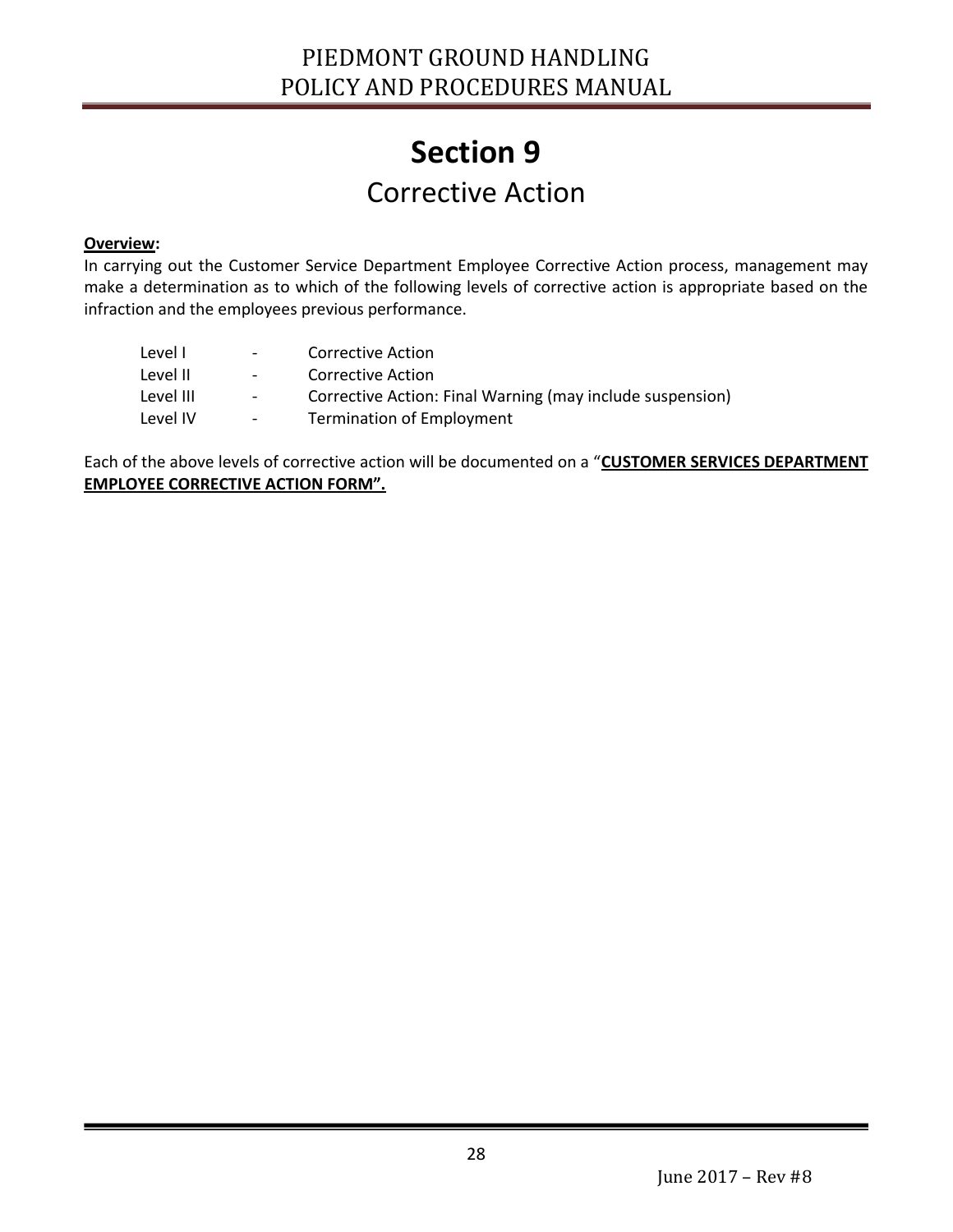### PIEDMONT GROUND HANDLING POLICY AND PROCEDURES MANUAL

#### **CUSTOMER SERVICE DEPARTMENT EMPLOYEE CORRECTIVE ACTION FORM**

#### **SECTION 1: EMPLOYEE INFORMATION**

| <b>EMPLOYEE NAME:</b> | EMPLOYEE #: | DATE:         |
|-----------------------|-------------|---------------|
| STATION:              | DEPT:       | DATE OF HIRE: |

#### **SECTION 2: CURRENT INFRACTION**

| Level: | Date of Infraction: |
|--------|---------------------|
|        |                     |

| <u> 1980 - Johann Barn, mars ann an t-</u> |  |
|--------------------------------------------|--|
|                                            |  |
|                                            |  |
|                                            |  |
|                                            |  |

#### **SECTION 3: SUMMARY OF CORRECTIVE ACTION FOR THE PREVIOUS 12-MONTHS**

| <b>DATE SERVED</b> | <b>INFRACTION LEVEL</b> | <b>CORRECTIVE ACTION</b> |
|--------------------|-------------------------|--------------------------|
|                    |                         |                          |
|                    |                         |                          |
|                    |                         |                          |
|                    |                         |                          |
|                    |                         |                          |
|                    |                         |                          |
|                    |                         |                          |
|                    |                         |                          |
|                    |                         |                          |

**SECTION 4: CORRECTIVE ACTION TAKEN**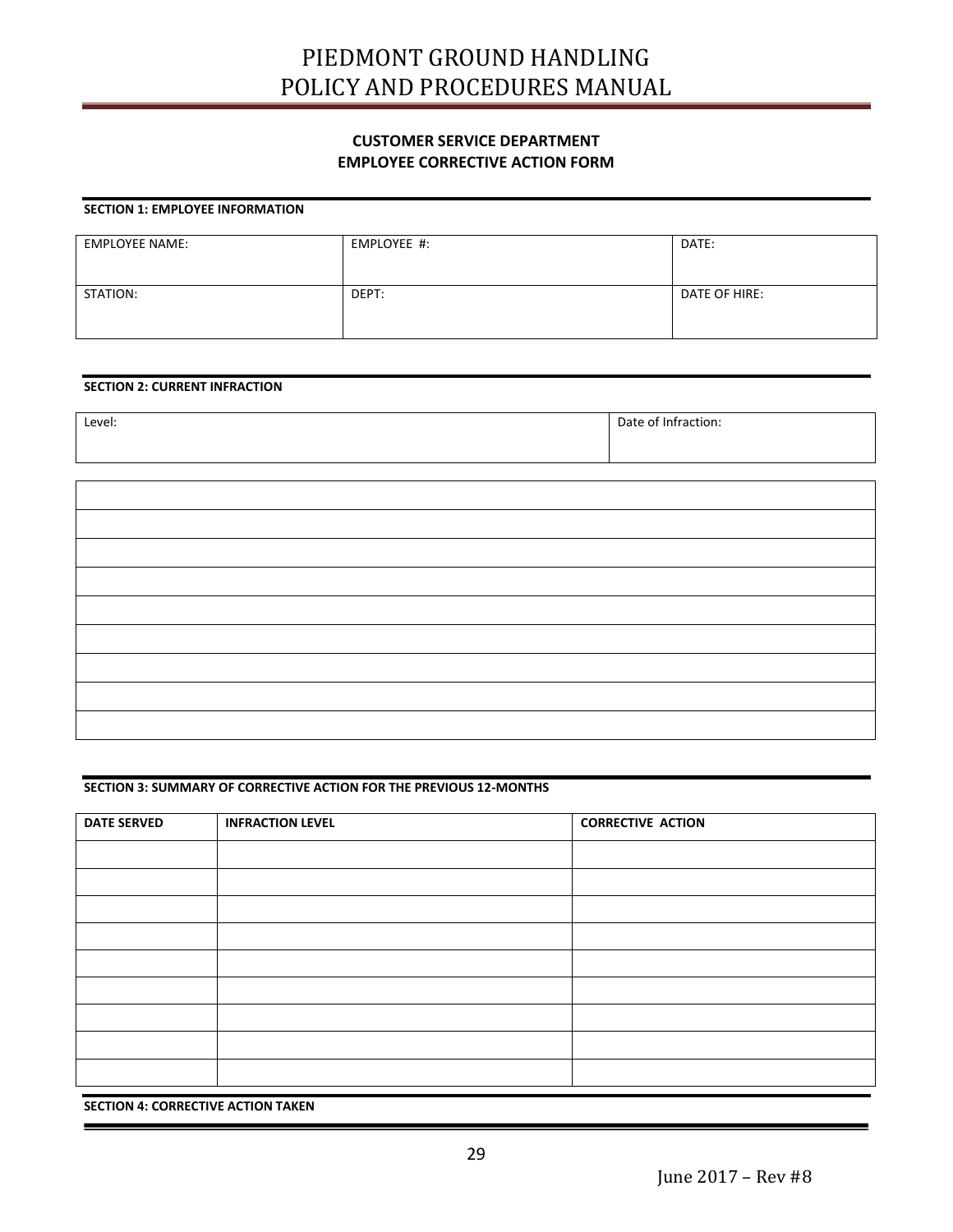### PIEDMONT GROUND HANDLING POLICY AND PROCEDURES MANUAL

| COACHING - CORRECTIVE ACTION                                          |  |  |                             |
|-----------------------------------------------------------------------|--|--|-----------------------------|
| LEVEL 1 - CORRECTIVE ACTION: FORMAL WARNING                           |  |  |                             |
| LEVEL II - CORRECTIVE ACTION: 2 <sup>ND</sup> FORMAL WARNING          |  |  |                             |
| LEVEL III - CORRECTIVE ACTION: FINAL WARNING (may include suspension) |  |  |                             |
| <b>SUSPENSION</b><br>INDEFINITE:<br># OF DAYS:                        |  |  |                             |
| <b>SUSPENSION START DATE:</b>                                         |  |  | <b>SUSPENSION END DATE:</b> |
| <b>TERMINATION</b>                                                    |  |  |                             |

#### **SECTION 5: EMPLOYEE COMMENTS**

#### **SECTION 6: FOLLOW-UP DISCUSSION COMMENTS**

| FOLLOW UP DISCUSSION SCHEDULED | DATE: | TIME: |
|--------------------------------|-------|-------|
|                                |       |       |
|                                |       |       |
|                                |       |       |
|                                |       |       |

#### **SECTION 7: MANAGEMENT INDICATION OF FUTURE CONSEQUENCES**

| <u> 1989 - Johann Stoff, Amerikaansk politiker (* 1908)</u> |  |
|-------------------------------------------------------------|--|
|                                                             |  |
|                                                             |  |
|                                                             |  |
|                                                             |  |

#### **I READ AND UNDERSTAND THE ABOVE REPORT**

Ī

| Employee Signature: | Date: |
|---------------------|-------|
| Manager Signature:  | Date: |

DISTRIBUTION: General Manager/Hub Director (for level III and above only)/Employee Personnel File/Human Resources-MDT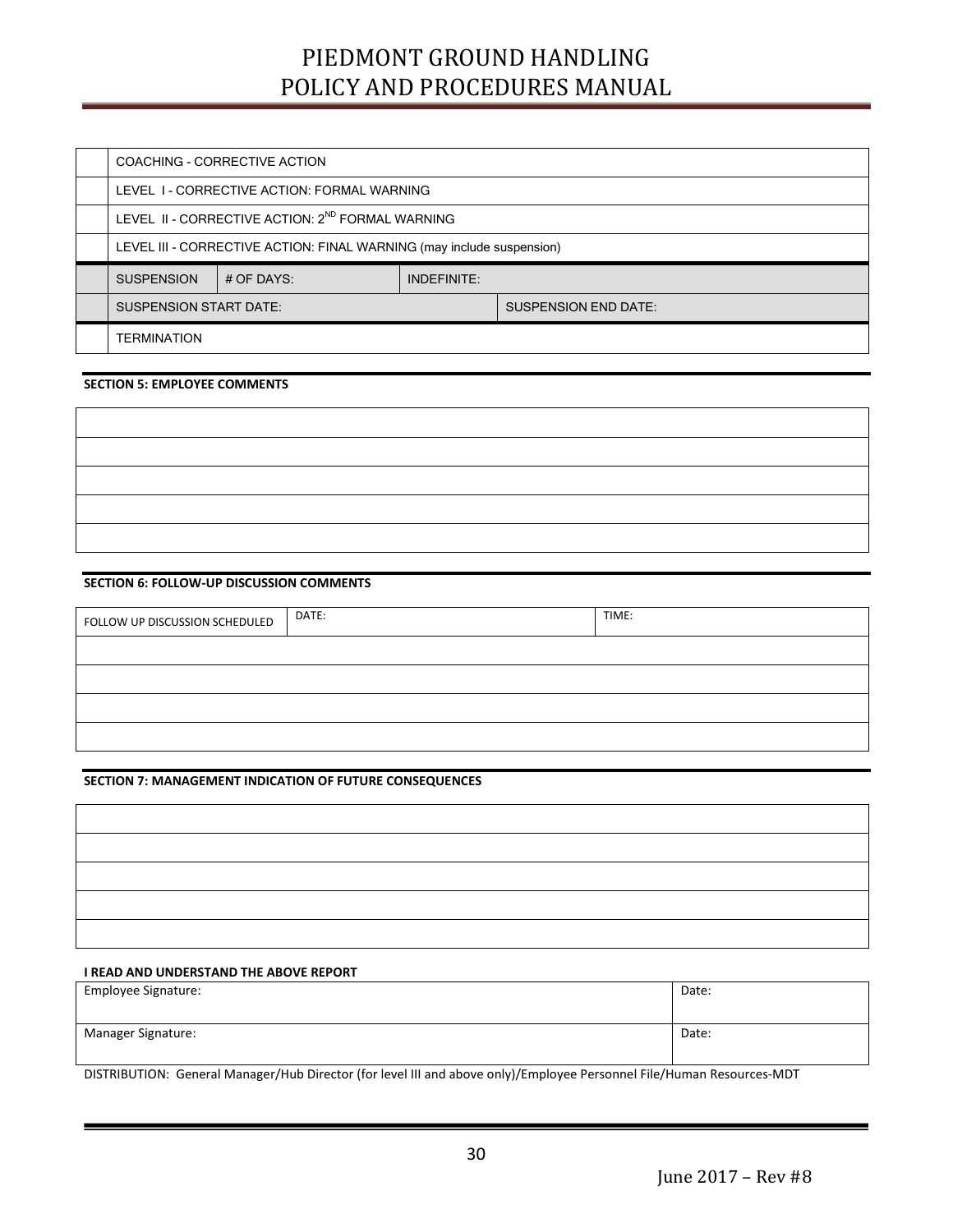## **Section 9** Corrective Action

- Section 1 Documents the employee's name, employee number, date, station, department and date of hire.
- Section 2 Documents the date and the details of the current infraction.
- Section 3 Documents a 12-month floating summary of any corrective action taken with the employee.
- Section 4 Documents specific level of corrective action management has determined to be appropriate for the particular infraction detailed in Section 2.
- Section 5 Provides space for employee comments regarding the specific infraction and corrective action taken.
- Section 6 Utilized where appropriate to schedule a follow-up discussion as well as to document any comments associated with the follow-up discussion.
- Section 7 Used by management to document the future consequences that the employee can expect if a particular infraction is repeated. This section also provides a space for the employee's signature indicating that they have read and understand the corrective action. If an employee refuses to sign, a note will simply be made on the corrective action form.

#### **Distribution:**

Once the employee has added their signature in the space provided, management will distribute as follows: Employee/General Manager/Station Employee Personnel File/Station's Director (for level III and above only)/Human Resources MDT.

#### **APPLICATION OF THE VARIOUS LEVELS OF CORRECTIVE ACTION:**

#### **Level I Corrective Action:**

Level I Corrective Action is the first level of written corrective action and serves as a documented warning to the employee that they need to make the necessary changes or take the action required to correct the specified problem or behavior. Failure to correct the problem or behavior specified in the Level I Corrective Action and/or non-compliance with other company policies and procedures, shall subject the employee to more severe corrective action up to and including termination of employment.

#### **Level II Corrective Action:**

Ī

Level II Corrective Action is the second level of written corrective action and normally follows Level II Corrective Action. Level II Corrective Action serves as a documented warning to the employee that he must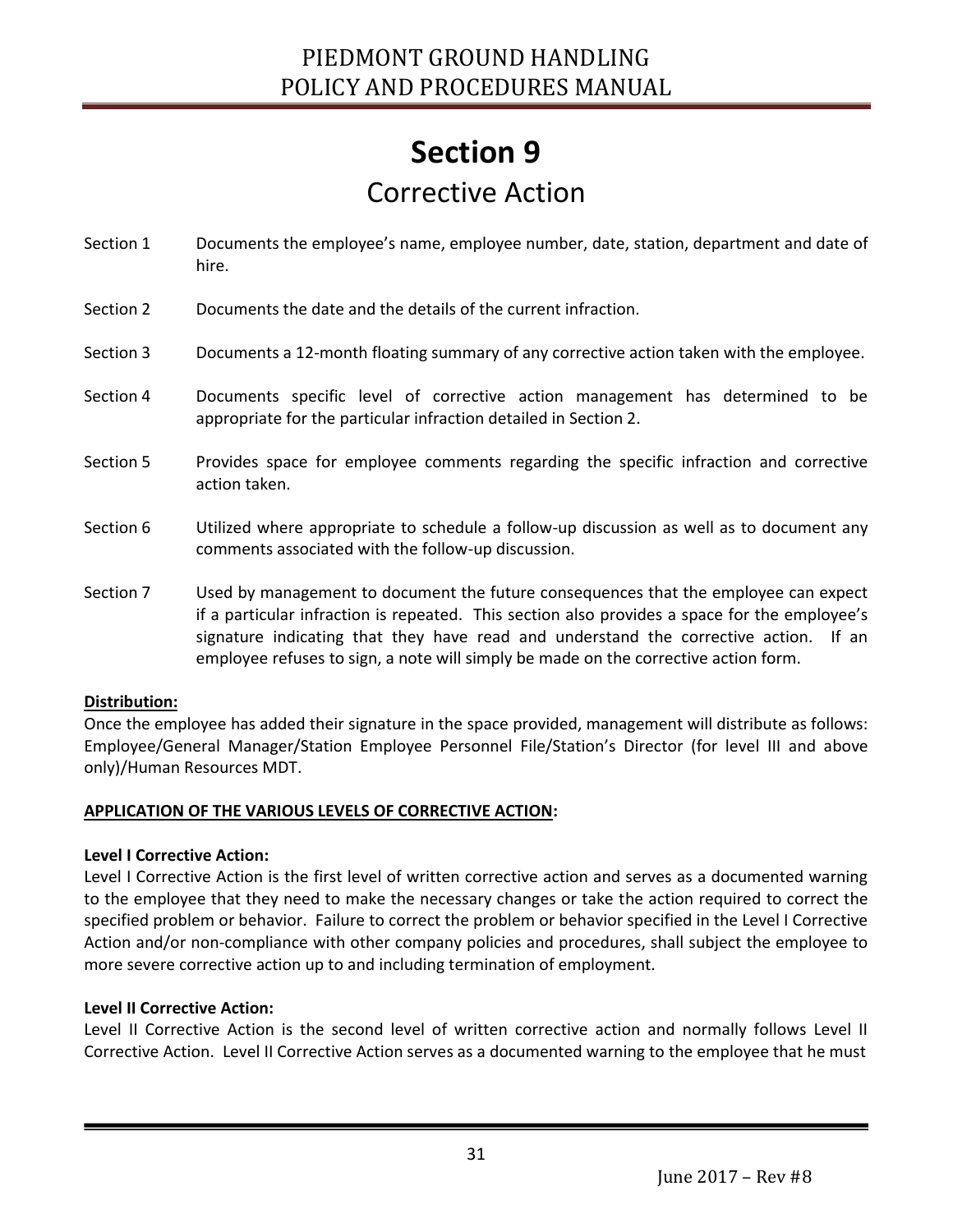### **Section 9** Corrective Action

make the necessary changes, or take the action required, to correct the specified problem or behavior. Failure to correct the problem or behavior specified in the Level II Corrective Action and/or non-compliance with other company policies and procedures shall subject the employee to more severe corrective action up to and including termination of employment.

#### **Level III Corrective Action: (Final Warning)**

Ī

Level III Corrective Action is the third level of written corrective action and normally follows Level II Corrective Action. Based on a careful review of the circumstances by management, Level III Corrective Action may or may not include a suspension without pay. Regardless of whether or not the Level III Corrective Action includes a suspension, the employee is being put on notice that his job is in jeopardy. Failure to correct the problem or behavior specified in the Level III Corrective Action or non-compliance with other company policies and procedures shall subject the employee to additional corrective action up to and including termination.

All Level III Corrective Actions shall be reviewed with the Director, except when the employee's conduct justifies immediate suspension for cause, pending investigation. In those cases, local management will take the appropriate action and notify their Director.

When a suspension is issued, the Supervisor shall inform the employee of the days on which the employee is suspended without pay. The employee will be advised that non-revenue travel is prohibited during periods of disciplinary suspension.

**Termination:** Termination is the final step in the disciplinary process. This step is generally taken after an employee has failed to improve in response to coaching and previous corrective action. It may however be taken as an immediate step if the infraction is so severe that the company believes termination is warranted.

**NOTE:** Management reserves the right to skip any of the steps listed above based on the seriousness of the infraction.

**Recourse:** An agent may appeal disciplinary action by following the Grievance Process as outlined CWA Agreement.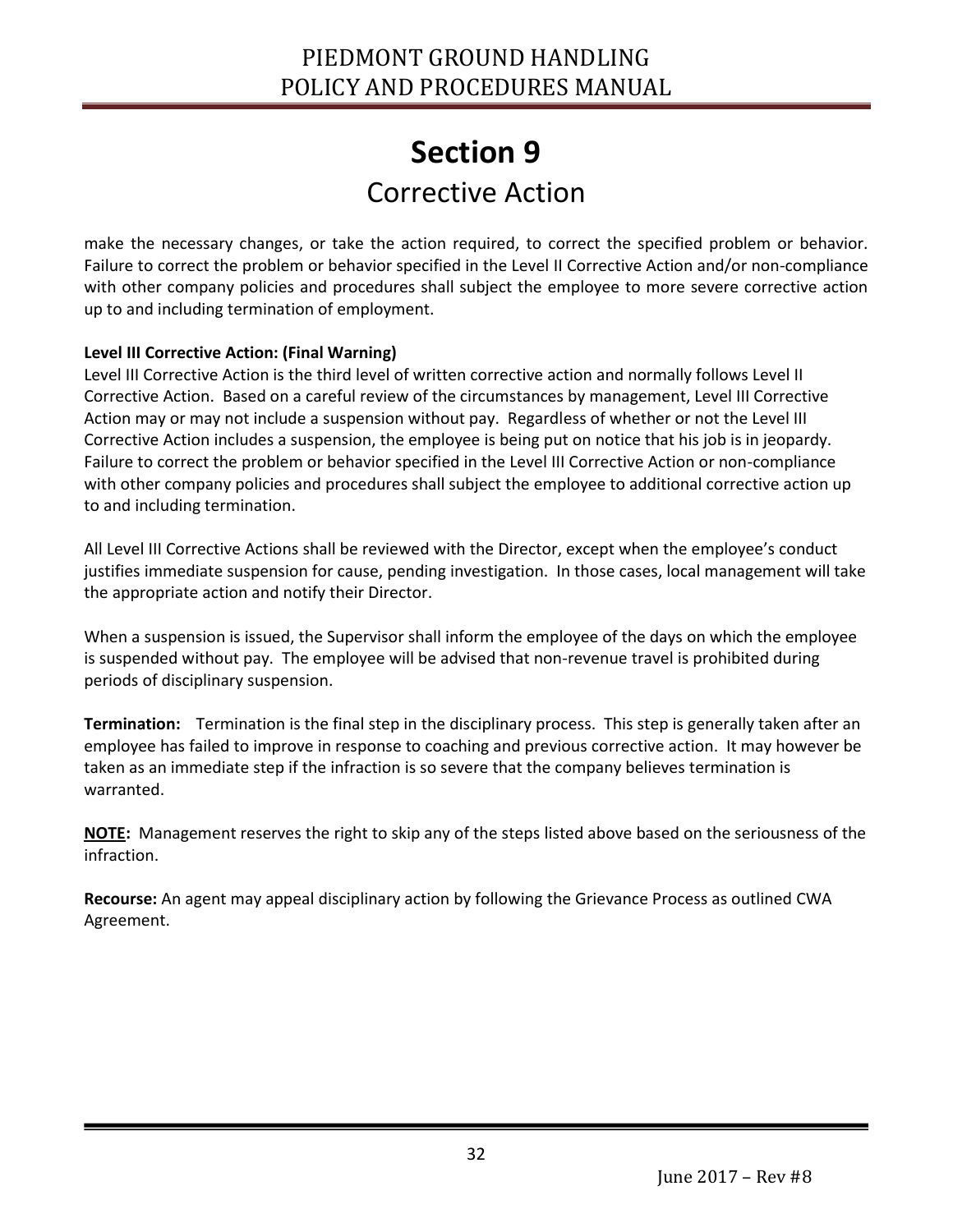### Shift Trades

<span id="page-32-1"></span><span id="page-32-0"></span>**Shift trading is under the complete control and authority of each local manager.** Routinely, shift trading will be governed by the following rules:

- 1. Qualifications permitting, employees will be permitted to trade shifts with each other.
- 2. A shift trade must be requested with reasonable advance notice on the appropriate form or method and approved by the manager or the designee. Approval for shift trades will not be unreasonably withheld.
- 3. Each employee will be responsible for his own attendance on the date and times of the approved trade.
- 4. The number of shift trades that an agent may work is not limited except that each employee must have at least one (1) day off in every seven (7) consecutive days and no employee may work more than three (3) consecutive full time equivalent shifts in a row.
- 5. Shift trades between full-time and part-time agents are permitted.
- 6. Permanent shift trades, partial shift trades, one way shift trades, and multiple shift trades are subject to management approval.
- 7. FT employees are expected to average thirty-two (32) hours to maintain full-time status. If an employee does not maintain these hours over a three month period, the Manager will address the issue individually with the employee. The employee will be given a three month period to increase his hours. If the employee fails to maintain the necessary number of average hours, the employee will be required to bid on a part-time line at the next bid. The employee will be prohibited from bidding on a full-time line for twelve (12) months.
- 8. A shift trade between a supervisor and an agent is permitted subject to manager approval. If the trade is allowed, no pay adjustment will be made.
- 9. No overtime will be paid as a result of a shift trade. The Company may deny any trade request if granting the request would require the Company to pay overtime to either or both employees under applicable law.
- 10. Violations of the shift trade policy may result in the loss of shift trade privileges.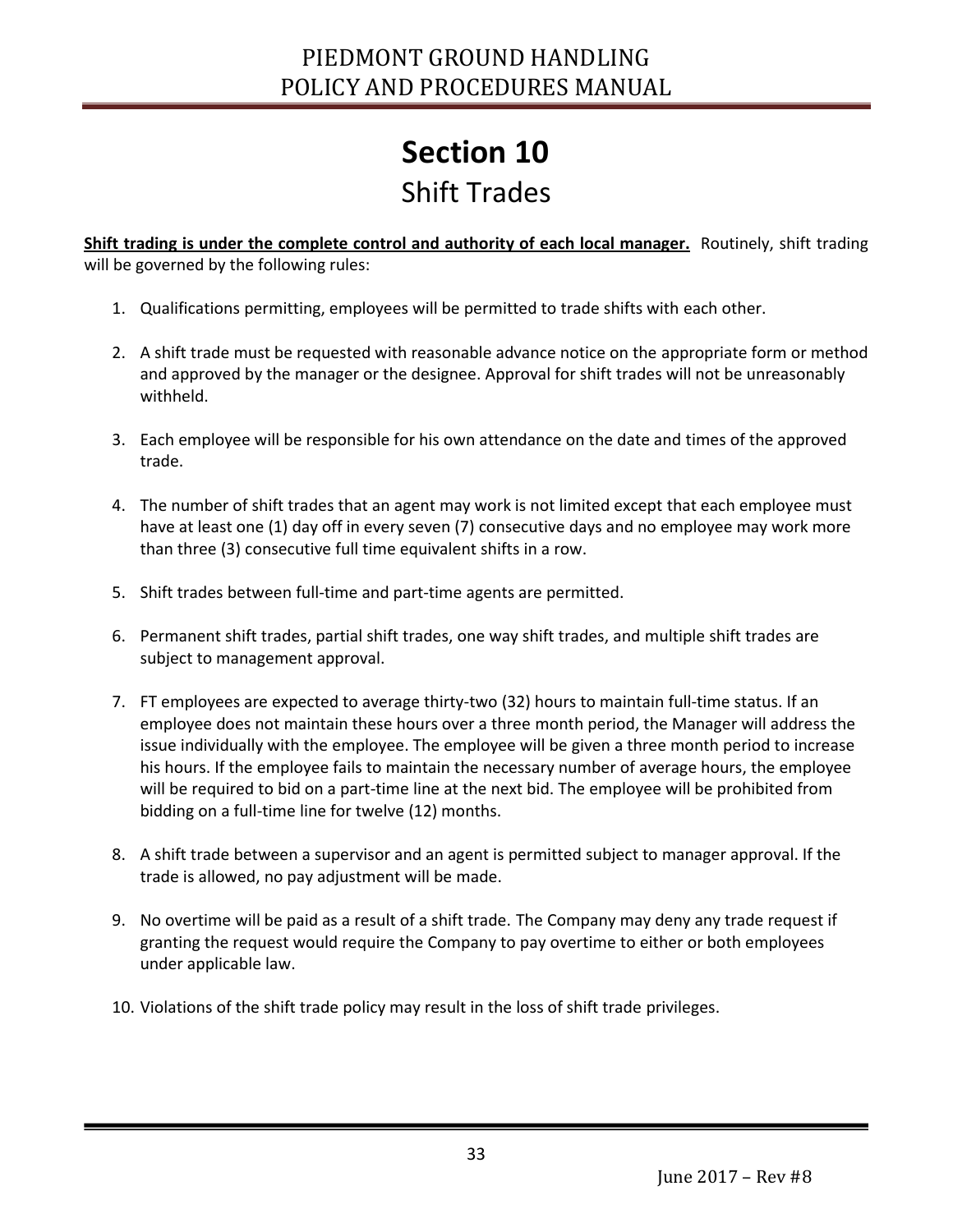## **Section 11** Advancement

<span id="page-33-1"></span><span id="page-33-0"></span>**Opportunities in Management:** Our department policy is to, whenever possible, promote from within. Through our Leadership Development Programs, we are grooming supervisors to become potential managers. Similarly, we invite agents who are seeking advancement to communicate this interest to their local General Manager who will discuss with them how they go about becoming qualified for a supervisory position. In spite of our best efforts, there occasionally will be times when there is no supervisory or management candidate ready or willing to accept a new position. At these times, we may be forced to select someone from outside the company. We owe it to each employee of our department to ensure that we select the very best candidates available to fill the management positions of Customer Service Supervisor, Shift Manager, Duty Manager, Department Manager, and General Manager. We hope you will take up the challenge and work towards becoming a member of management at Piedmont Airlines, Inc.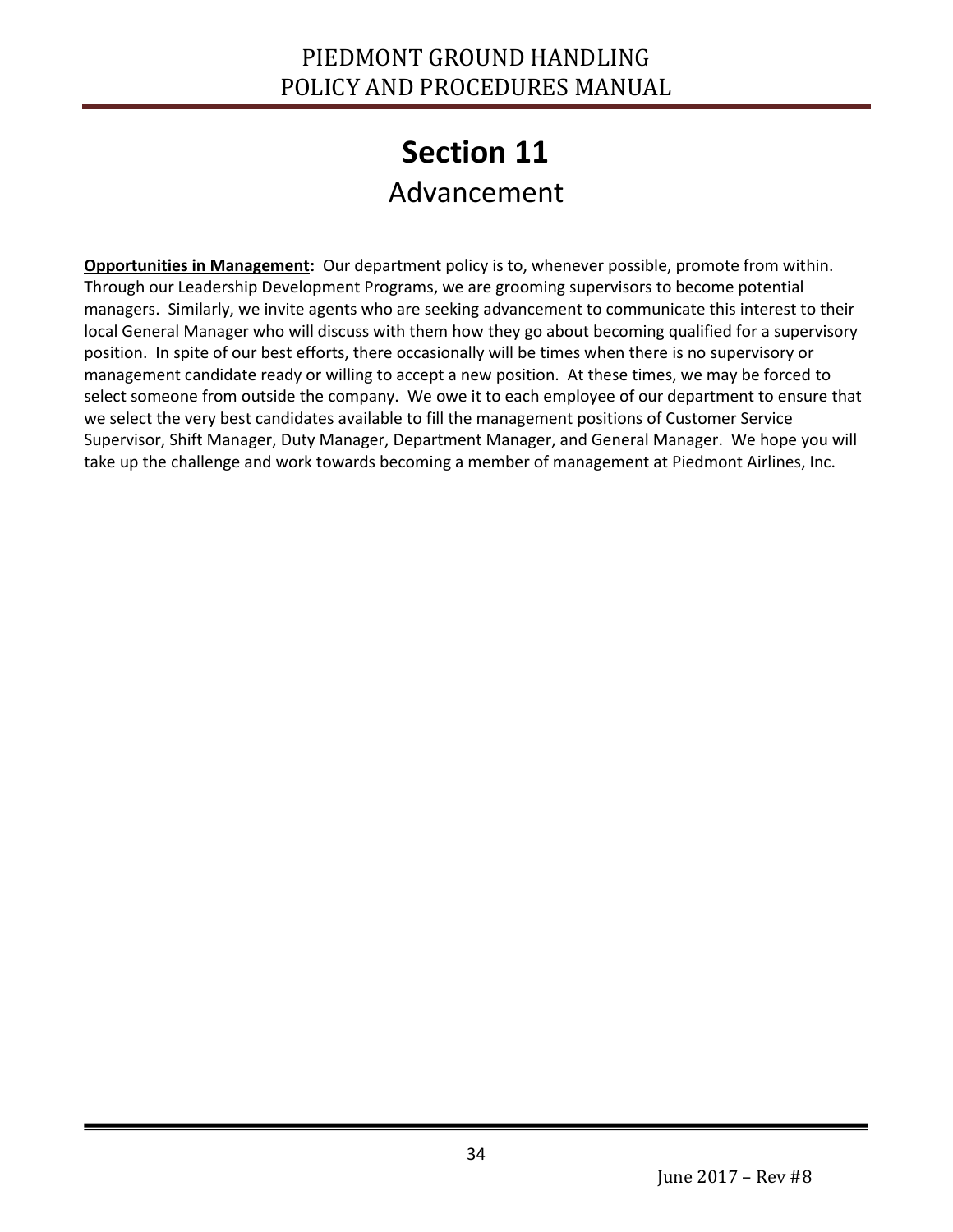### **Section 12** Job Posting and Applying for Positions

<span id="page-34-1"></span><span id="page-34-0"></span>To access current job posting information, please go to the following website: [http://www.jobs.net/piedmont/en-us.](http://www.jobs.net/piedmont/en-us)

**Minimum Length of Service Requirement Prior to Transfer:** Ground Handling Employees who have transferred to a new location/classification must remain in the city to which they transferred for a period of at least six months. Management reserves the right to make exceptions to this policy on a case-by-case basis when it is in the best interest of the company to do so.

**Commitment to Transfer:** Once the transfer request has been accepted by the employee and the agreed upon start date has been established the employee must report for duty at their new station on the agreed upon date or they will be subject to corrective action up to and including termination of employment.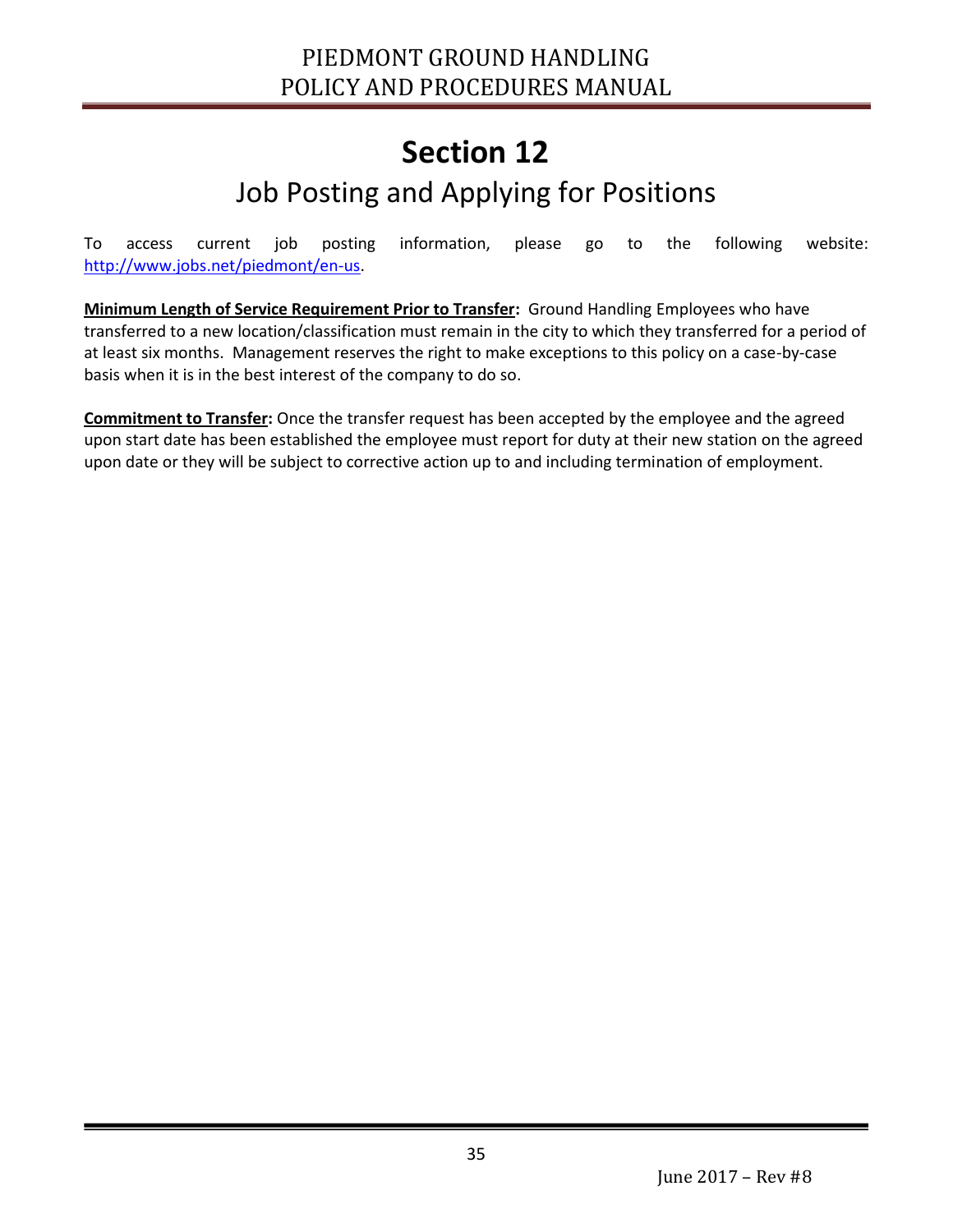### **Section 13** Uniform and Image Standards

#### <span id="page-35-1"></span><span id="page-35-0"></span>**Introduction**

AA has provided Uniform and Image Standard manuals, which are designed to help you present a professional and consistent public image aligned with the American Airlines brand. (Manuals are posted on the Webref website.)

The standard of excellence that American employees project as a group has the power to affect customer impressions of our brand. As an employee, you are "American Airlines" to the traveling public and your actions, appearance, and professionalism can positively impact how a customer feels about you, your role, and our Company.

If you feel there reasons you are unable to meet the Uniform and Image Standards, please contact your Manager or Human Resources. Religious, ADA, and other accommodations may be available pursuant to Company policy and applicable law.

#### **Uniform Purpose**

Ī

 $\overline{a}$ 

Your employee uniform makes you easily identifiable as representatives of American Airlines and ambassadors of our brand. Adherence to image and uniform standards is required when reporting to work.

#### **Piedmont Ground Handling Uniform Purchase / Replacement Policy**

Each employee who has completed one year of continuous employment shall receive a \$300 credit<sup>2</sup>, on the first day of their anniversary month, to be used to purchase new uniform pieces. A portion of this credit, \$75 will be paid to the employee for the purchase of gloves, knee pads, and shoes. The credit will not carry over from year-to-year but will be replenished on the next anniversary month of each calendar year.

- 1. New hire employees will be responsible for purchasing their own uniform(s), unless otherwise defined by applicable state or local laws. New hire employees must order the complete basic uniform within thirty (30) days of completing their new hire training class.
- 2. Orders are made directly with the vendor by the employee.
- 3. Any charges over the Piedmont uniform allowance will be the responsibility of the employee. Certain credit cards are acceptable for payment.
- 4. All merchandise will be shipped directly to the employee.
- 5. Taxes and shipping charges will be charged against the allowance.
- 6. It is the employee's responsibility to rectify any uniform problems (i.e., defective pieces or incorrectly shipped orders). This must be handled directly with the Vendor. Piedmont Ground Handling will not be responsible for exchanges.

 $^2$  Employees in California, Colorado, and New Hampshire receive this upon DOH based on state law where employers must supply the uniform.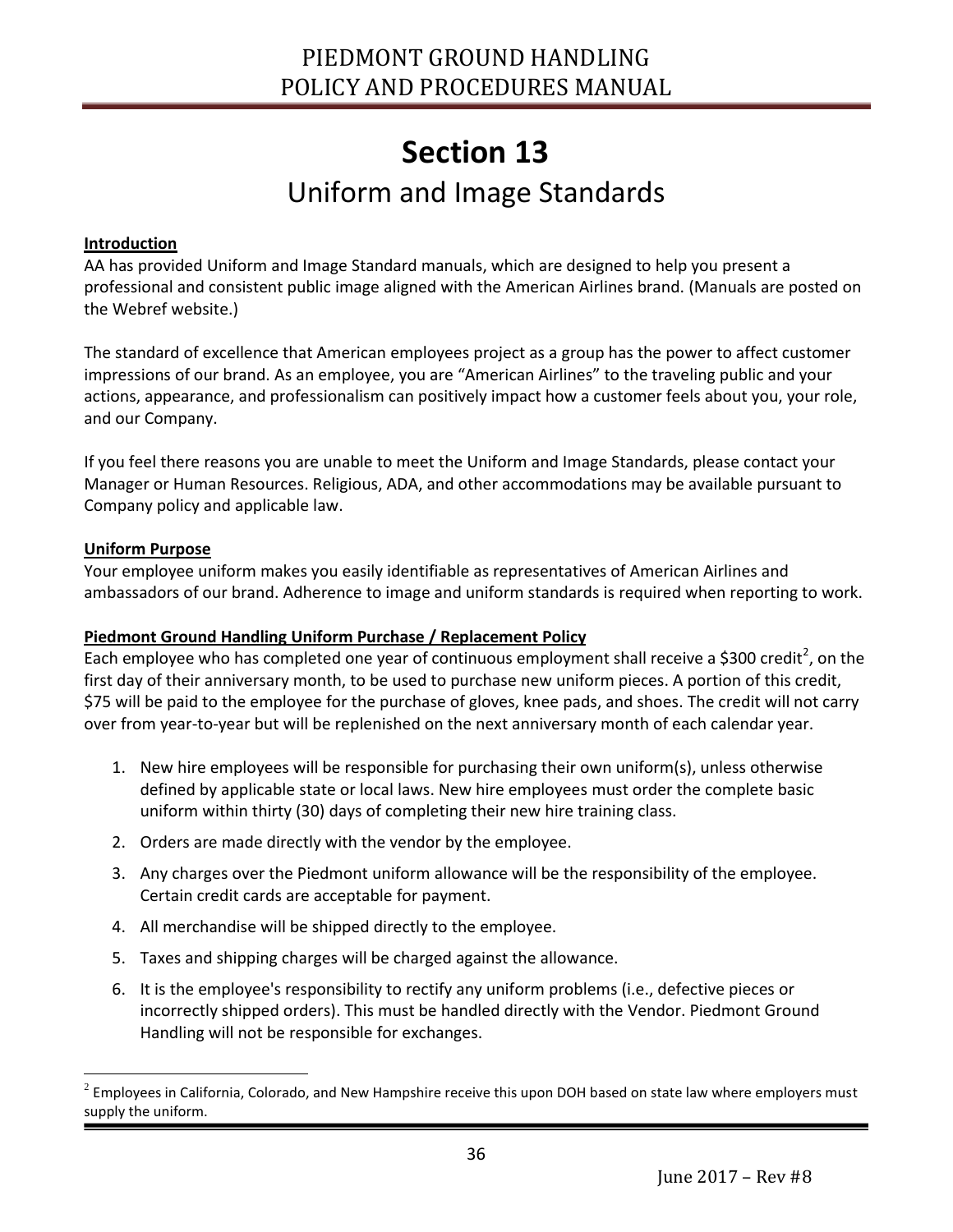### Uniform and Image Standards

- 7. Any temporary or new-hire employee may wear generic items of a style and color as directed by Station Management until the approved uniform is received.
- 8. In the event an employee has a company-provided item stolen while on duty, the following steps should be taken:
	- a. Within 24 hours of check-out time, the employee must notify a member of Management in writing that a Company issued item was stolen.
	- b. The company will promptly replace such stolen items as set forth in the written notice at no cost to the employee, providing negligence did not contribute to the theft.

#### **Uniform Balance**

Employee's uniform balance is shown on their pay stub. This balance will increase or decrease depending on purchases, credits and the amount being deducted per pay. Detailed Uniform transactions may be viewed on the Piedmont Website at [http://emp.piedmont-airlines.com](http://emp.piedmont-airlines.com/) under the Uniforms section of the site. Please reference the Piedmont Website for balance information in lieu of the uniform vendor website for the most accurate information, since uniforms are paid by invoice totals from all uniform vendors in this one convenient location.

Upon resignation or termination, any remaining balance for the employee's standard uniform will become immediately due and payable. The remaining balance may be deducted from the employee's final paycheck.

#### **Special Orders**

#### Winter wear

3-in-1 parkas, coveralls, and knit beanies are available for employees working in the ramp work area for purchase through the Aramark website. BTW employees are authorized to wear the Piedmontbranded parka and Cross-functional employees are authorized to wear the American Airlinesbranded parkas. Any charges over the Piedmont uniform allowance will be the responsibility of the employee. Certain credit cards are acceptable for payment.

#### Rain Wear

Ī

Each local manager will make a determination as to whether rain wear and/or rubber boots will be available on a common-use or individually-assigned basis. AA-approved CFJ supplied rain wear is ANSI standard. A safety vest is not required to be worn over the rain wear, unless the local airport policy requires it.

The company will purchase common-use items; individually-assigned items will be purchased by the employee using the Piedmont uniform allowance and navigating to the CFJ website (see Piedmont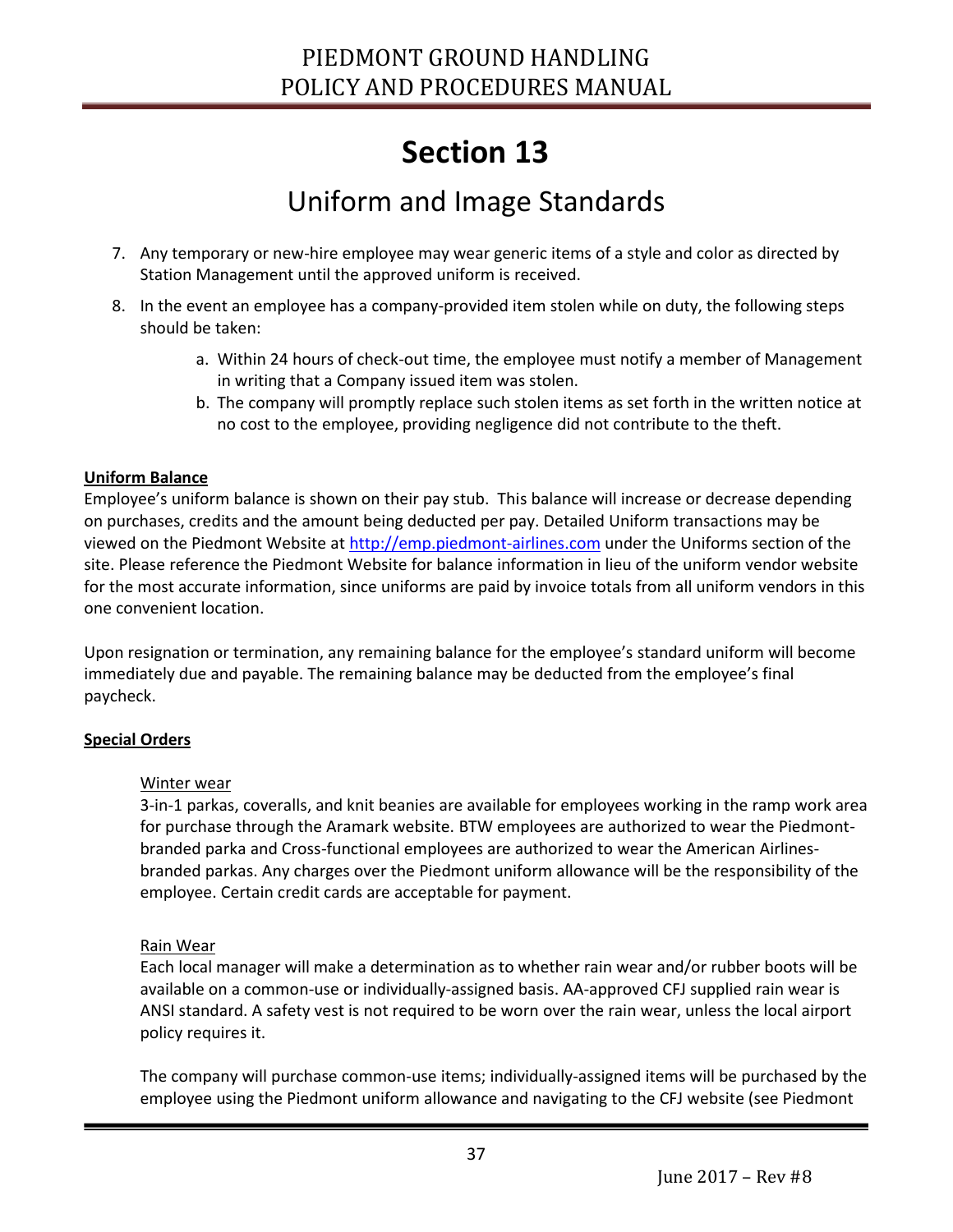### Uniform and Image Standards

website – Uniforms for details). Any costs above the allotment will be the responsibility of the employee. It is suggested that the employee place their name discreetly inside any individually assigned rain wear.

#### Safety Equipment

The company will make available to employees safety equipment such as hearing protection, safety vests, lav suits, and knee pads. Probationary employees are required to wear orange vests. Employees who are no longer probationary will wear lime vests. Managers will wear lime vests with blue piping and their titles identified accordingly. Supervisors will wear lime vests with red piping and their titles identified accordingly. Replacements will be done on an as-needed basis as determined by station management.

#### Hearing Protection

Hearing protection devices are initially provided by the company and should be safeguarded against loss. Music Player-style headsets are not an approved form of hearing protection. The use of personal radios, tablets, music players and cellular phones is prohibited on the ramp.

#### Eye/Face Protection

- 1. Personnel required to handle chemicals, compressed gasses, or toxic/corrosive materials must use company-issued or approved goggles or face shields.
- 2. Eye/face protection is required during lavatory servicing.

#### Hand Protection:

- 1. Employee supplied gloves, such as winter gloves, must be approved by Station Management.
- 2. During lavatory servicing and other chemical handling, Company supplied chemically-resistant gloves must be used. Gloves must be kept in good condition, and discarded upon becoming worn out or ineffective.

#### 100% Cotton Uniforms

- 1. Employees will need to obtain a written note from their doctor and submit to station Uniform Coordinator or General Manager.
	- a) Station will provide written/email notification confirming the employee's cotton uniform requirement and place in the file.
	- b) Station Uniform Coordinator or General Manager will coordinate the 100% cotton uniform order with the Vendor.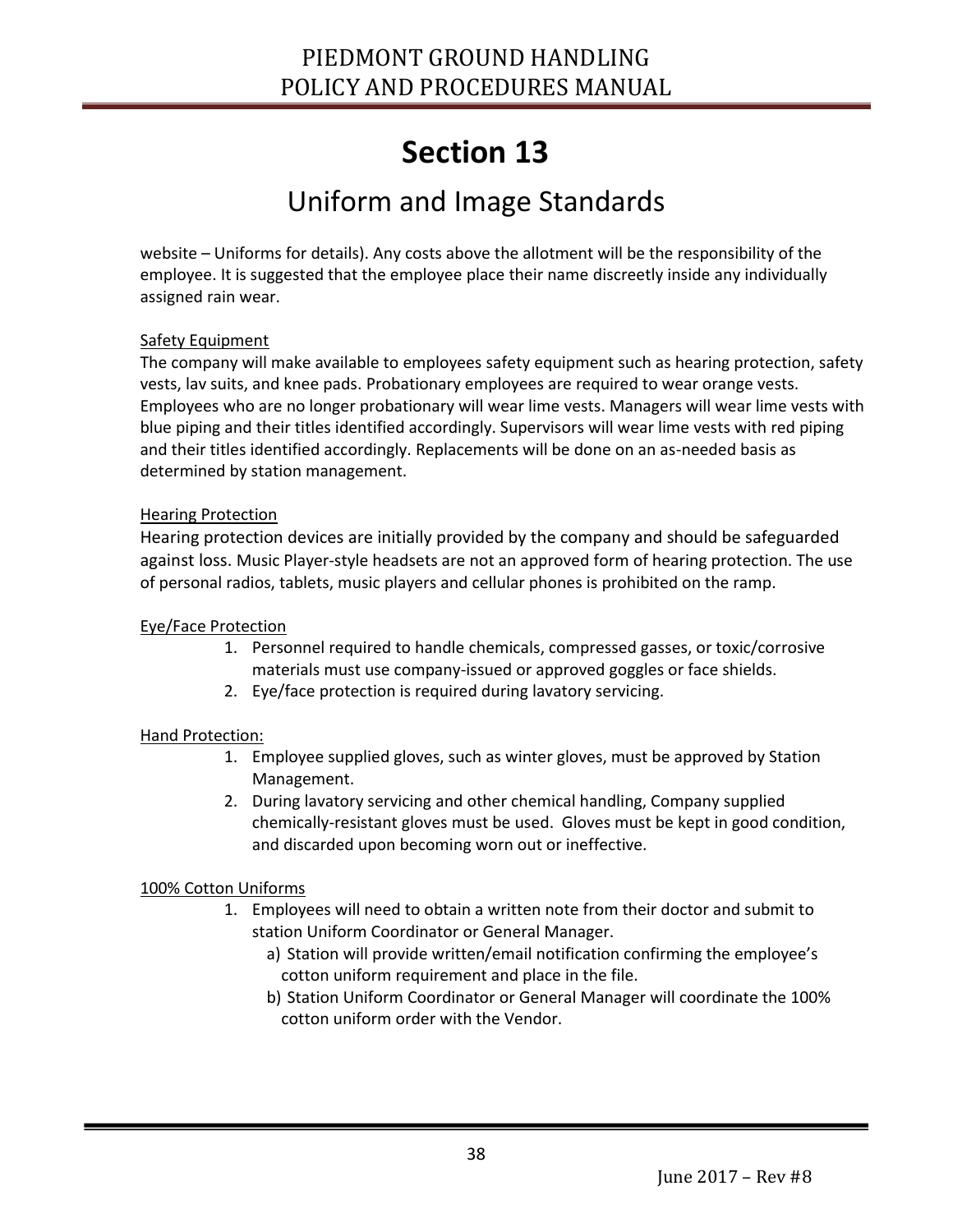### Uniform and Image Standards

#### Size not listed when ordering

Contact TwinHill Customer Service Representative at the number provided on the TwinHill website under header "Contact Us".

#### Maternity

Maternity uniforms may be borrowed from the company based on the Maternity Loan Program, with restrictions on alterations and promptness of returning borrowed items.

New maternity pieces are also available through TwinHill using your uniform allotment. Any costs above the allotment will be the responsibility of the employee. Local management must approve all maternity uniforms.

#### Religious Accommodations

Employees are expected to be in compliance at all times with the Uniform and Appearance Expectations outlined above. However, Piedmont, in accordance with its Non-Discrimination and Anti-Harassment Policy as well as its commitment to equal employment opportunities and workforce diversity, will consider accommodation requests from employees who have sincerely held religious beliefs or practices that preclude compliance with these guidelines; unless an undue hardship is created or a safety risk is posed.

- 1. Employees who have a sincerely held religious belief or practice should complete and submit a "Request for Accommodation" form to their Manager or General Manager.
- 2. The request will be forwarded to Human Resources for consideration. The request must provide sufficient detail so that a determination to approve or deny the request can be made.
- 3. The Human Resources Manager in consultation with the General Manager and Station Management will render a decision usually within ten (10) business days of receiving the request.
- 4. Upon final disposition, the Human Resources Manager will submit the Accommodation Request form to the General Manager for file retention.

It is important to note that Piedmont will review and consider accommodation requests that are based on sincerely held religious beliefs and practices as opposed to those based on cultural practices and norms.

#### **Uniform Repairs**

Ī

For complimentary minor repairs (i.e. button needs sewn on, small hole or tear repair), visit your local Men's Wearhouse. If a garments needs to be replaced due to work-related incident, contact local station Uniform Coordinator or General Manager.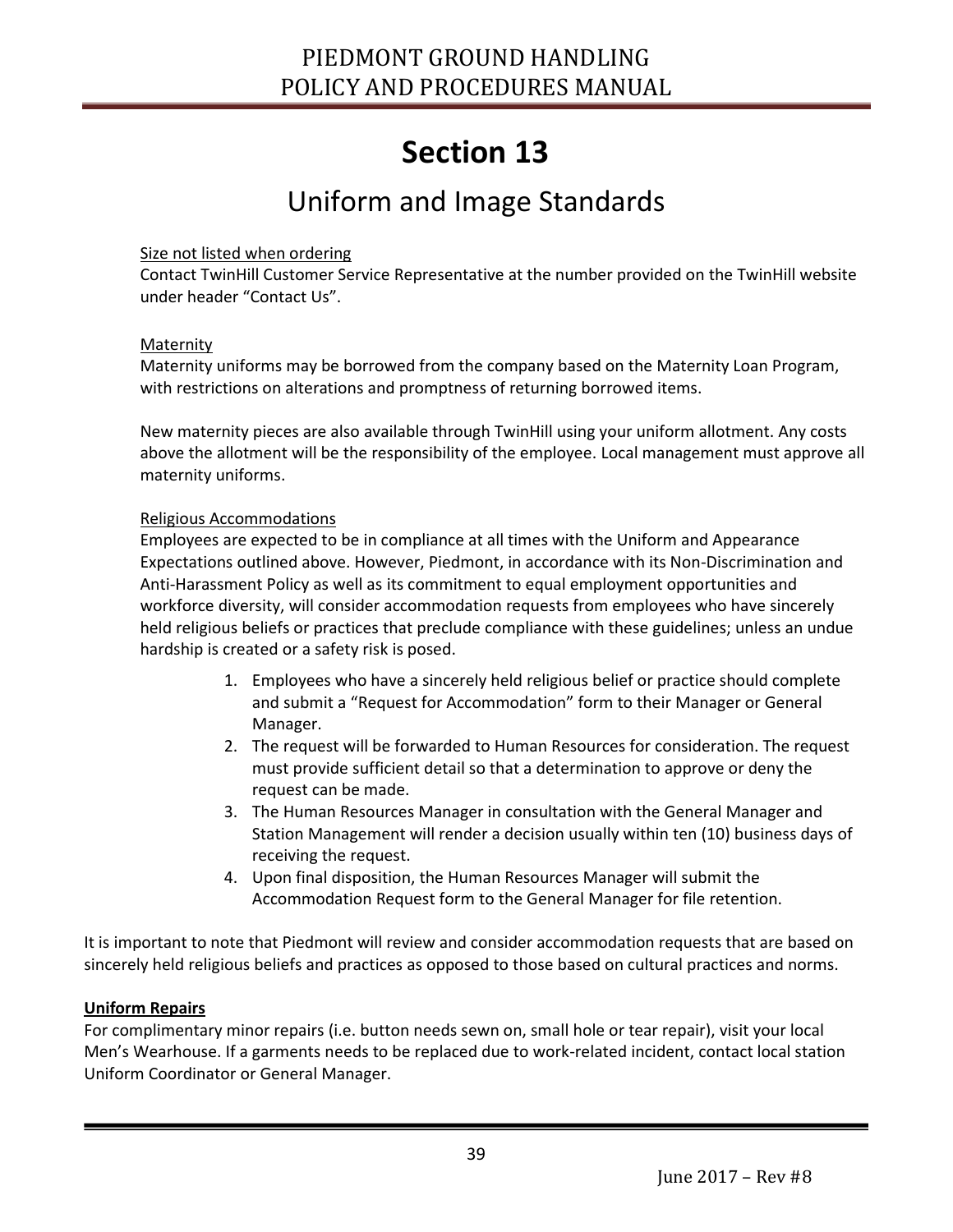### Uniform and Image Standards

For a more comprehensive guide to Uniform and Image standards, please refer to the AA Customer Service Uniform Image Standards manual and AA Cross-Functional Uniform Image Standards manual posted on Webref [\(http://webref.aa.com\)](http://webref.aa.com/). The BTW Uniform Image Standards <can> be found below.

#### **Below the Wing Uniform Image Standards**

The total appearance of the uniformed employee conveys the image of American Airlines to the public. This image is based on the grooming and the conduct of the individual employee. A customer makes an immediate judgment of how he/she will be served based on the appearance of the employee. A well groomed, professional appearance will help create a positive perception.

The Company's continued success depends on the favorable impression created by employees who wear a uniform. Additionally the uniform will create a sense of pride in the employee who wears it.

All below the wing uniformed personnel must adhere to the rules for wearing a Company uniform and personal grooming.

Personnel will wear the approved uniform at all times when on duty. Individual variations or additions to the uniform are not permitted. No part of the uniform may be worn for off duty activities. When in uniform, all appearance regulations will be observed. Personnel who do not maintain the established uniform and appearance standards may be subject to corrective action.

Company issued safety glasses, safety vests and hearing protection must be worn when required.

No deviations from this policy can be made locally without prior approval by the Company uniform committee.

Pants

- The pants must not be altered to change the line of the pants and should not drag on the ground
- A black belt may be worn with the pants and through the belt loops
- Pants must be worn at waist level

#### **Shorts**

- The shorts may **not** be worn rolled up
- A black belt may be worn with the pants and through the belt loops
- Black or white socks may be worn with the uniform shorts or pants
- Multicolored or patterned socks are **not** permitted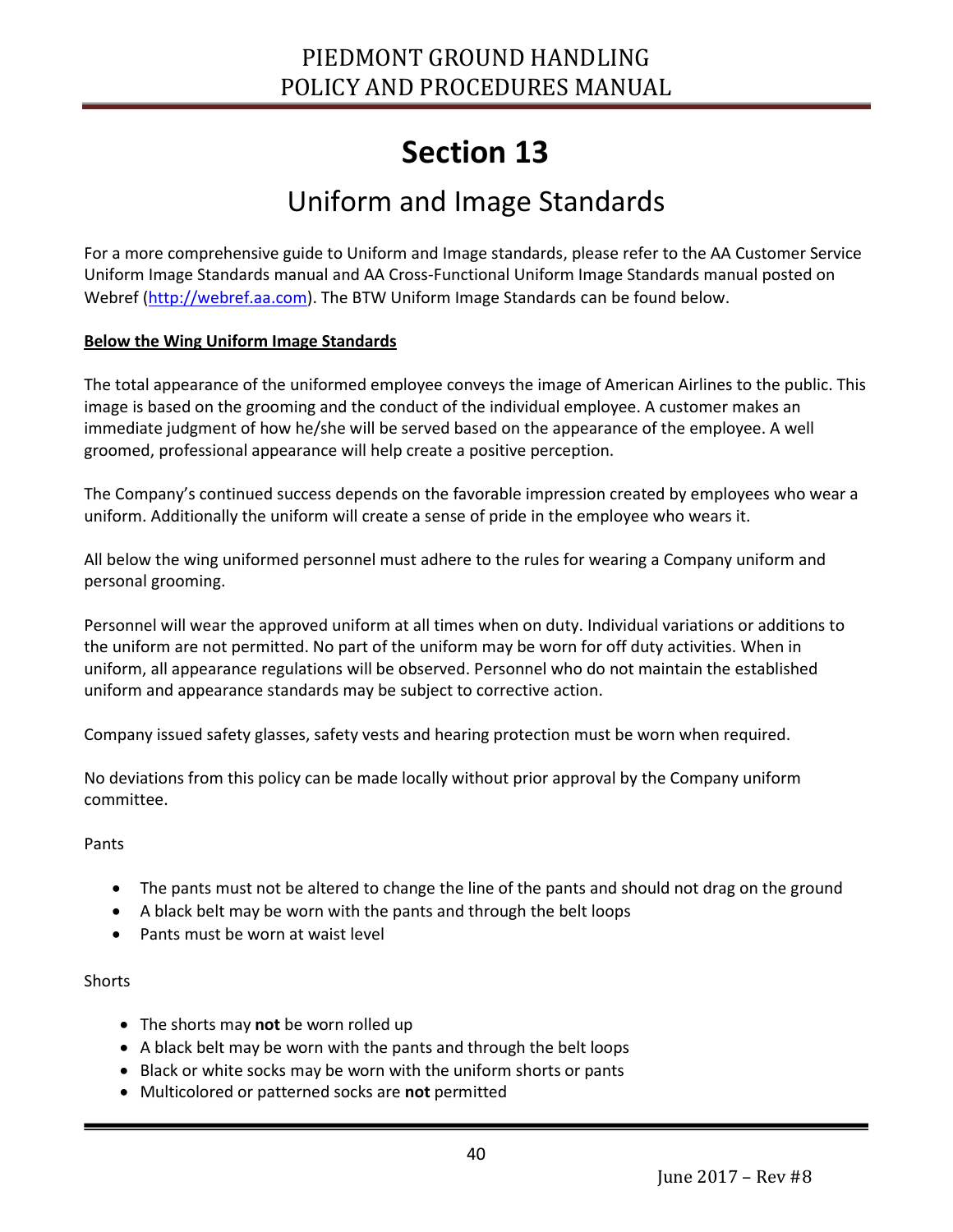## **Section 13** Uniform and Image Standards

#### Shirts

- All buttons must be buttoned with the exception of top button
- The collar must be worn down
- No monograms are permitted
- Shirts must be worn tucked in to pants/shorts
- Only Company approved uniform t-shirts are allowed

#### **Hats**

Only company approved hats purchased through the uniform supplier are acceptable. Hats may not be worn backwards or sideways.

#### Winter Outerwear

Company approved winter outerwear will be worn as the outermost garment under the safety vest while on duty with the uniform.

#### Shoes

- Employees must wear sturdy shoes or boots in solid black or brown. Construction and hiking boots are acceptable. Two tone shoes are not permitted.
- Suede, nubuck or patterned leather is also not permitted.
- No open toe or heel types allowed and no open or partially opened-heel clogs.
- Shoes or boots must be properly laced and secured. The laces must be the same color as the shoe.
- Employees with medical issues must select a shoe which meets the medical needs of the employee.

#### Pins

- Length of service pins
- Company awarded pins
- Promotional company pins

#### Jewelry

Ī

#### Male and Female

The following items may be worn:

A wristwatch that is simple and professional is recommended.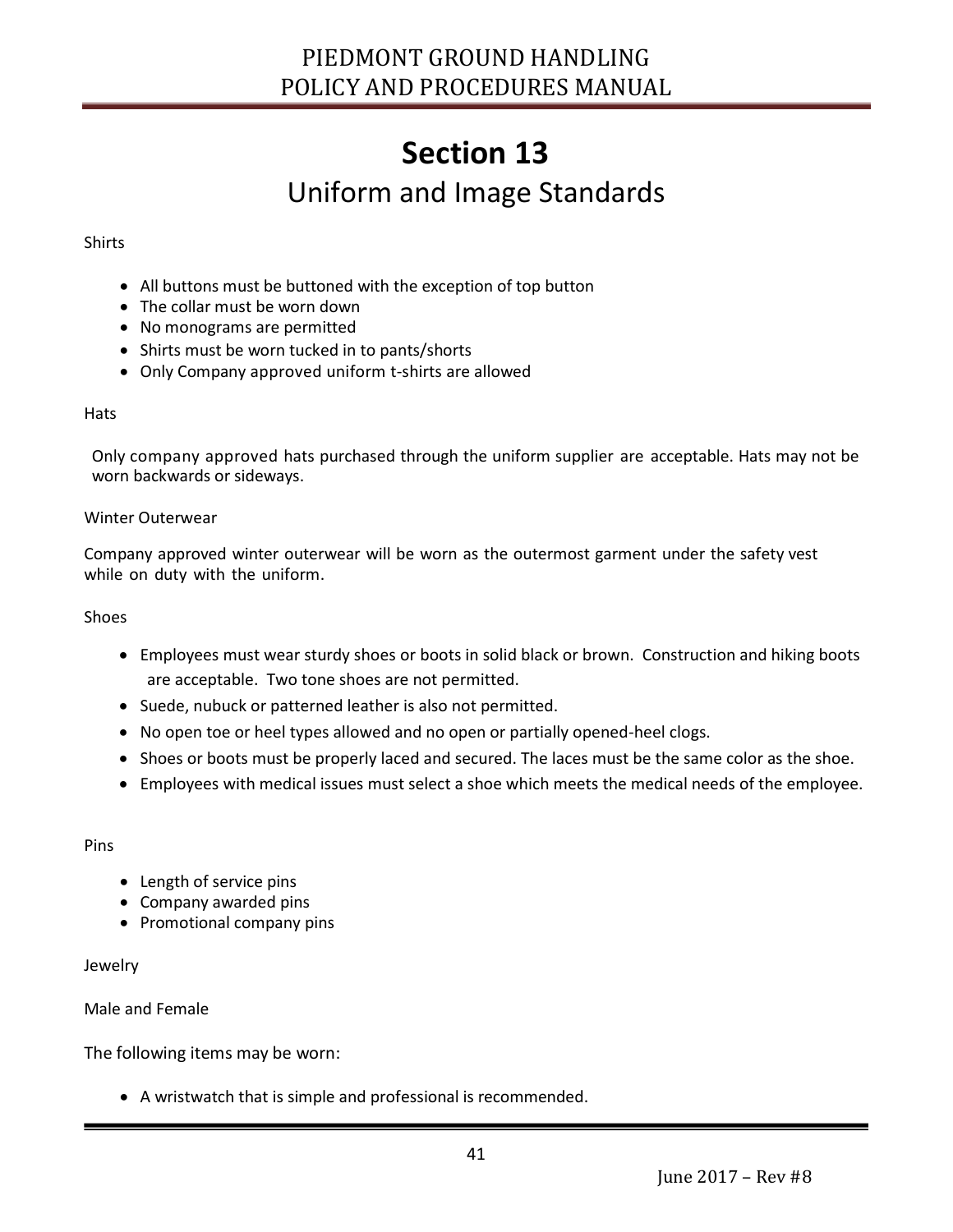### Uniform and Image Standards

- Rings may be worn not to exceed two on each hand. A wedding and engagement ring when worn on the same finger count as one ring.
- One gold or silver bracelet or band may be worn. The total width of the bracelet may **no**t exceed 1 inch.
- Rubber charity bracelets may be worn
- One pair of matching studs may be worn, one on each lobe. Hoop earrings cann ot exceed ½ inch in circumference.
- Ramp agents must not have visible offensive tattoos or extreme piercings while on duty. (As determined by Station Management).

#### Holiday Accessories

All holiday accessories must meet current Uniform and Image Standards and must be in keeping with a professional business style. Holiday accessories are limited to the below.

- A holiday pin
- Earrings which comply with the earring regulations
- A holiday hat or festive headband
- Holiday socks

Below the wing agents may wear holiday accessories on the dates specified below:

- Valentine's Day February 14
- St. Patrick's Day March 17
- Independence Day July 4
- Halloween October 31
- Veteran's Day November 11
- Thanksgiving Holiday Weekend (Wednesday prior to Thanksgiving Day to the following Sunday)
- Winter Holiday Season runs December 15th through January 2nd

#### Halloween Costumes

Ī

Below the wing employees are invited to wear costumes on October 31st. All costumes must be in good taste, modest, and non-threatening.

For safety and security reasons:

Make sure your costume fits. Excess fabric could cause accidents or injury.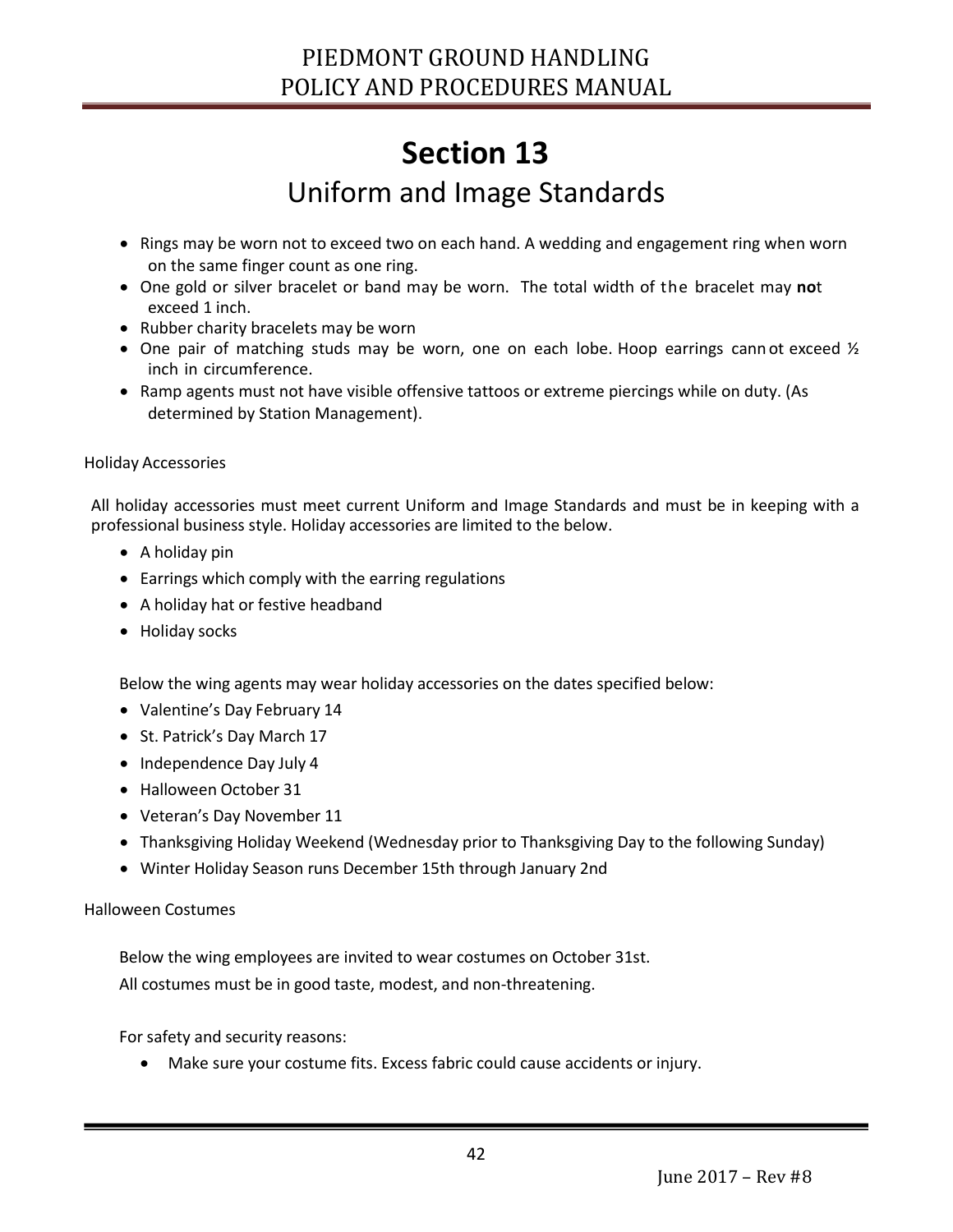## **Section 13** Uniform and Image Standards

- Capes are not allowed since they could get caught in the bag belt, jetbridge or airplane door.
- Wear shoes that fit properly.
- No masks or face painting that covers the entire face
- No radical costumes and/or weapon accessories

#### Sporting Event Exception

 Team shirts or jerseys during sporting events may be worn only by stations whose team participates in the actual championship game, such as The World Series, Superbowl, etc. (no playoff games). Management will advise of such exceptions.

#### Hair

- Hair must be styled so that it does not require frequent handling or fall into the face when bending over.
- For safety reasons hair below the top of the shoulders must be pulled back and up.
- For below the wing agents who do not have direct contact with the customer, all extreme hair styles or colors will be reviewed by Management on a case by case basis. For those with customer contact, extreme or unnatural hair colors are not permitted.
- If a wig or hair piece is worn, it must be natural looking. Wig and/or hairpiece styles will meet all criteria for hairstyles and length.

#### Facial Hair

- Sideburns, mustaches, beards and goatees should be neatly trimmed, conservatively styled when in uniform, with a clean shaven neck.
- Facial hair must be maintained in a clean, neat and well groomed condition.

#### Personal Hygiene

Ī

Employees must attend to personal cleanliness to prevent perspiration and body odors.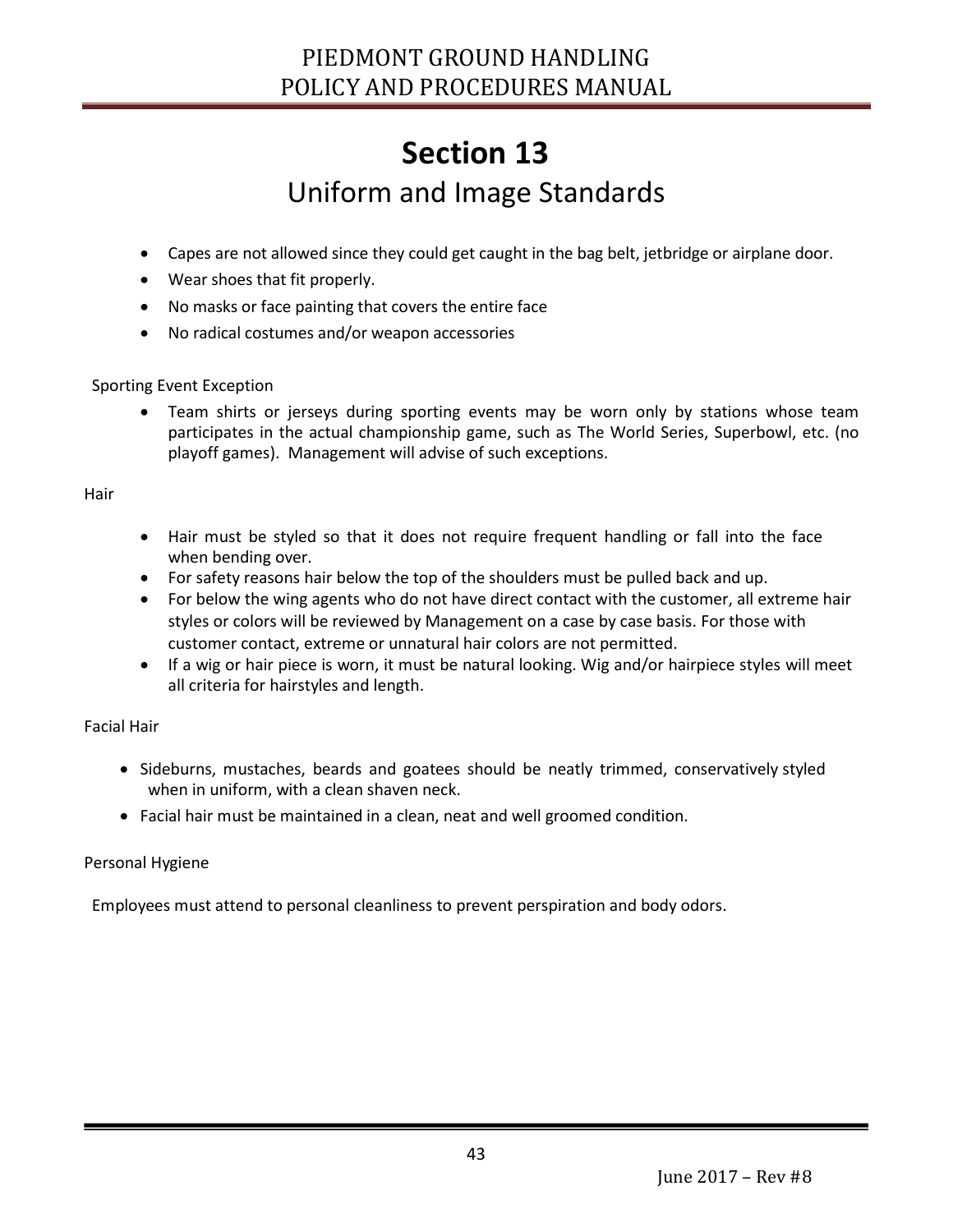### **Section 14** Equipment Operation

<span id="page-43-1"></span><span id="page-43-0"></span>Ground equipment must be driven and maintained with care, to ensure the well-being of the employees operating the equipment as well as our passengers. No one is to operate a piece of equipment, under any circumstances, until the employee has been trained on the equipment and the training file has been updated to reflect the training. A ground equipment accident has the potential of causing bodily harm, loss of life and significant damage to our ground equipment and aircraft. Remember damaged aircraft that cannot produce revenue when they are out of service for structural repair adversely affects the financial strength of our company.

The Customer Service Department wishes to employ only individuals who maintain a good driving record. Employees who have had their license suspended or revoked are subject to suspension or discharge based on a case-by-case review of the facts, since they are unable to carry out all facets of the customer service agent job description. The company may request a current copy of an employee's driving record at any time. Should the record be unsatisfactory, the employee will be subject to disciplinary action or termination.

Any employee who is involved in or becomes aware of an accident involving ground equipment or aircraft is required to immediately notify his supervisor. In order to protect the lives of our customers and employees, it is critical that any and all damage be reported at once. The airworthiness of an aircraft can be affected by even a small dent or scratch, due to airflow or possible damage to equipment, cables, or structure beneath the skin of the aircraft.

When an accident occurs, a detailed investigation will be conducted. Based on a case-by-case review of the circumstances, a determination will be made as to who is responsible and whether the accident was due to equipment failure, improper procedures, improper actions, excessive speed, or carelessness. When it is determined that a non-probationary employee is responsible for an accident, that employee will be subject to disciplinary action up to and including termination of employment. Probationary employees are subject to termination based on a case-by-case review of the circumstances.

**IMPORTANT NOTE:** Company policy requires that any individual involved in an accident with company equipment and/or aircraft is required to take a drug/alcohol urinalysis screening to be accomplished immediately after the accident. It will be the responsibility of the Supervisor, Shift Manager, Unit Manager, or General Manager on duty to ensure that this procedure is immediately accomplished.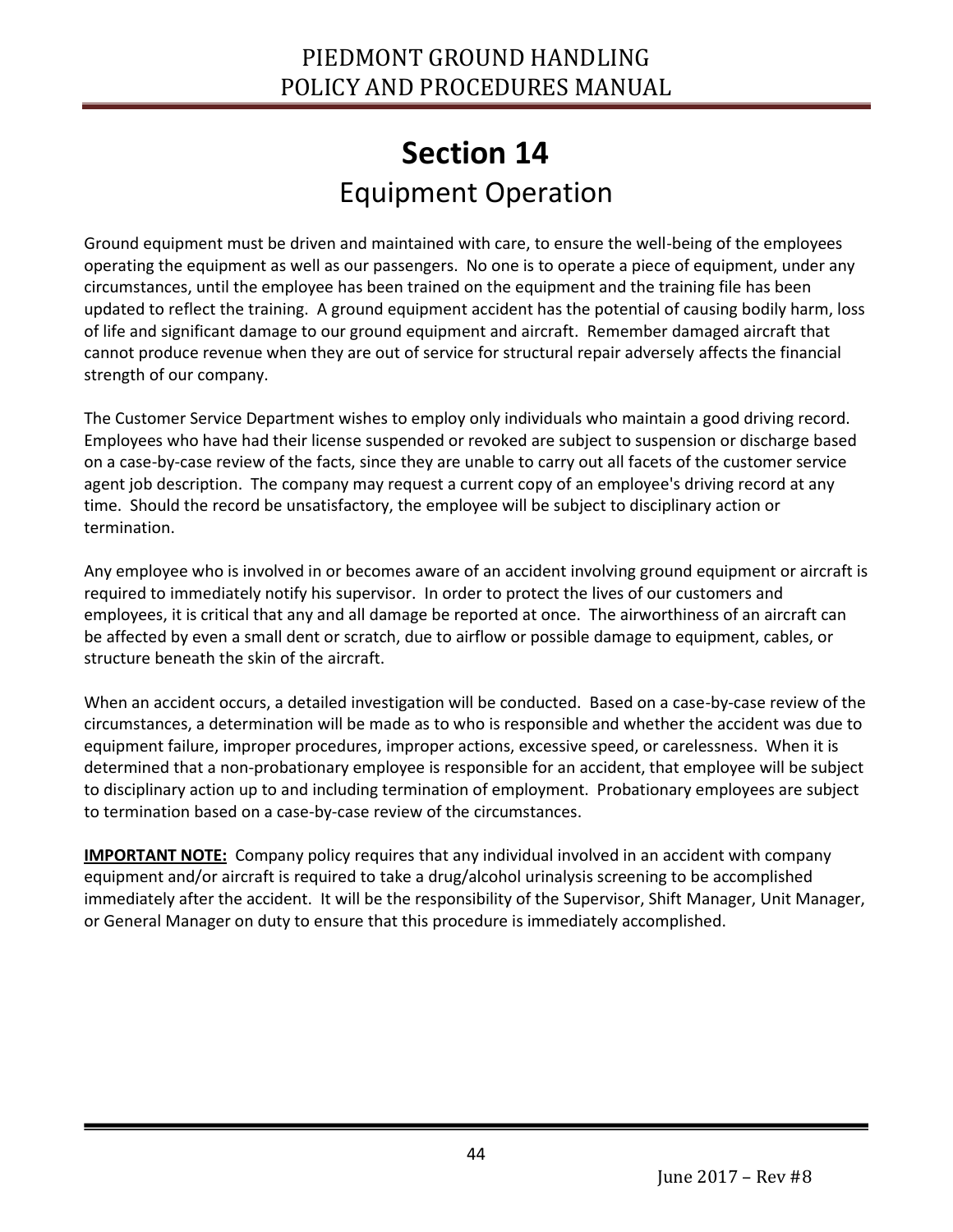### **Section 15** Employee Expense Statements

#### **TRAINING EXPENSE STATEMENTS**

<span id="page-44-1"></span><span id="page-44-0"></span>The American Regional Training Department will disburse meal per diem for all employees that attend out of base Customer Service Training in CLT or PHL. The employee will be given \$25 per day, on the first day of class and will be required to acknowledge receipt. Receipts for per diem will not be required. If for any reason the employee is unable to complete the class in its entirety, he will be responsible for returning the unused portion of the expense to his instructor (i.e. left on day 4 of a 5-day class, employee must return \$25.). Any amount that is not returned will be taken from the employee's next paycheck.

"Suggested" Budget Guidelines based on \$25.00 per day for 5 days (\$125.00):

- 1. Breakfast \$4.00 tips included
- 2. Lunch \$6.00 tips included
- 3. Dinner \$15.00 tips included

Ī

- Any amount spent over \$25.00 per day or \$125 per week will not be reimbursed.
- Although the authorized amount may be spent for any purpose, it is highly recommended that training attendees use the funds for well-balanced meals.

Due to time constraints in various classes, such as CRO, Deicing, GSC, ICM, Leadership classes, Safety and Compliance and any additional one-day classes that may be added, the training department will not have time to disburse meal per diem. Upon return from class, the employee will need to obtain a per diem form from their manager. The General Manager will submit for approval and payment. The form must be submitted within 30-days of the class. For training conducted in locations other than CLT or PHL, the employee will also need to obtain form from their manager.

#### **PIEDMONT AIRLINES BUSINESS EXPENSE REPORT**

The Ground Handling Department utilizes the Piedmont Airlines Business Expense Report to reconcile expenses that an employee may incur while on company business (NOT TRAINING). Examples include baggage delivery, temporary duty at another station, attending business meetings, etc. The rules and regulations regarding the usage of the employee expense statement are retained on file at each station. For the purpose of this manual, it is important that each employee is familiar with the following rules and guidelines.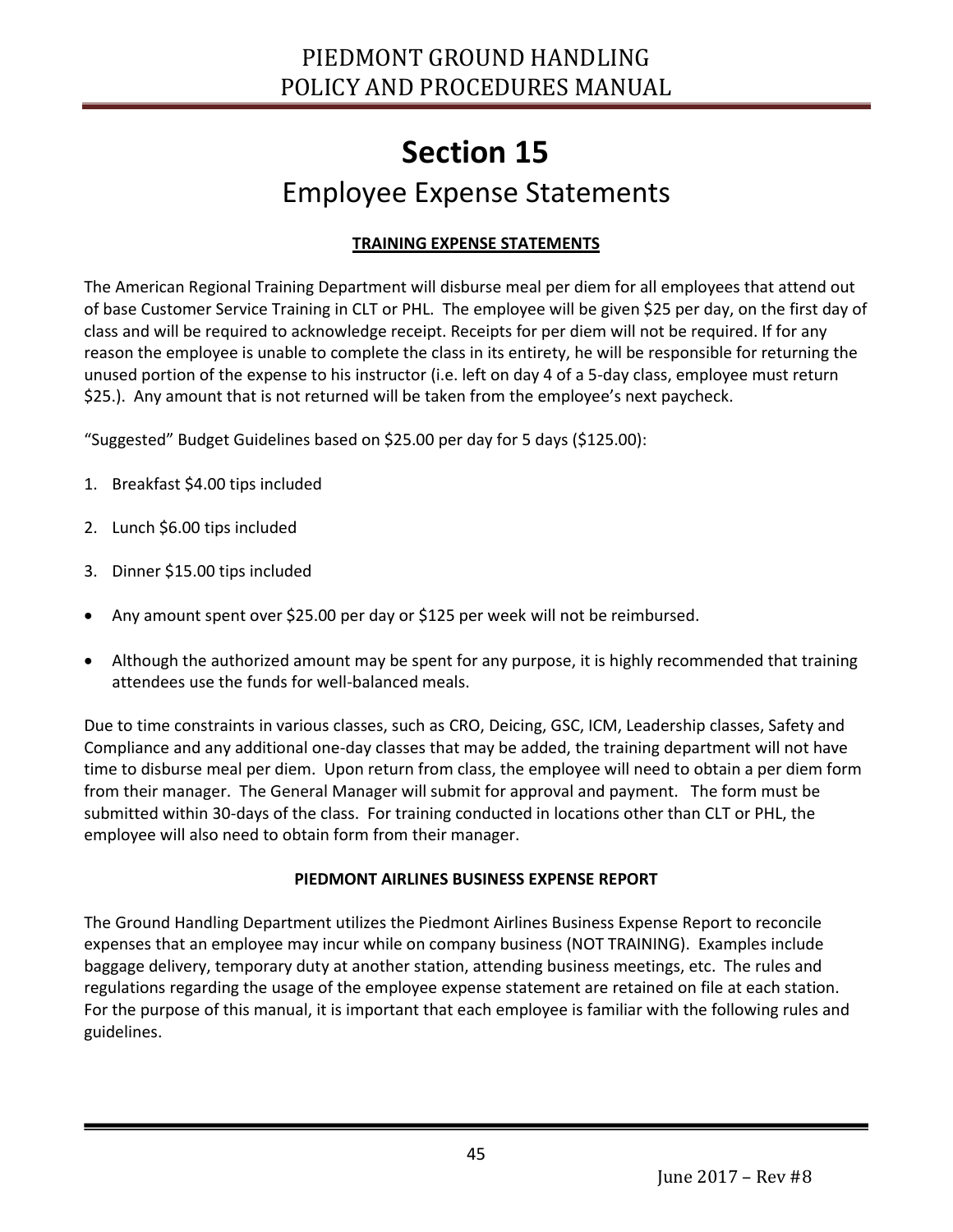### **Section 15** Employee Expense Statements

#### **SUBMISSION DEADLINE:**

Employees are expected to enter information on the **PIEDMONT AIRLINES BUSINESS EXPENSE REPORT** on a daily basis while they are away on company business. By the time they return to their base, the expense report should be completed and immediately submitted to their General Manager. The maximum time allowed for submitting a completed expense report is 30-days.

#### **RECEIPTS:**

An itemized receipt is **required** in order to receive reimbursement for any and all expenditures. To protect the employee and company, in the event an expense statement is lost in company mail, each employee should retain a copy of the employee expense report along with copies of all the receipts for their records.

**ALL RECEIPTS ARE TO BE ORGANIZED AND TAPED ON A BLANK 8 1/2 BY 11 SHEET OF PAPER.** It is helpful if the receipts are organized chronologically on the sheet. Receipts with notations on both sides should be affixed by a single piece of tape at the top to facilitate reading the back of the receipt. The pages holding these receipts should be securely stapled to the upper left corner of the Expense Report.

#### **ALLOWANCE:**

Managers, supervisors and agents traveling on company business, i.e., meetings, seminars, or temporary duty shall be reimbursed up to a maximum of \$50.00 per single day for meals and tips provided receipts are submitted. For two or more consecutive days, the total amount of reimbursement may not exceed the total number of consecutive days times \$50.00. Example: Five full consecutive days: Maximum Allowance = \$250.00. **Note: This allowance does not apply to employees attending training.** 

#### **USE OF PERSONAL VEHICLE:**

For business use of a personal vehicle: \$0.50 cents a mile.

#### **TIPS:**

Ī

Tips and gratuities should not normally exceed 20% of the meal cost.

#### **ACCURACY AND HONESTY:**

Accuracy and attention to detail are very important in completing employee expense statements.

Employees submitting fictitious receipts or in any way abusing the expense policy will be subject to disciplinary action, up to and including termination.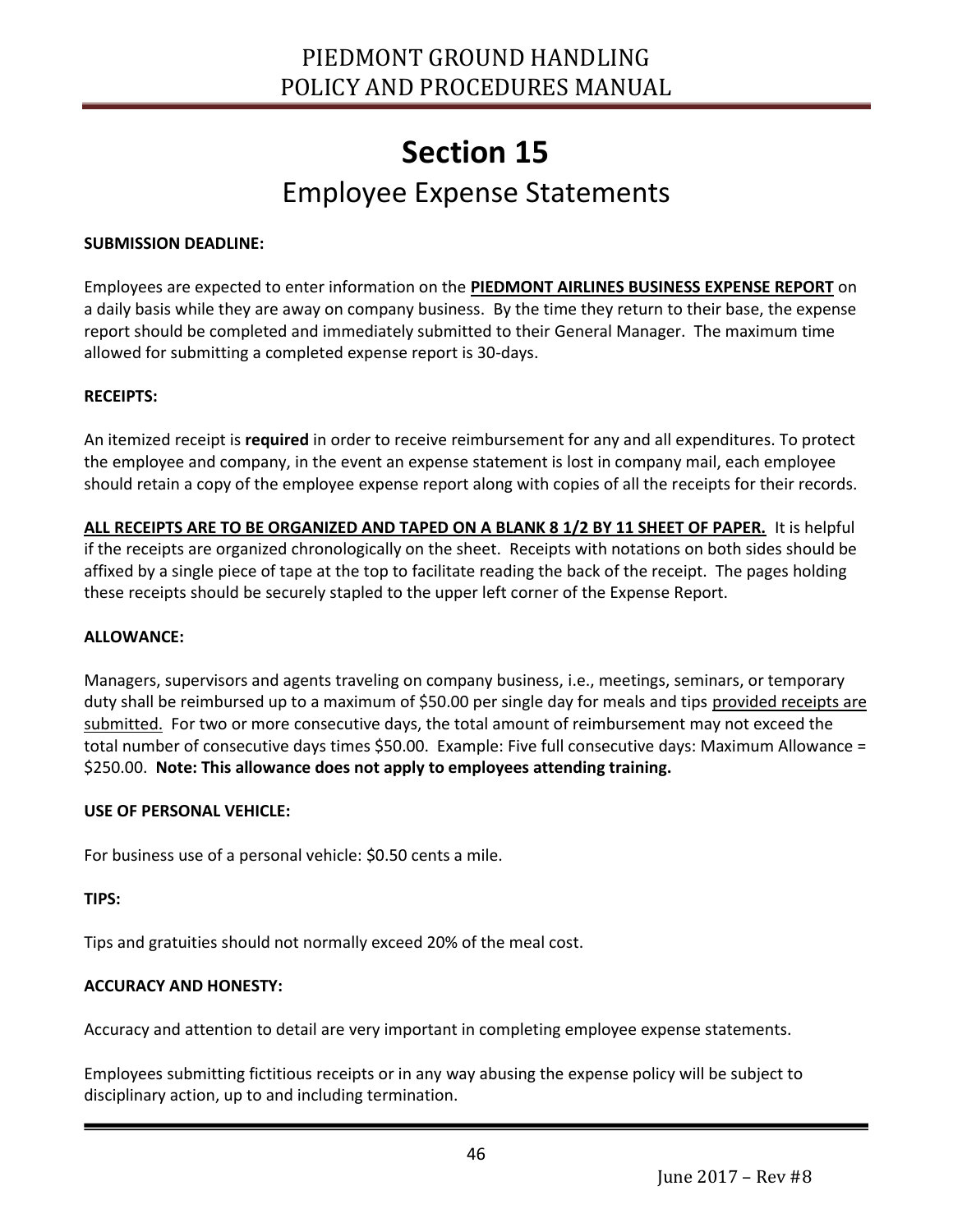### <span id="page-46-1"></span><span id="page-46-0"></span>Usage of Company Telephone and Communications Equipment

When utilizing company telephones, two-way radios, air to ground radios, the QIK/SABRE computer system and any other communications equipment each employee is required to comply with the following:

- 1. All communications are to be carried out professionally and efficiently utilizing professional verbiage.
- 2. The use of profanity or inappropriate slang is prohibited.

**TELEPHONES:** Telephones are to be answered by providing the following information at a minimum: American Airlines, your station, your name and any additional information that may be appropriate.

#### PERSONAL CALLS:

- Making long distance personal calls on the dialnet or regular lines is prohibited.
- \* Personal use of the company telephone lines and personal cellular phones or other communication equipment is discouraged for both incoming and outgoing calls. Unauthorized use of personal communications equipment keeps employees away from their job functions.

Abuse of the telephone, either making or receiving personal calls will subject the employee to disciplinary action up to and including termination. Agents needing to make long distance personal calls should use a pay phone.

#### QIK MESSAGES:

Ī

\* The sending of personal, false, misleading or inaccurate messages on the QIK operating computer system is prohibited.

**Personal Social Media Use Guidelines**: Social media communities (such as Twitter and Facebook) are fundamentally changing the way we work and communicate in both our personal and professional lives. This new communications model is a powerful way our Company and employees to participate in conversations that are taking place about American Airlines/Piedmont and our operations. However, if you participate in any public online discussions about our Company, it is important that you do this on your own time and on your own personal computer or mobile phone. We also ask that you observe the guidelines for the use of social media which is outlined in the **Piedmont Employee Handbook**, under the section of **Information and Technology Security**.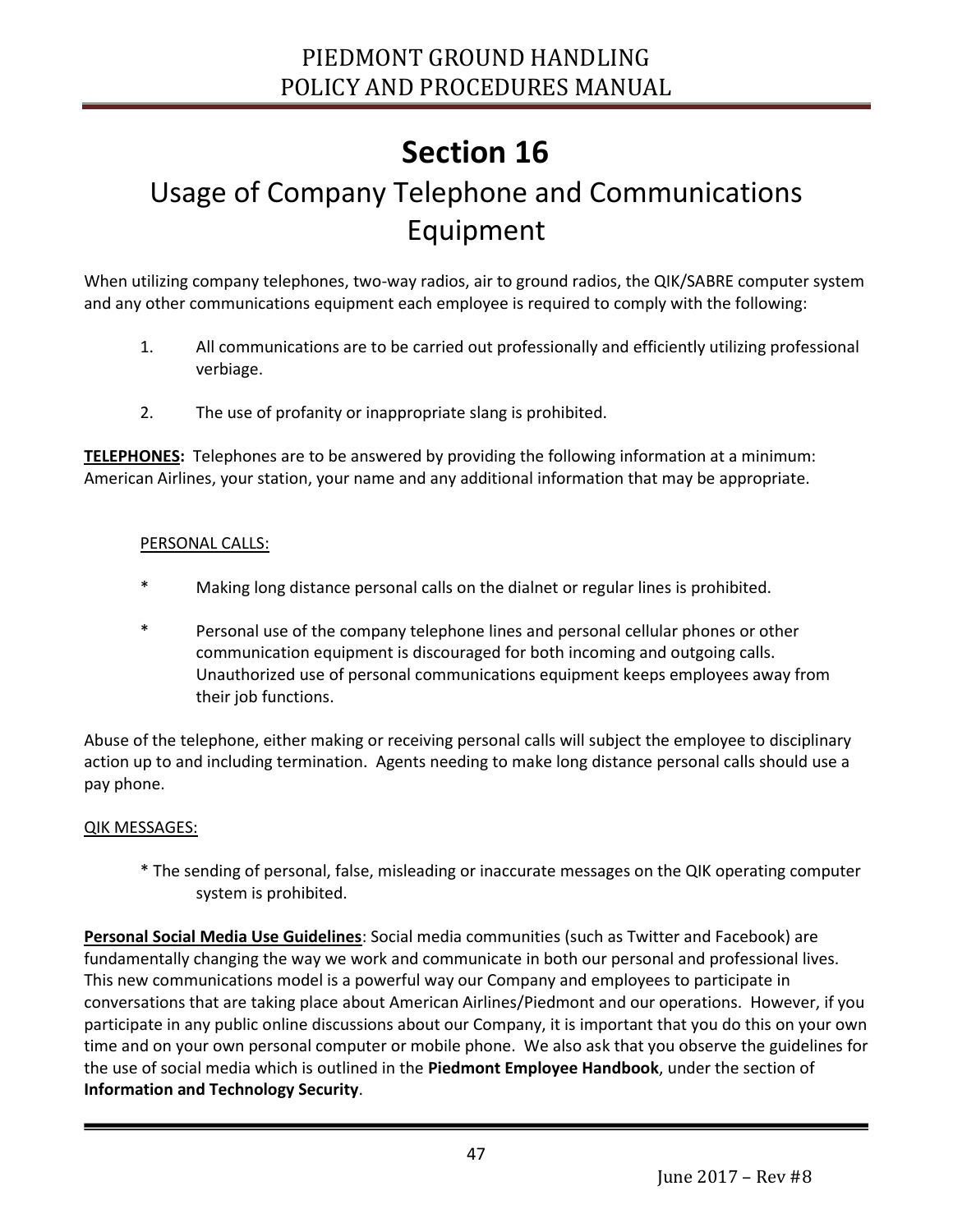## **Section 17** Security

<span id="page-47-1"></span><span id="page-47-0"></span>Federal Aviation Regulations require that we observe many security rules and regulations. Failure of any employee to follow these regulations carefully can subject the company to thousands of dollars in fines as well as potentially dangerous conditions. Employees who intentionally or negligently violate these regulations will be subject to disciplinary action by the company and possible fines (LOI) from the TSA. Please make certain that you understand the rules and regulations, which coincide with the particular work area to which you are assigned.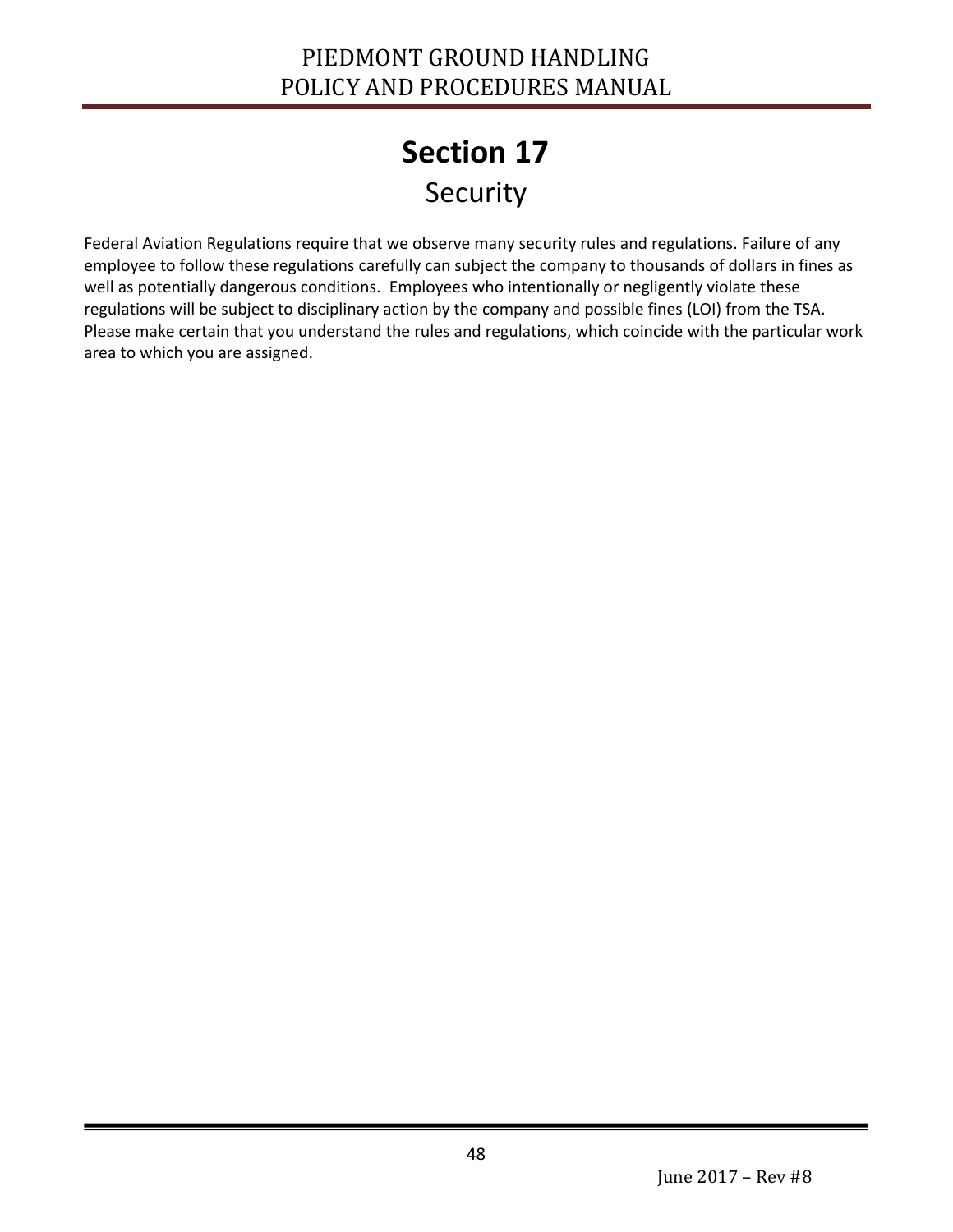### **Section 18** The Customer

<span id="page-48-1"></span><span id="page-48-0"></span>Everyone has heard the expression "The Customer is Always Right." This famous quote should be used as a guideline for the way we treat our customers. Our customers are "the boss." We owe our company's survival and our own paychecks to the patronage of our customers. We must do whatever it takes to provide them with a quality product as stated in Section 1 of this manual.

All employees of the Ground Handling Department are expected to greet customers with a friendly greeting when they approach the ticket counter/gate. Employees are to smile at all times and use the customer's name at least once during the transaction. Inquisitive customers are to be treated with patience, respect, even in the middle of a stressful condition. When customers are misinformed, they are not to be lectured. The customer must always feel as though we care about his specific situation and/or problem. No matter what the situation, the customers should never be lied to or misinformed with the intent of reducing their possible reaction. If our company mistreats a customer either through an irregular operation, delayed bag, denied boarding, etc., the customers should receive an explanation and an apology.

The intent of the Ground Handling Department is to have all customer relations problems resolved at the station level whenever possible. An irate customer should never be allowed to leave the counter without an attempt being made to reconcile the problem. If the agent does his best but is unable to resolve the customer's concerns, then the Customer Service Supervisor should be given the opportunity to resolve the issue. If the supervisor fails, then the General Manager should be involved. Irate customers should never be referred to American Airlines Consumer Affairs until every allowable action has been taken to satisfy the customer.

Rude, thoughtless, unconcerned, or unprofessional treatment of customers will not be tolerated. The importance of providing our customers with outstanding service cannot be over-emphasized.

Occasionally, a customer may make an employee the brunt or focal point of verbal abuse. The experienced agent does not react by retaliation, silence, or sarcasm, but realizes the customer is upset about their circumstance and is just venting their frustration. By not taking their comments personally, the agent can focus their attention on helping the customer.

In dealing with our customers all employees will adhere to the US Airways "Customer First Program." Failure to follow those policies will result in corrective action being taken.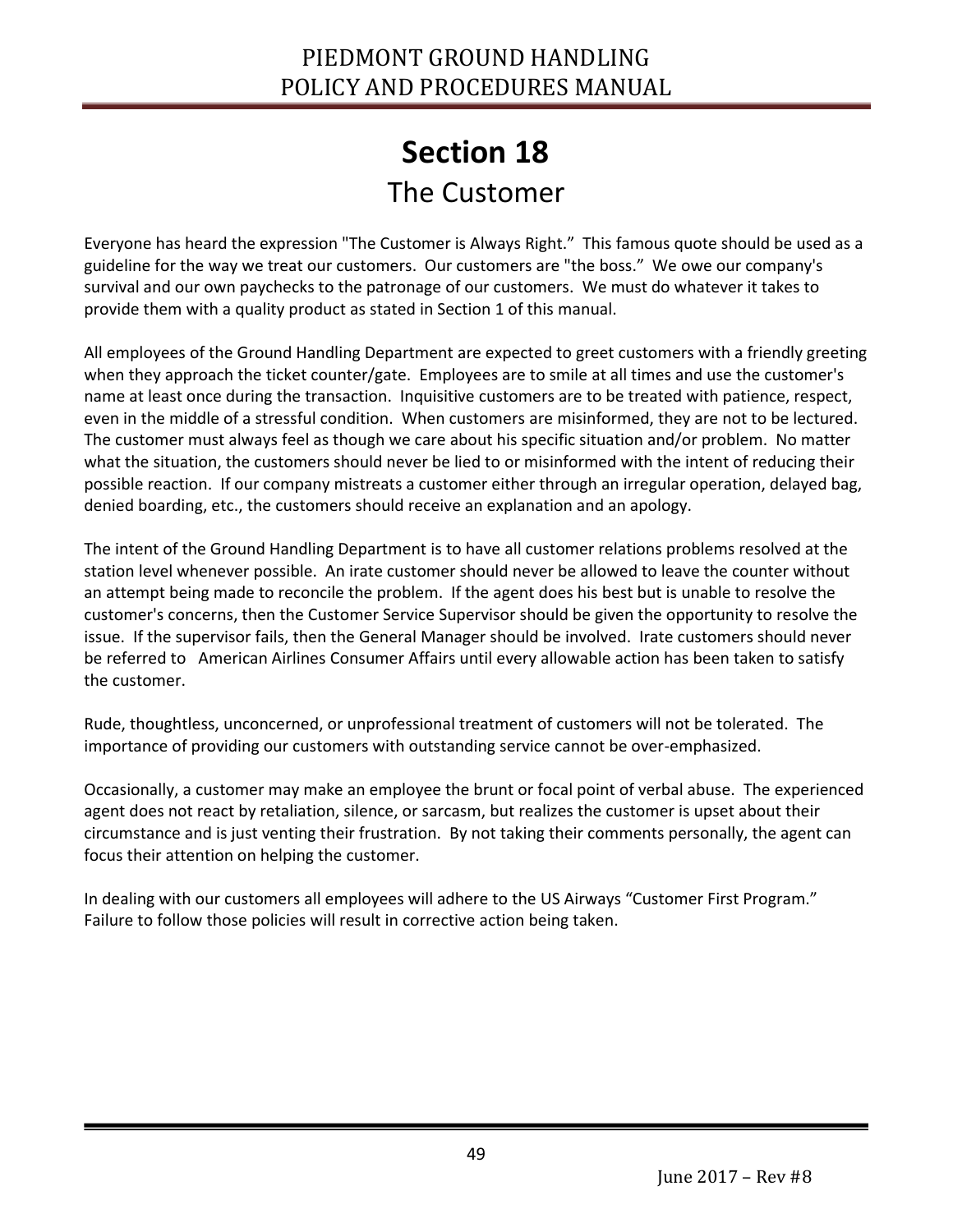### **Section 19** Non-revenue travel

<span id="page-49-1"></span><span id="page-49-0"></span>Each employee is encouraged to take advantage of the superb travel benefits available as described in the company travel manual. In addition to the information and rules provided in the company handbook and travel manual, there are several things each Ground Handling Department employee needs to know. Used wisely, your travel privileges are a precious asset. Please treat them as such.

- 1. Before traveling, you, your family and your guest(s) traveling on companion tickets should always check the current non-revenue dress code requirement for the particular class of service.
- 2. When planning travel each employee must make certain that they are able to return with enough time to report on time for their next scheduled shift.
- 3. Each Ground Handling Department employee needs to be particularly polite and cheerful, when traveling non-revenue since they are representing the company. An employee who is asked to give up their seat must do so quietly and in a good-natured fashion.
- 4. Do not "talk shop" within the hearing of revenue passengers.
- 5. Do not confront employees or their supervisors if rudeness or a problem is encountered. Make a note of the individual's name if you can get it diplomatically and file a report with your supervisor when you return to work.
- 6. Never book or allow anyone else to book "space positive" reservations to assist you in non-revenue travel unless you are authorized to travel space positive, company business. Booking or blocking seats for you or anyone else to make it easier or possible to travel non-revenue is considered theft and will subject the employee to termination.

Some suggestions for planning travel:

- 1. Carefully check the loads on the flights you wish to take, particularly the ones you wish to return on.
- 2. It is not a good idea to take the last flight to get back to work. If this flight should cancel or fill up at the last minute, you will have no back-up flight to return on and will likely miss your shift. Employees who fail to report to work because they are "stuck" and unable to get home, are subject to disciplinary action. To minimize the consequences, anyone who finds themselves in this position should immediately contact their General Manager or in his absence, a supervisor.
- **NOTE:** For more information regarding non-revenue travel, please refer to the Employee Travel section located on the website at [http://emp.piedmont-airlines.com.](http://emp.piedmont-airlines.com/)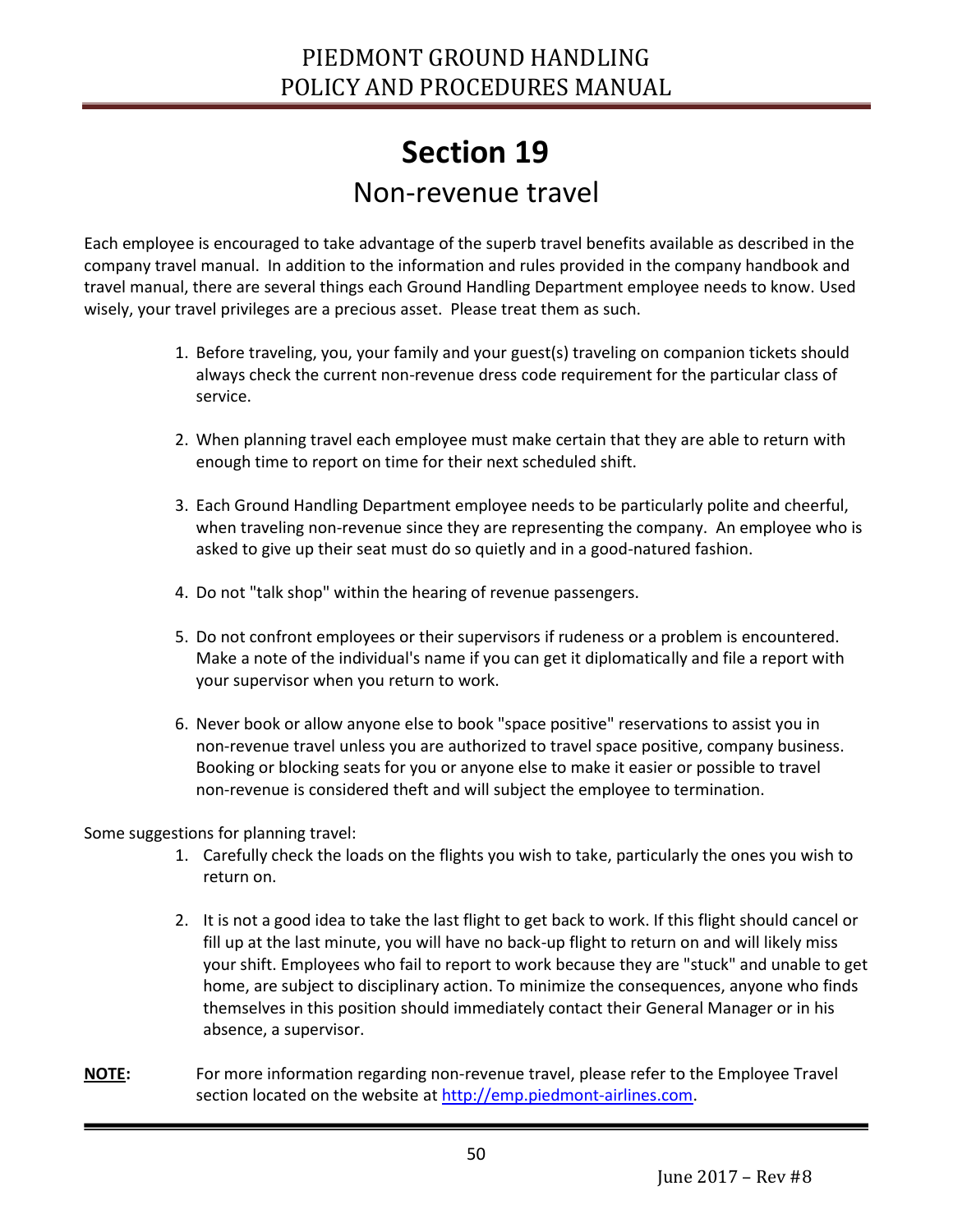## **Section 20** Relocation

<span id="page-50-1"></span><span id="page-50-0"></span>When an employee is selected for promotion to Supervisor or above in another city, the relocation benefits below will apply.

#### **RELOCATION BENEFIT**:

Ī

1. Actual expense of moving, limited to an amount agreed upon with the successful candidate, for movement of household effects, packing, unpacking, shipping, drayage and insurance.

The company has the right to control the method of shipment provided it is accomplished in a reasonable period of time.

- 2. Reimbursement for the relocation of two (2) personal vehicles provided the vehicles are currently registered in the employee's or spouse's name (long term leases to the employee or spouse will also be acceptable). The expense reimbursement rate shall be .50 cents per mile for all Customer Service Agents or whatever the rate is in accordance with company policy at the time of the move.
- 3. Paid time off for moving from one half day to three days depending on distance at a formula of 400 land miles per day.
- 4. Meal expenses while en route (up to \$25.00 per day each for employee and spouse and \$12.50 per day each for children.)
- **NOTE:** Reasonable lodging expenses for the employee and family en route to the new domicile based on a formula of 400 land miles per day and for up to three days following arrival at the new domicile or until arrival of household effects, whichever comes first. Hotel receipts and an expense report are required.
	- 5. Upon request, the employee will be provided with documentation to assist in terminating a lease, if necessary. In the event these efforts are not successful, a broken lease penalty will be paid by the company, not to exceed one month's rent.
	- 6. The company may pay a Relocation Allowance to each employee who is entitled to company paid expenses to defray relocation costs. The employee should submit a separate expense statement after they have relocated to their new domicile in order to receive this allowance. NOTE: Expenses associated with preliminary visits to the new domicile are not reimbursable however, the allowance for relocation may be utilized as the employee chooses.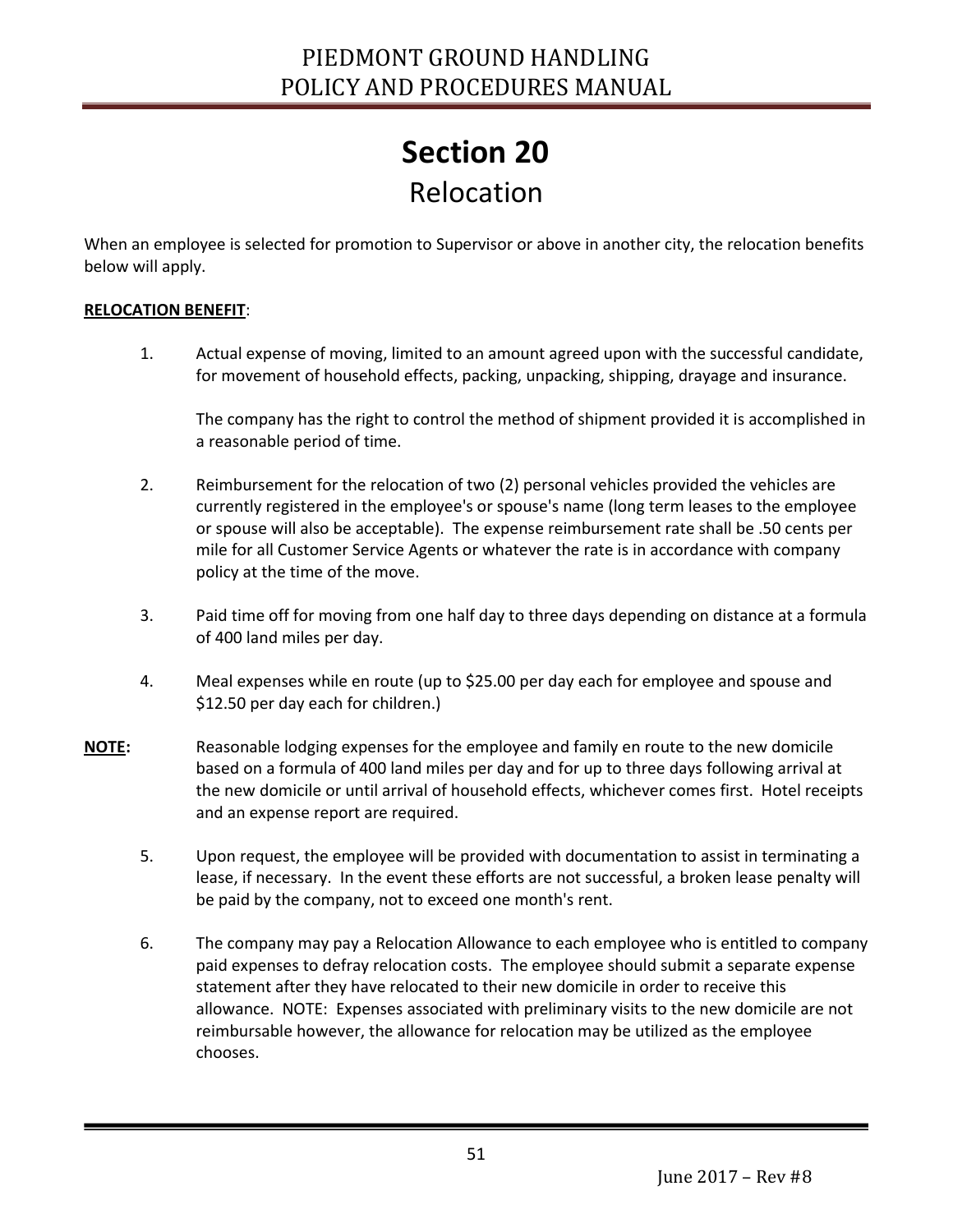### **Section 20** Relocation

7. Actual relocation of household goods and submission of expenses should be accomplished within 6 months of date of hire or transfer.

**TAX IMPACT OF RELOCATION:** Please be aware of the fact that moving expenses and other related reimbursements will be reported to the IRS on your W-2 as compensation. This may affect your tax burden, payment, or refund. Some examples of those items are:

#### **TAXABLE RELOCATION EXPENSES** –

Mileage for transporting a vehicle in excess of IRS limit - (\$26.5 cents per mile for 2014) All Meals – House hunting trips, temporary living meals, and relocation meals Expenses related to sale of former home Expenses related to entering into or breaking a lease Expenses related to pre- move house hunting trips Security deposits (including any given up due to the move) Storage charges except for those incurred in transit Temporary living expenses after arrival at new job location

#### **NON TAXABLE RELOCATION EXPENSES –**

Ī

Cost of relocating household goods – Expenses paid directly to moving company for relocating household goods Expenses related to rental of moving truck (includes fuel charges for truck) Expenses related to packing of household goods Cost of storage of household goods while in transit (for up to 30 consecutive days after household goods are removed from former residence) Mileage for transporting a vehicle up to IRS limit – (\$23.5 cents per mile for 2014) Lodging while traveling to new home Parking and tolls while in transit to new home Costs related to connecting or disconnecting utilities required In- transit storage charges Travel expenses for family members from former residence to new residence (limited to one trip only per family member) – (does not include meal- all meals are taxable)

**SIX-MONTH COMMITMENT:** Customer Service Agents who have transferred to a new location must remain in the city to which they transferred for a period of at least 6-months. Management reserves the right to make exceptions to this policy on a case by case basis when it is in the best interest of the company to do so.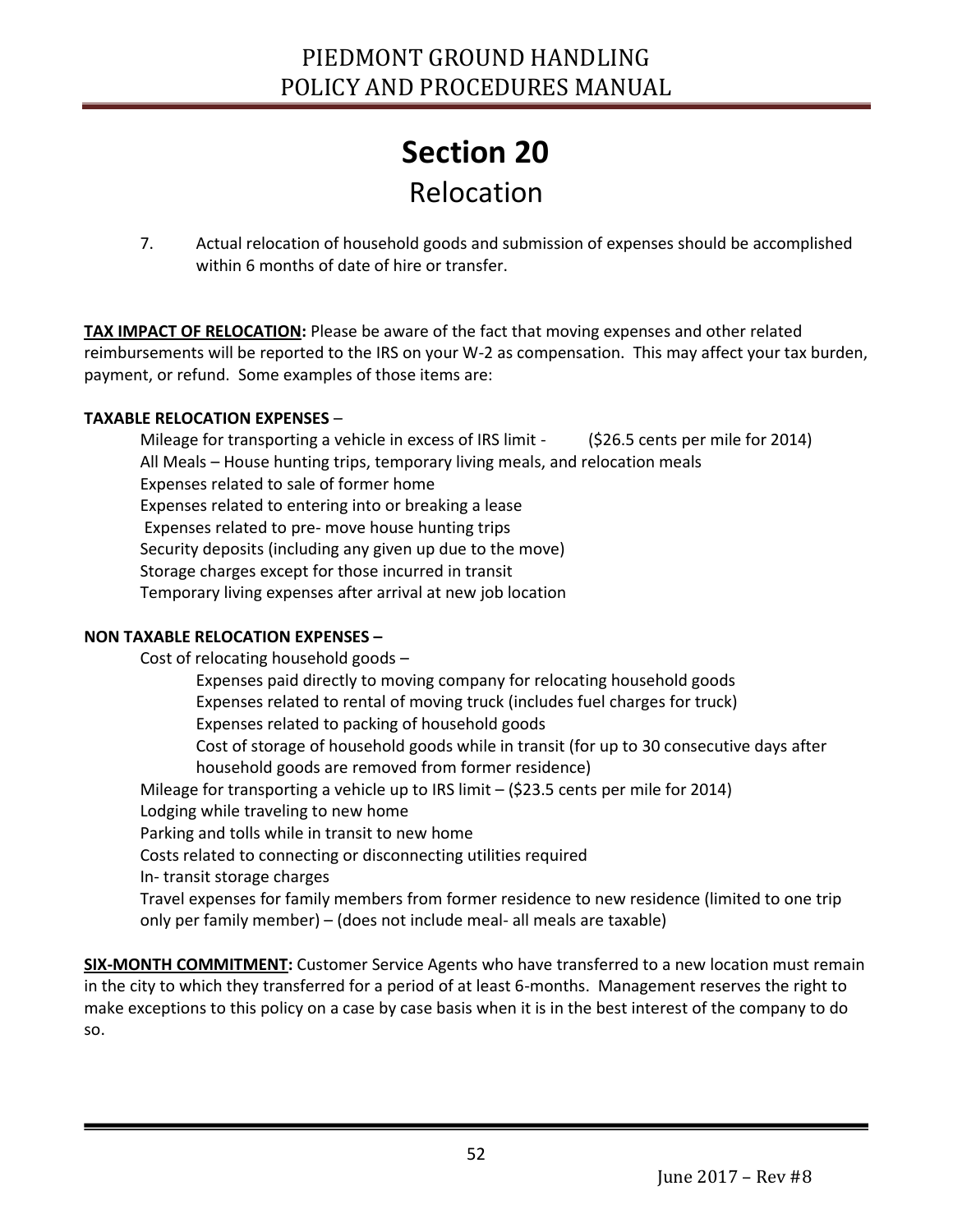# **Section 21** Limited Duty Policy

<span id="page-52-1"></span><span id="page-52-0"></span>Customer Service Agents (CSA) with Piedmont Airlines are required to work multiple functions requiring a variety of physical and mental tasks in the completion of their job. Some of these tasks are helpful or desirable while others are essential (to productive work). The Customer Service Agent - Essential Job Functions (listed below) represent a minimum requirement for a CSA to stay on active duty. If a CSA is unable to perform the essential job functions required by the scheduled assignment, it is necessary for the employee to take one of the following actions as is desired by the employee and approved by management until such a time as the employee is able to perform the essential job functions:

- 1. Take time off as sick time.
- 2. Take time off as vacation time.
- 3. Take time off without pay.
- 4. Take a leave of absence.
- Management may require a CSA to provide medical validation of their inability to perform the essential job functions before time off from work is approved.
- Management may require a CSA to provide medical validation of their ability to perform the essential job functions before they return to work.
- A CSA who will be unable to perform the essential job functions for multiple, scheduled assignments may be required to take a leave of absence.

#### **Essential Job Functions:**

- 1. Ability to check-in, board, deplane and assist passengers (including special assistance passengers); perform required computer/QIK transactions; load and unload checked and carry-on baggage and cargo; marshal aircraft, service aircraft; and be proficient in the application of systems and procedures.
- 2. Ability to attend work on a regular, consistent and timely basis in accordance with established policy and the work schedule.
- 3. Ability to interrelate with the public in a positive and friendly manner.
- 4. Ability to drive, operate and/or utilize required equipment, machines and vehicles, including deicers, lavatory carts, ground power units, tugs, belt-loaders, bag carts.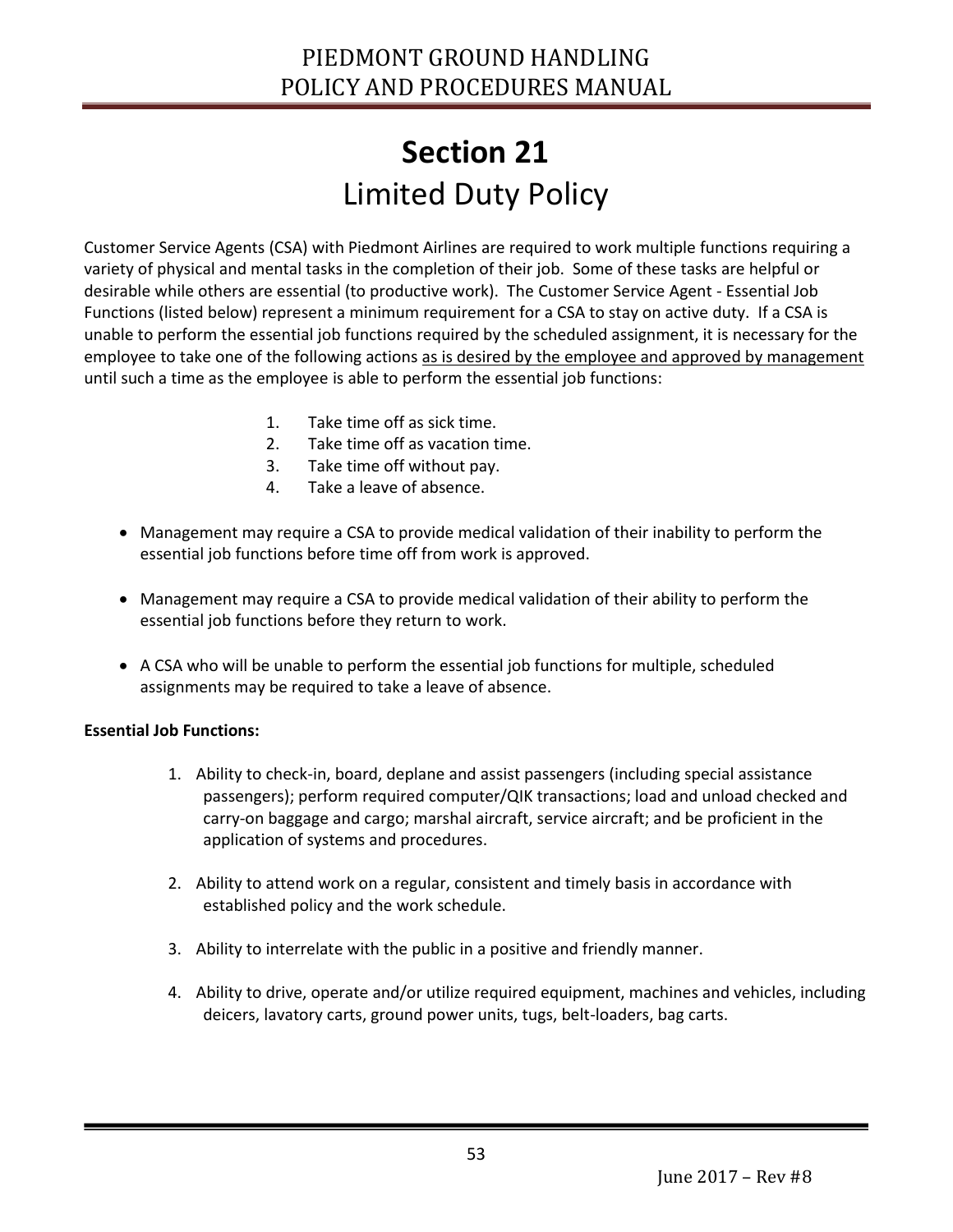# **Section 21** Limited Duty Policy

- NOTE: Management must take action as is appropriate with this policy when an employee's inability to perform the essential job functions:
	- Requires that two employees complete the assignment on a regular basis.
	- Would require a redefining of the assignment to allow them to perform it.

The essential functions of Customer Service Supervisors and Shift Managers include 1-4 mentioned previously and:

- Ability to supervise and train employees to perform the essential functions of a Customer Service Agent.
- Ability to manage and supervise employees and the overall operation of the station.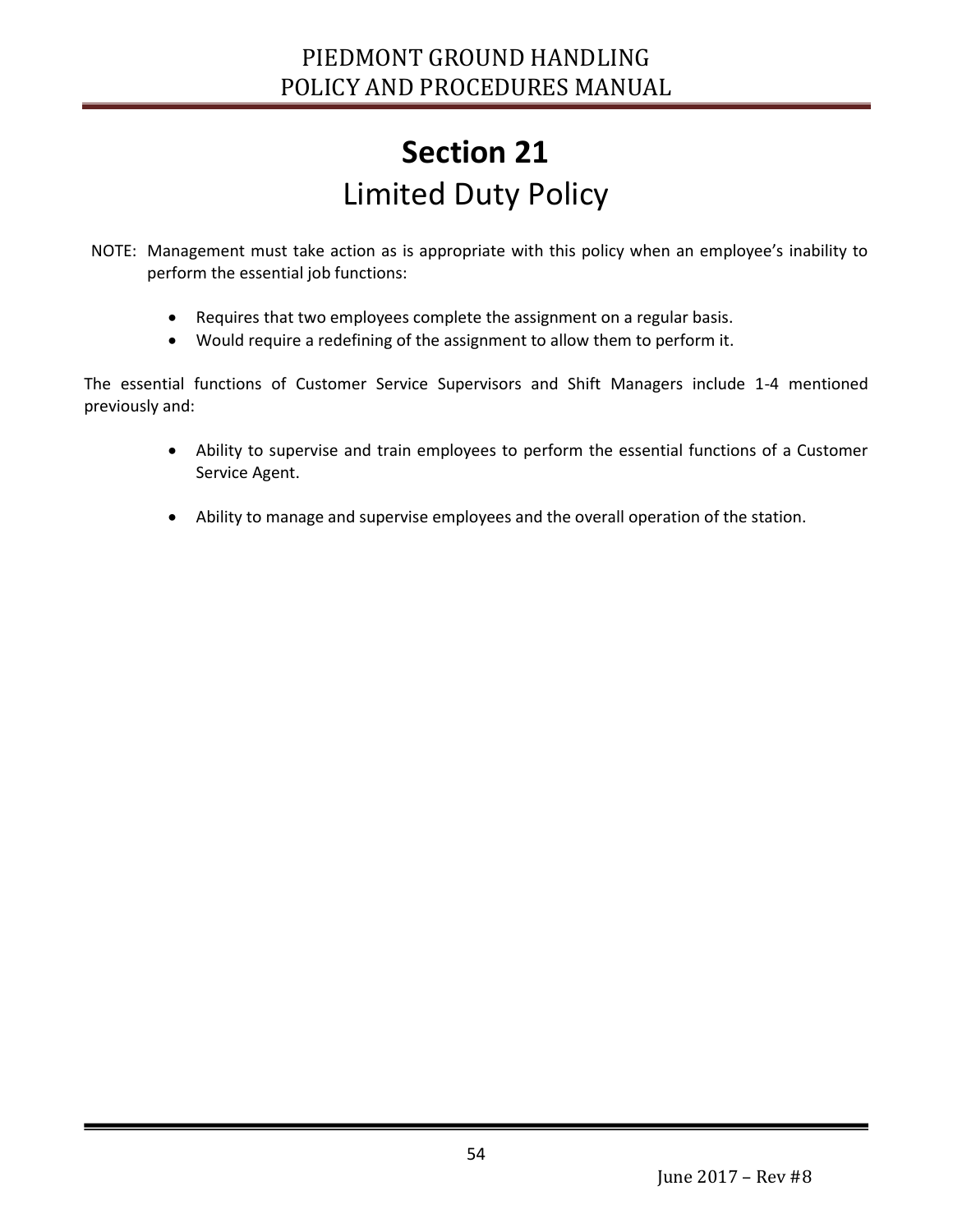### **Section 22** Zero Tolerance Program

<span id="page-54-1"></span><span id="page-54-0"></span>Piedmont values its employees and clearly recognizes that all employees have a right to work in an environment free of discrimination.

#### **Nondiscrimination in the Workplace Policy**

Piedmont prohibits discrimination or harassment in the workplace on the basis of race, color, religion, gender, national origin, age, disability or other legally protected characteristics. The use of epithets, symbols, derogatory comments, remarks or jokes which are based upon race, color, religion, gender, national origin, age, disability, or any other legally protected characteristics is strictly prohibited. This includes the use of code names assigned to work areas that denigrate or disparage any member of a minority racial or ethnic group. Discriminatory or harassing conduct in any form (speech, writing, gestures, pictures, drawings, cartoons, etc.) will not be tolerated at Piedmont. Violation of Piedmont's nondiscrimination policy may result in disciplinary action, up to and including immediate dismissal.

#### **Sexual Harassment Policy**

Sexual harassment is inappropriate, offensive and unlawful and will not be tolerated by Piedmont. Unwelcome sexual advances, requests for sexual favors and other offensive verbal or physical conduct of a sexual nature constitute sexual harassment when such conduct:

- **1. Interferes with an individual's work performance;**
- **2. Creates a hostile, offensive or intimidating working environment; or**
- **3. Is used as a basis for employment decisions affecting an individual who is the target of or subjected to such conduct.**

#### *Sexual Harassment may include:*

- unwelcome verbal behavior such as comments, suggestions, jokes or derogatory remarks based on sex;
- unwelcome physical behavior such as pats, squeezes, brushing against someone's body or impeding or blocking normal work or movement;
- posting or distributing of sexually suggestive or derogatory materials such as jokes, pictures, cartoons, or drawings (even at one's workstation);
- unwanted sexual or personal advances;
- pressure for sexual favors; and

Ī

 basing employment decisions (such as employee's performance evaluations, work assignments or advancement) upon the employee's submission to sexually harassing behavior in the workplace.

Any sexual harassing conduct in the workplace, whether physical or verbal, committed by any employee is prohibited and such conduct may result in disciplinary action up to and including immediate dismissal.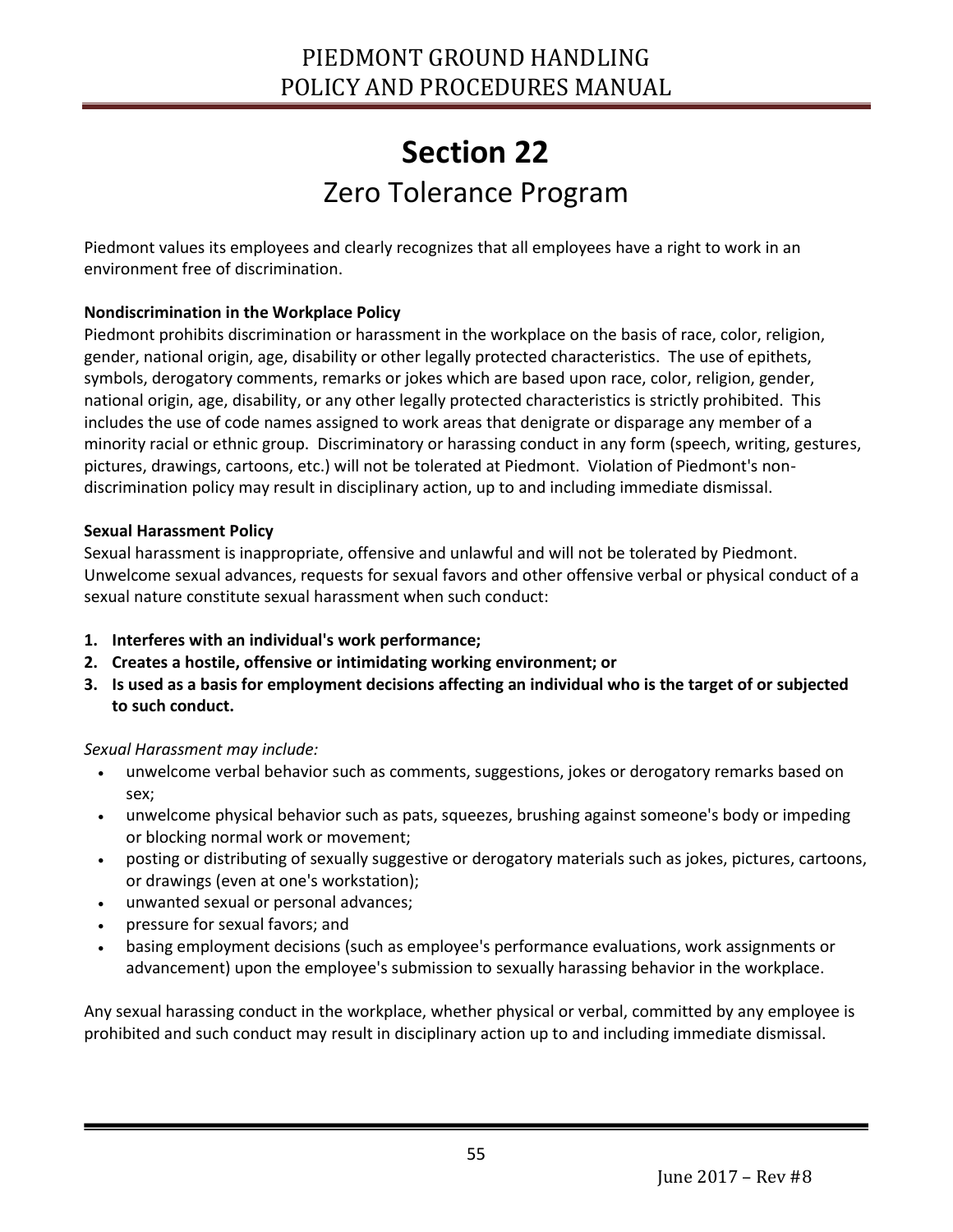### **Section 22** Zero Tolerance Program

#### **Filing a Complaint**

Ī

Any employee who is subjected to discrimination or sexual harassment is urged to bring the issue promptly to the attention of their Department Vice President or the Director of Human Resources. If the employee prefers, a complaint can be filed with:

Piedmont Airlines Human Resources Department SBY or MDT

To speak to a Human Resources representative, call (410) 742-3478 or (717) 948-5410.

Piedmont takes all complaints very seriously. All complaints and investigations will be treated in confidence, to the extent possible and will be investigated thoroughly and promptly. Retaliation against employees filing complaints of discrimination or sexual harassment or for assisting in the investigation of a complaint is unlawful and is strictly prohibited by Piedmont.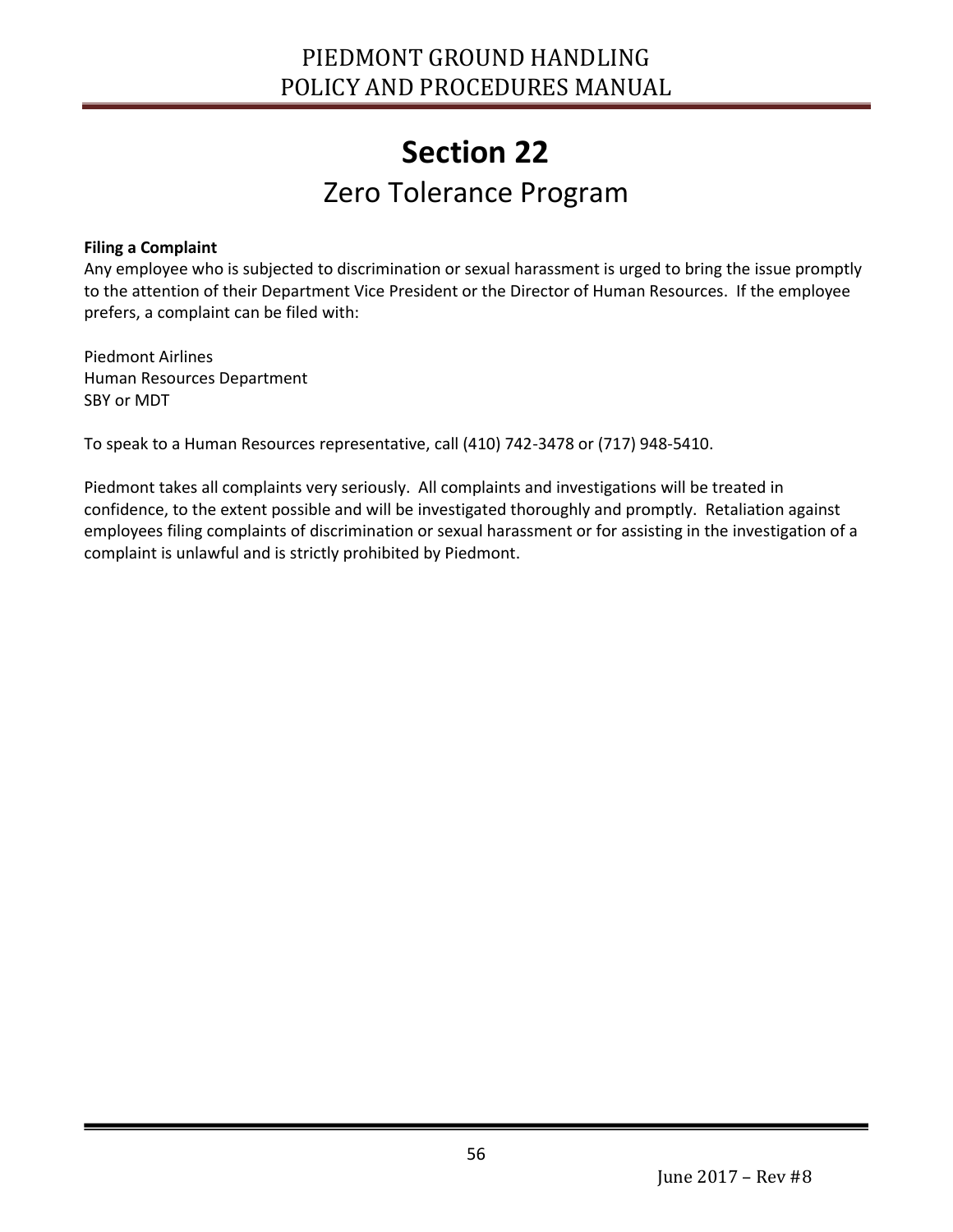### **Section 23** Harassment Complaint Guidelines

<span id="page-56-1"></span><span id="page-56-0"></span>Piedmont Airlines, Inc. has always and will continue to recruit, hire, transfer, train and make all other employment decisions without regard to race, color, religion, sex, age, origin, ancestry, handicap, disability, veteran status or any other legally protected characteristic. In addition, Piedmont is committed to maintaining a work environment that is free from all forms of unlawful intimidation and harassment, including sexual harassment.

Unlawful harassment is conduct, whether verbal, physical, or visual that denigrates or shows hostility toward an individual because of his or her race, color, religion, gender, national origin, ancestry, age, disability, or other legally protected characteristic, and that is so severe or pervasive that it creates, in the view of a reasonable person, an intimidating, hostile, or offensive working environment. Harassment may include, but is not necessarily limited to, epithets, slurs, jokes or other verbal or physical conduct relating to an individual's race, color, religion, gender, national origin, age, disability or other legally protected characteristic.

While all referenced types of harassment are prohibited, sexual harassment deserves special reference. Harassment because of sex is prohibited both in opposite and same sex situations, regardless of the sexual preference of the individuals involved. Sexual harassment can consist of unwelcome sexual advances, requests for sexual favors and/or other verbal or physical conduct of a sexual nature that creates an offensive or hostile work atmosphere in the eyes of a reasonable person, that affects pay or benefits or that interferes with an individual's work performance.

It is our policy that all personnel should work in an environment free from unlawful discrimination and harassment. Accordingly, Piedmont states emphatically that it does not and will not permit employees (or vendors and other non-employees who have reason to be on Piedmont's premises or who otherwise have dealings with our employees) to engage in unlawful discriminatory practices, including sexual harassment, or harassment based on race, color, religion, national origin, ancestry, age, disability or any other legally protected characteristics. Any form of unlawful harassment is strictly prohibited and will not be tolerated.

If an employee believes that a supervisor, co-worker, member of management, vendor or any other individual has acted inconsistently with this policy, they are to contact his manager and, orally or in writing, state the specific details of the harassing behavior. If the employee is not comfortable with contacting his manager, he should report the behavior directly to the Vice President of the Ground Handling Department or the Director of Human Resources.

Piedmont will listen to all reasonable complaints, promptly investigate these complaints with due regard for confidentiality, and, if appropriate, impose upon the offending employee sanctions meant to end any offensive behavior. Sanctions imposed for a substantiated claim of sexual harassment or other form of harassment will depend upon the facts and circumstances of the incident. Minor first offenses may lead to written reprimands and/or time off without pay. Major or multiple offenses can result in the discharge of the offender.